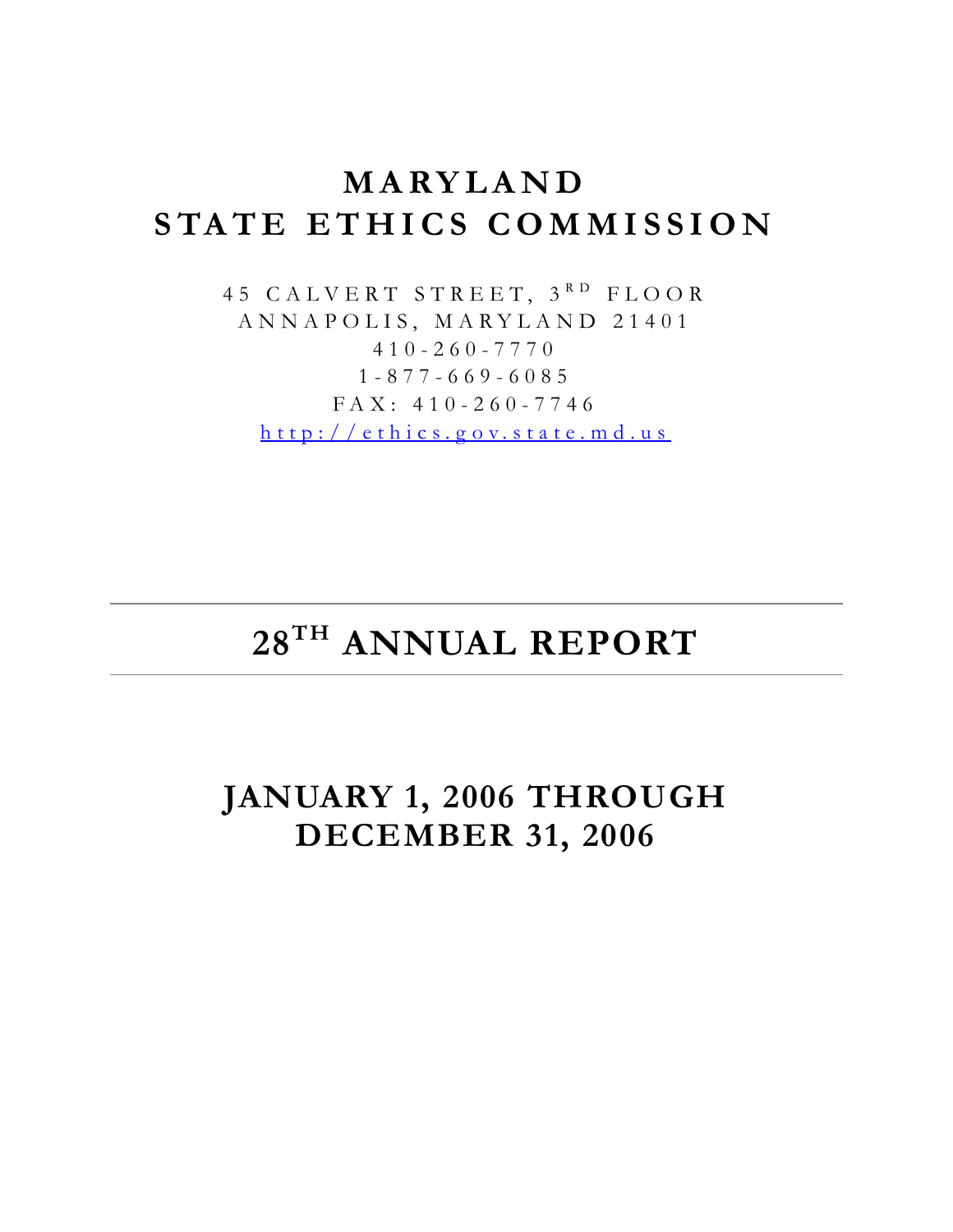#### **OVERVIEW**

The State Ethics Commission met in regular session 9 times during Calendar Year 2006 and considered issues related to all areas of its statutory mandate: financial disclosure, conflict of interest, lobbyist disclosure and conduct restrictions, local government ethics laws, school board ethics regulations, advisory opinions, enforcement matters, employee training, lobbyist training and public information activities. It also met one time for the expressed purpose of long term planning, at which meeting no other issues were considered.

The State Ethics Commission, as directed in State Government Article § 15-205, must administer the provisions of the Public Ethics Law; prescribe and provide forms for each document required by the Public Ethics Law; retain as a public record each document filed with the Commission for at least four years after receipt; periodically review the adequacy of public ethics laws; review each statement and report filed in accordance with the Public Ethics Law and notify officials and employees of any omissions or deficiencies; and publish and make available to persons subject to the Public Ethics Law, and to the public, information that explains the provisions of the Law, the duties imposed by it, and the means for enforcing it.

The Commission is required to compile annually, by March  $1<sup>st</sup>$ , a list of entities doing business with the state during the preceding calendar year and make this information available to individuals required to file annual financial disclosure statements; to provide training courses for public officials and for regulated lobbyists; and to submit to the General Assembly an annual report on its activities.

In 1999, the Legislature added  $\S$  15-602(d) to the Public Ethics Law, requiring the Commission to develop procedures under which financial disclosure statements could be filed electronically and without additional cost to the individual filing the statement. As funding became available in FY 2005, electronic filing was developed and offered to all financial disclosure filers for reporting year 2004. More than 6,000 of the 11,000 filers took advantage of electronic filing that first year. The improved efficiency resulting from the electronic process permitted the Commission staff to complete the review of more than 2,600 statements by the end of May 2005, a process that took many months to accomplish in the review of paper forms. For reporting year 2005, more than 8,000 filers utilized the electronic filing system, and Commission staff reviewed more than 4,000 financial disclosure statements for reporting year 2005.

In 2001, the Legislature added § 15-709 to the Public Ethics Law, requiring the Commission to develop procedures under which lobbying reports could be filed electronically without additional cost to the individual who would opt to file electronically, and to make the filed reports available for public inspection electronically. In 2005, the Commission, working with its technology contractor, developed a process by which regulated lobbyists could begin the registration process and complete and submit all lobbying reports electronically and by which the public would have immediate access to electronically submitted reports. Electronic registration for lobbyists became available November 1, 2005, and electronic lobbying reporting for event reports and activity reports for the lobbying period of November 1, 2005 through April 30, 2006 was on-line before the end of calendar year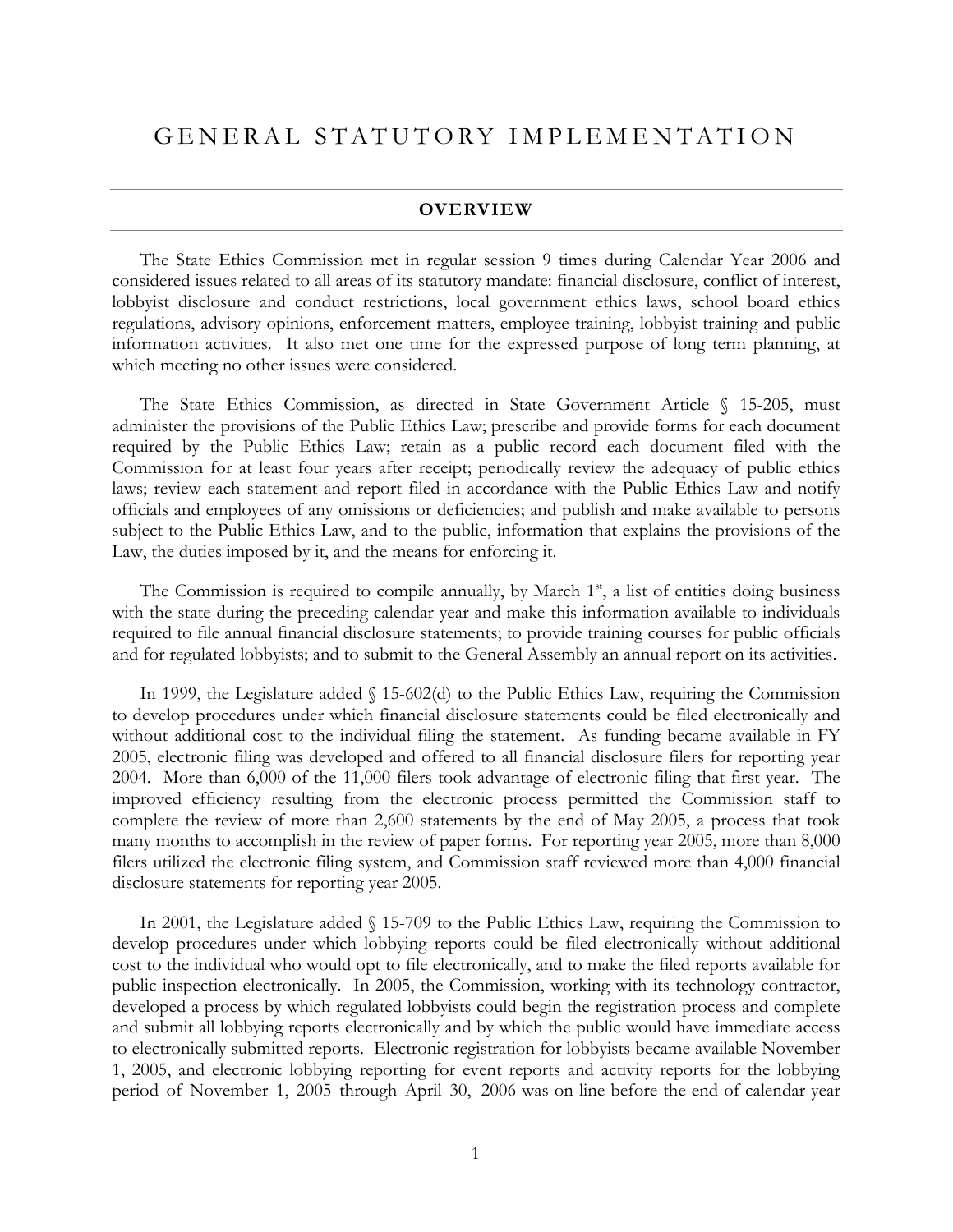2005. During calendar year 2006, all lobbying registrations, event reports and activity reports were either submitted electronically or electronically input by Commission staff, and all registrations and reports were available to the public electronically from our website, [http://ethics.gov.state.md.us.](https://ethics.gov.state.md.us/)

The Commission staff continued to place substantial emphasis on the training for public officials and employees and regulated lobbyists. In its Strategic Plan, the Commission asserted its commitment to education and training on its belief that increased and improved education and training will lead to an increase in advice responsibilities and a decrease in the volume of enforcement actions. Commission staff has continued to focus on providing training to smaller groups of employees at their particular agencies, which has permitted the training to address the specific ethical issues confronted by State employees and public officials in their particular service to the public. This has resulted in a marked increase in the requests for advice that come to the Commission from employees and public officials. During calendar year 2006, the Commission conducted 20 general ethics training programs for agencies, boards and commissions, attended by 622 State employees and public officials, focusing on conflicts of interest and the electronic filing process for financial disclosure statements. The 20 training programs and 622 attendees satisfying the mandatory training sessions required in the Public Ethics Law § 15-205(d). In addition, the Commission staff conducted 18 additional training sessions addressing conflicts of interest, electronic filing and procurement attended by an additional 979 members of public and special interest groups, bringing total number of individuals who attended general ethics and conflicts of interest training to 1601. The Commission staff also conducted six lobbying training programs, attended by 149 regulated lobbyists pursuant to Public Ethics Law § 15-205(e), and two additional lobbying programs attended by an additional 50 members of chambers of commerce and other nonprofit organizations. The lobbying programs focused on electronic filing and general lobbying prohibitions and reporting requirements.

After a year-long review, on December 5, 2006, the Office of Legislative Audits completed and published the results of its performance audit of the State Ethics Commission. The audit was limited in scope to the financial disclosure program and the Commission's enforcement process, and it compared the Maryland law and processes with those of other states. A more complete discussion of the audit findings, recommendations and the Commission's responses is found below and in Appendix E, attached hereto.

In June 2003, the Commission conducted a complaint hearing on charges of lobbying violations by lobbyist Bruce C. Bereano. The Commission issued its decision and public order on June 30, 2003, finding a violation of § 15-713(1) for being engaged for lobbying purposes for contingent compensation. On December 28, 2004, the Honorable Raymond Kane of the Howard County Circuit Court, in case No. 13-C-03-057038, upheld the Commission's decision and sanction of a 10 month suspension of Mr. Bereano's lobbying registrations. Mr. Bereano's appeal of Judge Kane's decision was heard in the Court of Special Appeals on November 9, 2005. On November 9, 2006, the Court of Special Appeals upheld Judge Kane's decision. On December 8, 2006, Mr. Bereano filed for reconsideration, and on December 29, 2006, the Commission filed its response to Mr. Bereano's motion.

In April 2006, Governor Ehrlich appointed Paul Vettori to fill the vacancy created by the expiration of Dorothy Fait's term of appointment. On September 25, 2006, H. Richard Duden was nominated by Speaker of the House of Delegates, Michael Busch, to fill the vacancy created by the resignation of Darryl Jones. The Governor subsequently appointed Mr. Duden to a term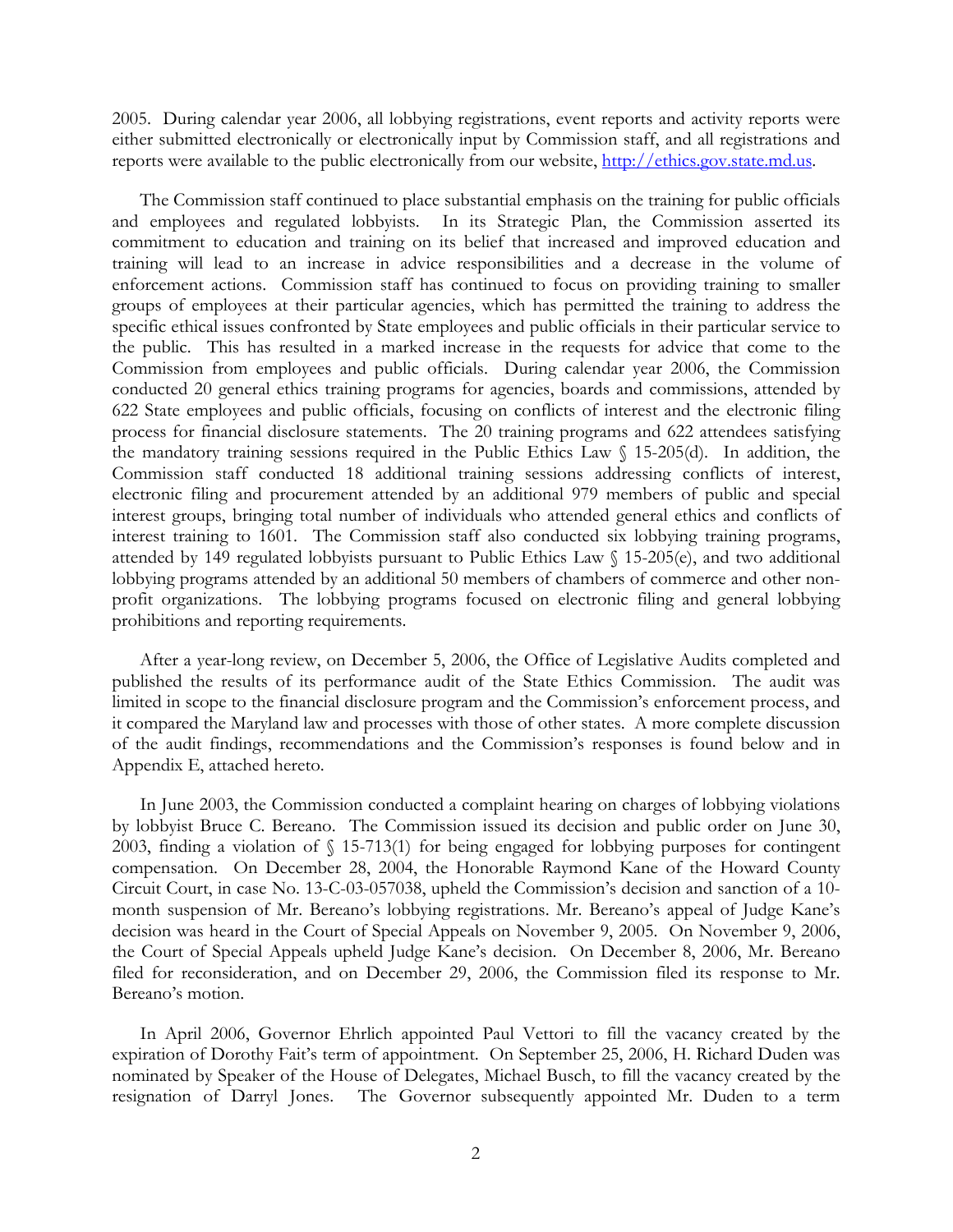ending June 30, 2009. In June 2006, Julian L. Lapides was elected by the other members as Chairman of the Commission.

The Fiscal Year 2007 budget was approved for General Funds of \$623,194 and Special Funds of \$126,884, for a total appropriate of \$750,078.

#### **LEGISLATIVE PERFORMANCE AUDIT**

The audit, which began in 2005, involved a detailed examination and analysis of the Commission's financial disclosure program, enforcement process and the Public Ethics Law itself. The Executive Summary stated, in pertinent part:

*The Office of Legislative Audits conducted a performance audit to assess the adequacy of the State Ethics Commission's administration of the Maryland public ethics system*  with respect to the State's Executive Branch employees. The audit had two stated *objectives, the results of which are summarized in the following two sections.* 

*Our audit disclosed that the structure of the ethics oversight in Maryland results in one of the most comprehensive financial reporting processes, with one of the largest filing groups in the nation. Coupling this with a comparatively small Commission staff size, a lack of sophisticated automated analysis tools (to review financial reports), and the centralized nature of the monitoring (in which State agencies are not required to take an active role), the result is weak oversight and a reduction in the potential effectiveness of the ethics law.* 

*During the course of our audit, there were indications that the Commission is understaffed given its current responsibilities, especially considering the comprehensive annual reporting that is undertaken by a large number of public employees and officials (not to mention lobbyists, which were excluded from our audit).* 

The audit contained eleven findings and recommendations related to various aspects of the Commission's performance in the scrutinized programs to which it responded both in writing and at a hearing before the Legislative Joint Audit Committee on December 14, 2006. A copy of the Findings, Recommendations and Responses is attached to this Annual Report as Appendix E.

#### **ADVICE ACTIVITIES**

The Maryland Public Ethics Law §§ 15-301 through 15-303 provides that the State Ethics Commission may issue formal advisory opinions in response to requests from officials, employees, lobbyists, and others who are subject to the Ethics Law. Formal opinions generally follow an appearance before the Commission by the requestor, are published in the Maryland Register, and are accessible electronically through State Documents in COMAR Title 19A. The Commission's regulations, COMAR 19A.01.02.05, also permit the staff and the Commission to provide informal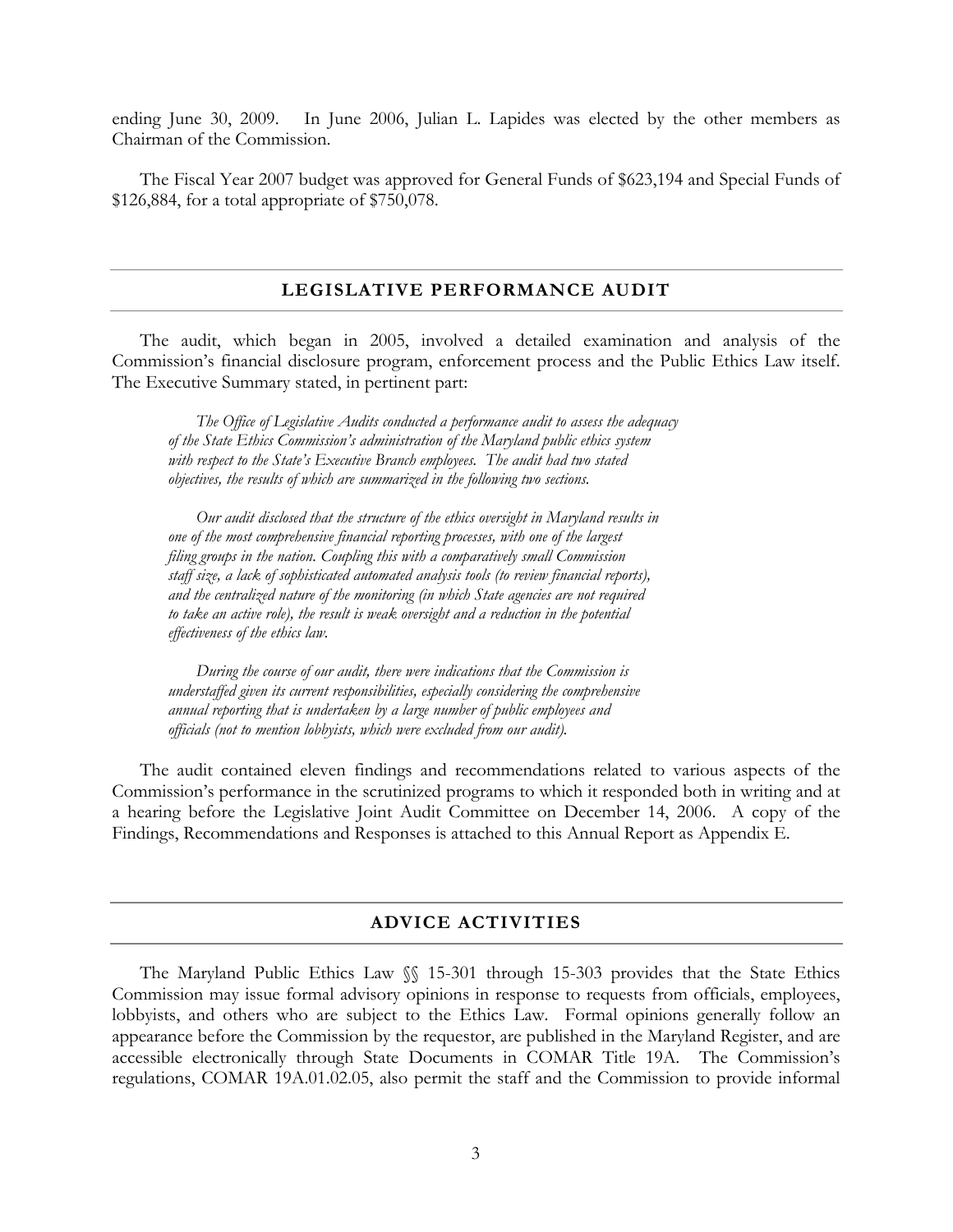advice. Informal advice generally results in a letter or email to the requestor referencing prior formal and informal Commission opinions addressing similar facts and issues.

The State Ethics Commission is responsible for interpreting the Public Ethics Law. In late 1979, when the Commission was established, most advice requests resulted in published formal opinions. During its first five years of operation, the Commission issued a total of 205 formal opinions, and during the next five years, another 128 formal opinions were issued. As a result, there is a large body of published opinions available to the Commission staff providing guidance in response to advice requests. During its twenty-eight years in existence, the Commission has issued a total of 491 formal opinions. During the past five years the number of formal opinions has decreased while informal reviews and letter advice have increased. A major factor reducing the need for formal Commission opinions is the large number of existing opinions that provide guidance to the staff in responding to requests for informal advice, thus expediting the advice process.

During calendar year 2006, the Commission issued three (3) formal published opinions. The first (Opinion No. 06-01) was the result of a request of a President of a Board of County Commissioners regarding his County's Ethics Ordinance. He asked whether the conflict of interest provisions of the County's Ethics Ordinance were similar to the conflict of interest provisions in Subtitle 5 of the Maryland Public Ethics Law and whether the County was in compliance with the requirements of Section 15-804 of the Public Ethics Law. The Commission devoted substantial time and staff resources to this request in order to use it as a vehicle to discuss the Commission's responsibilities regarding the review and approval of substantive provisions of county and municipal government ethics ordinances. Opinion No. 06-01 also addressed which post-1979 amendments to the conflict of interest, financial disclosure, and lobbying provisions of the State Law should be imposed on local subdivisions and municipalities pursuant to the requirements of Sections 15-803 and 15-808 of the Law.

Opinion No. 06-02 addressed the procurement participation restrictions of Section 15-508 and its application to members (and their employers) of a volunteer study group established by a State agency. Specifically, the Commission advised the Executive Director of the Maryland Health Care Commission ("MHCC") that the activities of the Primary Percutaneous Coronary Intervention ("PCI") Data Work Group, a volunteer group established by another Advisory Committee to the MHCC, were sufficiently related to a proposed request for proposals to establish and operate a PCI Data Center to be viewed as assistance in the drafting of the specifications thus precluding members of the Data Work Group and their employers from submitting proposals in response to the RFP.

Opinion No. 06-03 advised a newly hired employee of the Maryland Institute for Emergency Medical Services that she could continue to have part-time employment as a weekend ambulance driver with a commercial ambulance service subject to certain restrictions proposed by her agency. The opinion discussed the general restrictions on secondary employment (§ 15-502) and the application of the Commission's exception regulations (COMAR 19A.02.01).

The Commission's informal docket, initiated in 2002, logs requests for advice resulting in informal advice from the staff or Commission. The log may include telephone advice or responses to routine questions from individuals who either call, email or walk-into the office. The Commission and its staff provided informal advice in the following subject areas during calendar years 2004 through 2006: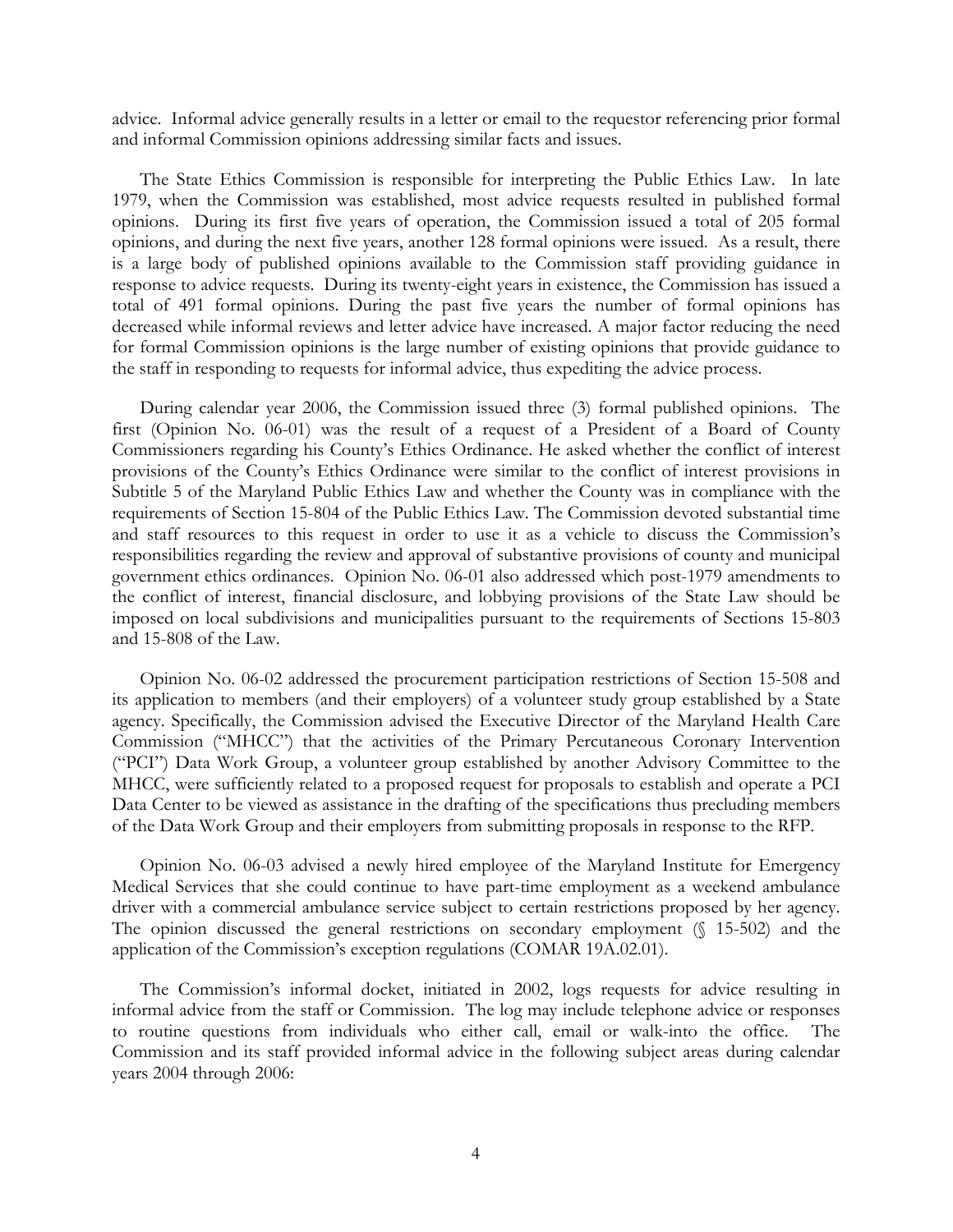| <b>Subject Matter of the Advice</b>          | 2006 | 2005 | 2004 |
|----------------------------------------------|------|------|------|
| Lobbying Registration, Reporting and Conduct | 5    | 9    | 11   |
| Secondary employment Advice                  | 110  | 121  | 108  |
| Participation Advice                         | 15   | 21   | 17   |
| <b>Procurement Restrictions</b>              | 8    | 15   | 6    |
| Post-Employment Advice                       | 17   | 23   | 13   |
| Gift Questions                               | 17   | 22   | 21   |
| Other                                        | 28   | 40   | 220  |
| Total                                        | 200  | 251  | 220  |

The number of informal matters decreased in 2006 compared to 2005. The 110 informal secondary employment requests considered in 2006 arose from the following Departments and agencies:

| <b>DEPARTMENT</b>                              | 2006           | 2005           | 2004           |
|------------------------------------------------|----------------|----------------|----------------|
| Department of Human Resources                  | 45             | 33             | 40             |
| Department of Health and Mental Hygiene        | 18             | 30             | 22             |
| Department of Transportation                   | 5              | 13             | $\overline{4}$ |
| <b>Executive Department</b>                    | 1              | $\overline{4}$ | 5              |
| Department of Agriculture                      | 1              | $\mathbf{1}$   | 3              |
| University System of Maryland                  | 1              | 5              | $\mathcal{L}$  |
| Dept. of Public Safety & Correctional Services | $\overline{2}$ | $\overline{4}$ | $\overline{3}$ |
| Department of Natural Resources                | 1              | 6              | $\overline{4}$ |
| Other Agencies/Departments                     | 36             | 25             | 25             |
| Totals                                         | 110            | 121            | 108            |

The thirty-six (36) secondary employment requests arose from 22 "other agencies." The Department of Labor, Licensing, & Regulation submitted 9 secondary employment requests.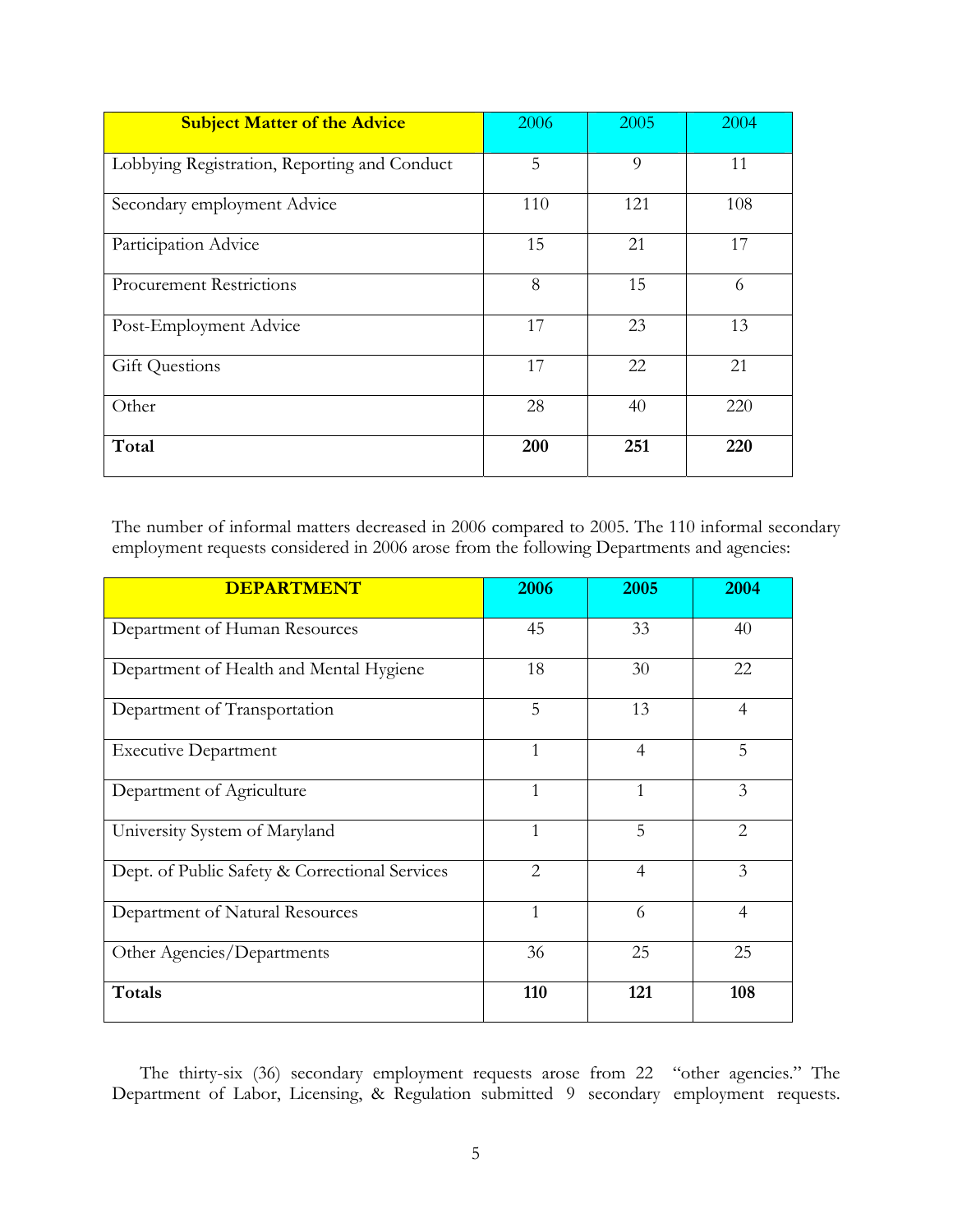The Department of Business and Economic Development presented 3 requests. The remaining twenty (20) agencies presented twenty-four (24) requests. During calendar year 2006, the Commission's Executive Director, General Counsel, Staff Counsel, and Assistant Counsel responded to more than 1,700 phone inquiries.

#### **UNIVERSITY OF MARYLAND PUBLIC-PRIVATE PARTNERSHIP EXEMPTIONS**

In 1990, the General Assembly enacted legislation allowing the University System of Maryland (USM) to grant to university faculty certain exemptions from the conflict of interest provisions of the Public Ethics Law. The exemptions were for "sponsored research and development" activities. Sponsored research and development was defined in the law as an "agreement to engage in basic or applied research or development at a public senior higher education institution, and includes transferring university-owned technology or providing services by a faculty member to entities engaged in sponsored research or development." Faculty members were not fully exempted from all Public Ethics Law requirements, and public disclosure of the interest or secondary employment was required. The institution granting the exemption was required to maintain the exemption as a public record and to file a copy with the State Ethics Commission.

In 1996, the General Assembly enacted the Public-Private Partnership Act. This law expanded the exemptions beyond faculty to include vice-presidents and presidents of institutions as well as the chancellor and vice-chancellors of the USM. The legislation also broadened the exemption from the conflict of interest provisions to include USM officials, faculty members, and employees. The USM Board of Regents and the USM institutions adopted procedures pursuant to § 15-523 to allow the conflict of interest exemptions. The USM Board of Regents and seven of the affiliated institutions adopted policies, and the Commission's authority was limited to comment on the policy's conformity to Public-Private Partnership Act. The definition of "sponsored research" was expanded to include "participation in State economic development activities."

The records filed by the institutions with the Commission reflect a total of 134 faculty exemptions granted by the university presidents between 1996 and 2005, including exemptions at the University of Baltimore (UMB), University of Maryland at Baltimore County (UMBC), and the University of Maryland Biotechnology Institute. During calendar year 2006, USM institutions reported to the Commission an additional 7 individual faculty members exemptions. The University of Maryland, Baltimore reported two exemptions to the Commission in 2006 that were actually for calendar year 2005 and had been overlooked. The exemptions were from the following institutions:

| <b>Institution</b>                                       | Number of<br><b>Exemptions</b> |
|----------------------------------------------------------|--------------------------------|
| University of Maryland, Biotechnology Institute          |                                |
| University of Maryland Center for Environmental; Science |                                |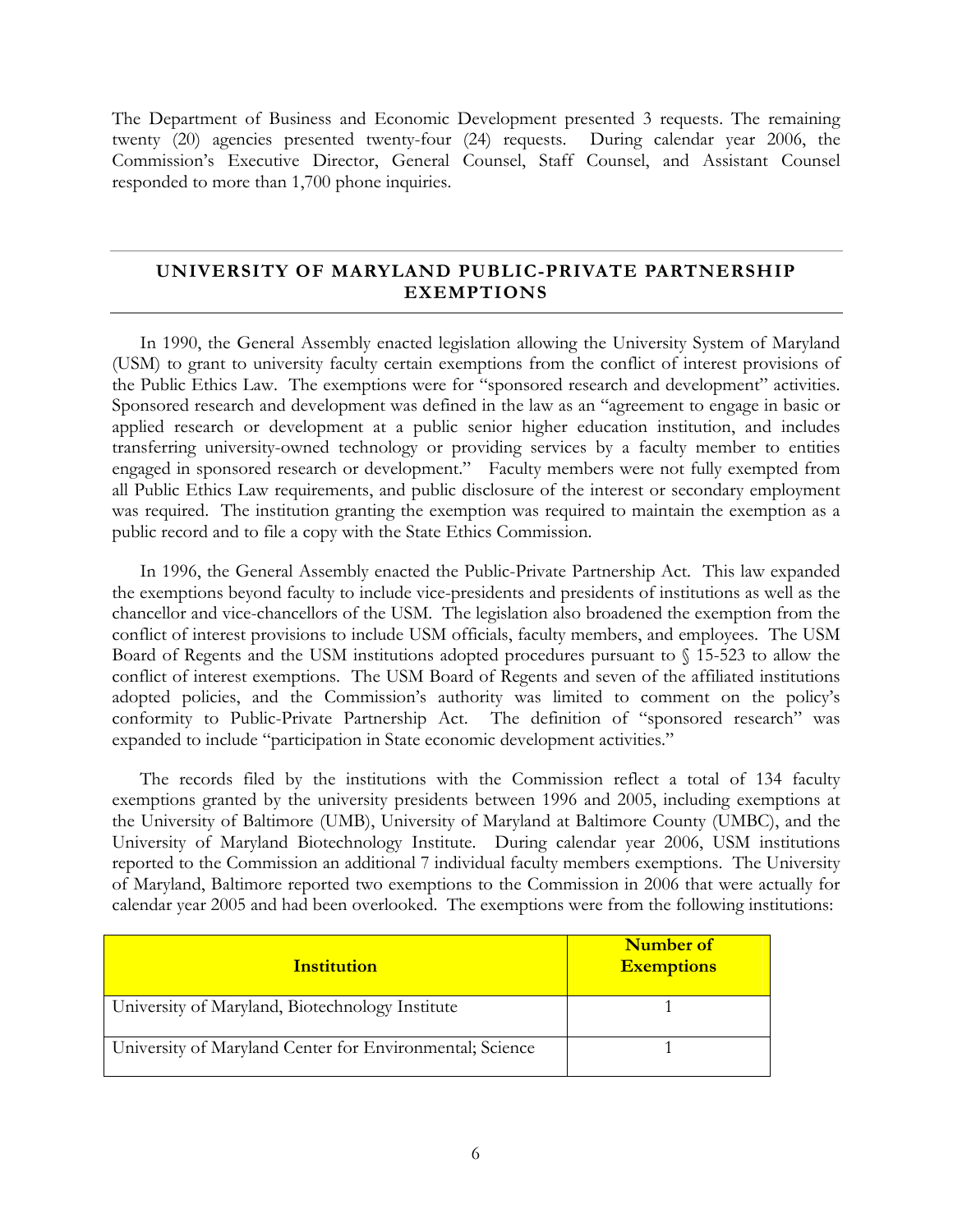| University of Maryland, College Park |  |
|--------------------------------------|--|
| University of Maryland, Baltimore    |  |
| TOTAL FACULTY EXEMPTIONS             |  |

In some instances the individual faculty member had more than one interest exempted. Also during 2006, the Commission staff was contacted by the Provost at Coppin State University in regard to drafting of "conflict of interest procedures" for faculty at that university pursuant to Section 15-523(b)(2)(ii). As of the end of 2006, the procedures had not been finalized.

#### **FINANCIAL DISCLOSURE**

The financial disclosure program continued to identify those required to file, provide technical assistance to filers, and monitor compliance with the Law. In accordance with Public Ethics Law § 15-103, the Commission reviewed a large number of requests by various agencies to add or delete positions from the financial disclosure filing list, along with an extensive review of some outdated listings, the net result was an increase in the number of filers from approximately 11,783 in 2005 to 12,445 in 2006.

In accordance with Public Ethics Law §§ 15-103 and 15-209, the Commission made decisions and forwarded them to the Department of Budget and Management for its concurrence regarding the status of newly created boards and commissions as "executive units." The Commission also considered and acted upon requests by a number of boards and commissions for exemption from the requirement to file financial disclosure statements. In recent years, the Commission has seen a substantial increase in the number of boards, commissions, task forces, and technical advisory groups created by the General Assembly.

Individuals who are public officials only as the result of their participation on boards or commissions are required to file a limited financial disclosure statement (Form #2). Legislators are required to file a more extensive disclosure statement (Form #19). The Commission staff conducts compliance reviews of financial disclosure statements and notifies filers of identifiable errors or omissions, and it pursues enforcement actions against those who fail to file. During 2006, the Commission staff reviewed more than 4,000 financial disclosure statements for reporting year 2005.

In 1999, the Legislature, in § 15-602(d) mandated that the Commission develop and implement a process by which filers would be able to file their financial disclosure statements electronically, at no additional cost to the filer. It was not until FY 2005 that the Commission was able to obtain funding sufficient to develop electronic filing. With the appropriated funds we were able to secure the services of a technology contractor, and we were able to implement electronic filing through a secure web site, [https://efds.ethics.state.md.us](https://efds.ethics.state.md.us/). The Commission was hopeful that 20 to 25% of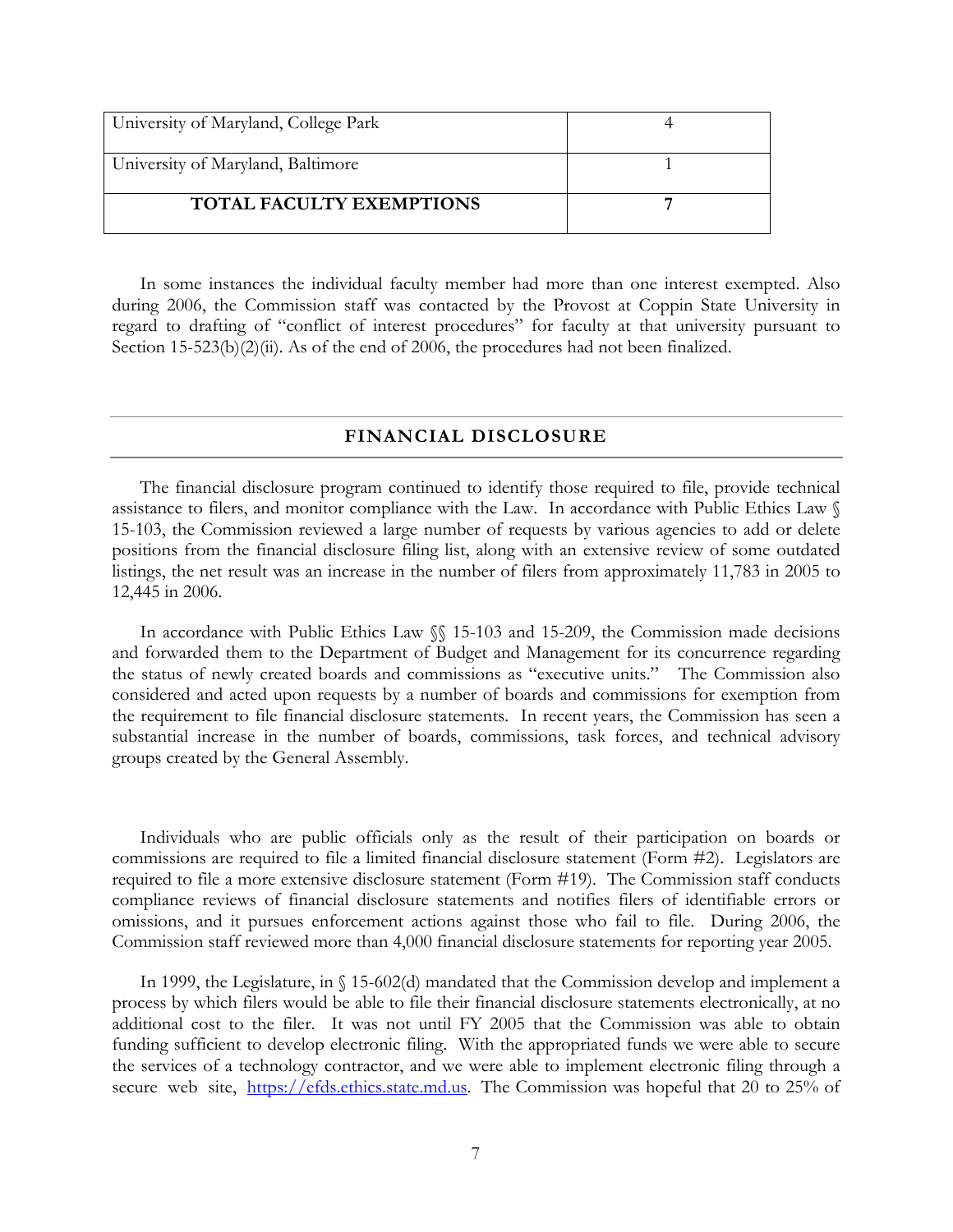the filers would opt to file electronically the first year and 25 to 40% the second year, and both the Commission and staff were gratified to note that more than 8,000 filers used the electronic process in 2006. The Commission continues to work with the technology contractor to improve the process for filing, review and notification.

In order to create a user friendly and less intrusive form, the electronic filing system uses a survey process of question and answer that leads the filer through each schedule of the form. Additionally, the electronic system provides the filer with access to the previous year's statement so that he or she can make the required changes for the current year with the benefit of working from the previous year's information. The feedback from filers has been overwhelmingly positive.

The electronic administrative tool permits the staff to review electronically submitted statements, compare them to previously electronically filed statements, send email notification to the filer of any omission or question raised by the statement and maintain a copy of that notification in the filer's electronic record. The emails become attached to the electronic file, and a record is therefore compiled of statements, inquiries and responses. The filer may also electronically file an amendment if required. In 2005, Commission staff was able to review 2,600 financial disclosures. In 2006, Commission staff reviewed more than 4,000 financial disclosure statements. Communication with filers, for the most part, was through email, which also saved the Commission substantial supply and postage costs. With full compliance with electronic filing, the Commission will be able to review the statements more efficiently, notify filers of problems earlier than in prior years, and be more efficient in the enforcement process. Full compliance with electronic filing will also reduce the Commission filing space requirements and provide a safer, more secure and more efficient way of collecting, reviewing, and maintaining financial disclosure records.

#### **LOBBYIST DISCLOSURE AND REGULATION**

In 2001, the Legislature, in  $\sqrt{5}$  15-709 of the Public Ethics Law, mandated the Commission to develop and implement an electronic process for regulated lobbyists to file required reports at no additional cost to the individuals who file electronically. The law also mandated that lobbying reports be made available for public review electronically. In 2005, through the procurement process, the Commission was able to contract with the Canton Group, LLC, who developed the electronic financial disclosure statement filing process, to develop an electronic reporting process for lobbyists. In working with the contractor, the Commission determined that the best approach would be to enable lobbyists to at least begin the registration process electronically, which would create a data base for each lobbyist to report the required information related to his or her employers. Because of the need to have original signatures for the lobbyist and the employer, and because registration requires payment to the State of Maryland of a \$50 per registration fee, only part of the registration process could be electronic. The electronic portion of the registration process (providing the information related to the lobbyist and the employer, the focus of the lobbying, etc) became available to lobbying filers November 1, 2005. Lobbyists are also able to file event notifications (Form 13E), event reports (Form 13F) and Activity Reports (Form 4) electronically. The information provided electronically on the Activity Reports automatically transfers appropriate information to other required forms such as Forms # 13A, B, C, and D.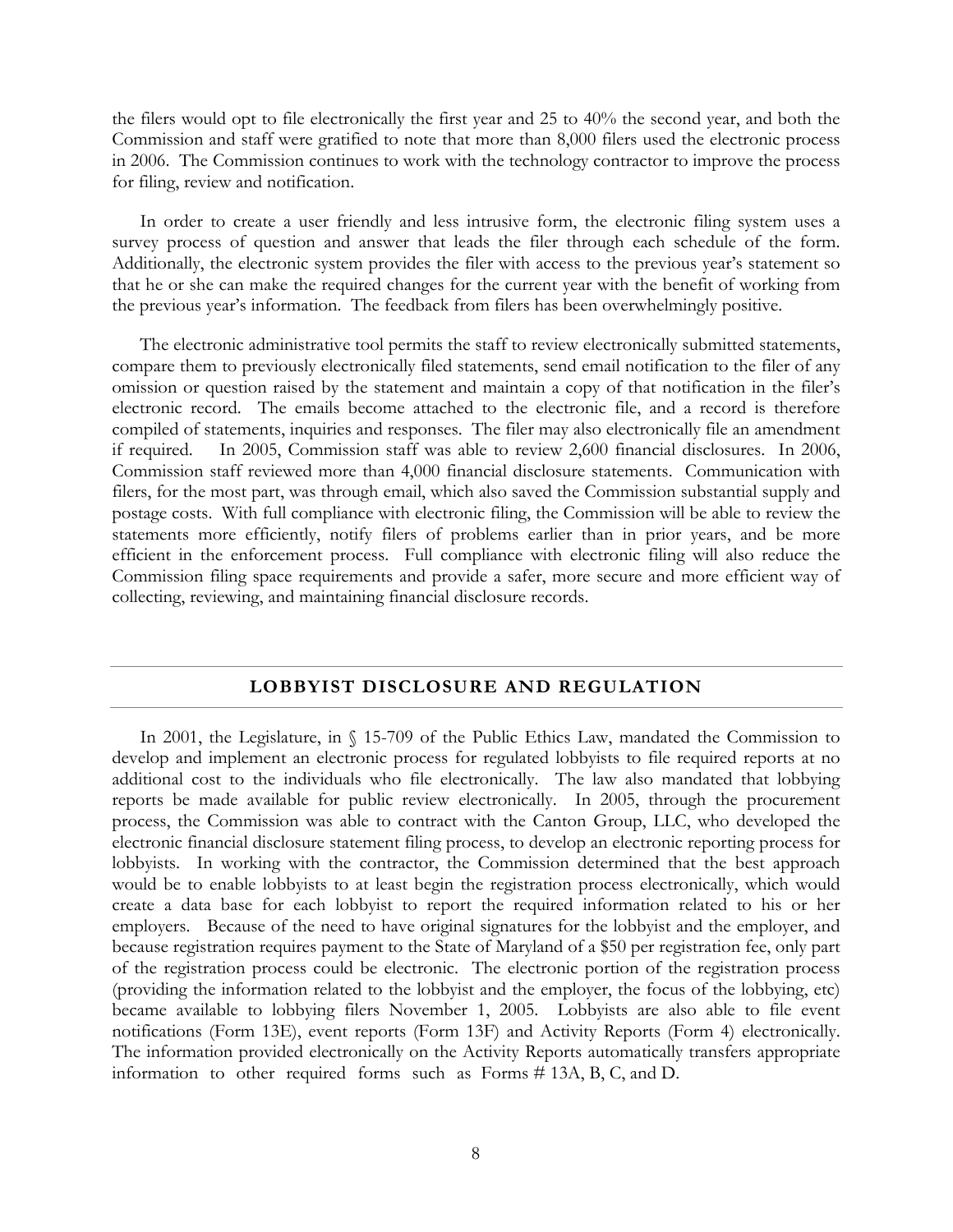Through the Commission's web site, [http://ethics.gov.state.md.us,](http://ethics.gov.state.md.us/) the public is able to search through lobbyists or employers to gain access to the information that the Commission is required to collect. The administrative tool developed for Commission use, will enable the Commission to calculate totals required for annual reporting in a fraction of the time required in prior years when calculations had to be made by hand.

The lobbying year extends from November 1<sup>st</sup> to October 31<sup>st</sup> of the following year. During the lobbying year ending October 31, 2006, 2484 lobbying registrations were filed with the Commission. With those registrations, 687 lobbyists registered on behalf of 1159 employers. This represents a decrease of 51 registrations from the 2,525 filed by October 31, 2005. The following expenditure data summarizes lobbying expenditures for the last three lobbying years:

| <b>EXPENDITURES BY LOBBYISTS</b>                                                                                                                                                                                                  |            |             |             |
|-----------------------------------------------------------------------------------------------------------------------------------------------------------------------------------------------------------------------------------|------------|-------------|-------------|
| <b>Type of Expenditure</b>                                                                                                                                                                                                        | 10/31/06   | 10/31/05    | 10/31/04    |
|                                                                                                                                                                                                                                   | \$         | \$          | \$          |
| B-1: Meals and beverages for officials or employees or their<br>immediate families                                                                                                                                                | 21,854     | 3,202       | 4,493       |
| B-2: Special events, including parties, dinners, athletic events,<br>entertainment, and other functions to which all members of<br>the General Assembly, either house thereof, or any standing<br>committee thereof were invited. | 1,708,993  | 2,301,493   | 2,060,647   |
| B-3: Food, lodging, and scheduled entertainment of officials<br>and employees and spouses for a meeting given in return for<br>participation in a panel or speaking engagement at the meeting                                     | 10,434     | 13,028      | 26,283      |
| B-4: Food and beverages at approved legislative organiza-<br>tional meetings                                                                                                                                                      | 3,901      | 26,102      | 16,519      |
| B-5: Ticket or free admission to attend charitable, cultural or<br>political events where all members of a legislative unit are<br>invited.                                                                                       | 2,497      | 4,782       | 4,350       |
| B-6: Gifts to or for officials or employees or their immediate<br>families (not included on B-1 through B-5)                                                                                                                      | 23,038     | 24,931      | 16,478      |
| <b>SUBTOTAL OF ITEMS B1THROUGH B6</b>                                                                                                                                                                                             | 1,770,717  | \$2,373,538 | \$2,128,770 |
| B-7: Total compensation paid to registrant (not including sums<br>reported in any other section)                                                                                                                                  | 31,223,692 | 28,957,735  | 32,832,105  |
| B-8: Salaries, compensation and reimbursed expenses for staff<br>of the registrant                                                                                                                                                | 1,348,450  | 1,112,595   | 980,177     |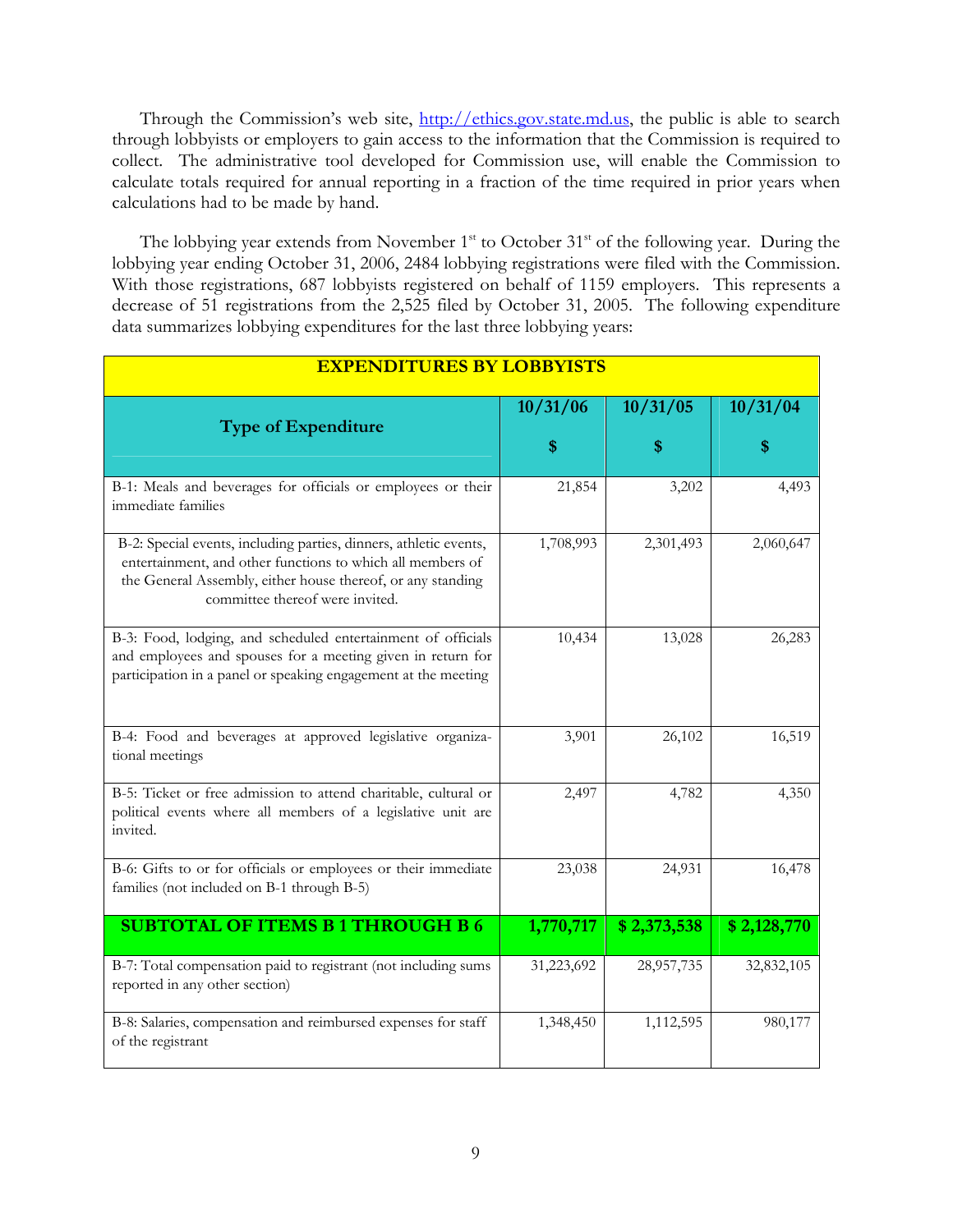| <b>EXPENDITURES BY LOBBYISTS</b>                                                                           |            |              |              |
|------------------------------------------------------------------------------------------------------------|------------|--------------|--------------|
| <b>Type of Expenditure</b>                                                                                 | 10/31/06   | 10/31/05     | 10/31/04     |
|                                                                                                            | \$         | \$           | S            |
| B-9: Office expenses not reported in B-5 or B-6                                                            | 852,352    | 846,022      | 1,146,653    |
| B-10: Cost of professional and technical research and<br>assistance not reported in items B-5 or B-6       | 333,187    | 497,145      | 334,780      |
| B-11: Cost of publications which expressly encourage persons<br>to communicate with officials or employees | 742,995    | 473,243      | 465,458      |
| B-12: Fees and expenses paid to witnesses                                                                  | 165,374    | 12,620       | 122,810      |
| B-13: Other expenses                                                                                       | 648,589    | 525,331      | 546,036      |
| <b>TOTAL OF ITEMS B-1 THROUGH B-13</b>                                                                     | 37,085,356 | \$34,798,229 | \$38,556,789 |

(NOTE: At the time the Annual Report was compiled, some lobbyist expenditure information may have been subject to adjustment based on staff review.)

#### **ENFORCEMENT ACTIVITIES**

The Public Ethics Law provides that any person may file a complaint with the Commission. Complaints filed with the Commission must be signed under oath and allege a violation of the Public Ethics Law by a person subject to the law. The Commission may file a complaint on its own initiative, and, at its discretion, may proceed with preliminary inquiries of potential Public Ethics Law violations.

The Commission divides preliminary matters into two categories: Preliminary Consideration Matters (A matters) and Preliminary Inquiry Matters (B matters), the latter of which involves more extensive investigation. In 2006, the Commission opened 77 A matters, including: 40 conflict of interest matters, 36 lobbyist matters, and 1 local government matter. The Commission entered into 22 Late Filing Agreements with lobbyists during 2006, resulting in payments of \$6640.00 to the State of Maryland. The Commission closed 67 A matters in 2006.

The Commission opened 22 Preliminary Inquiry Matters (B matters) in 2006. Nineteen (19) of the B matters involved conflict of interest issues and 3 involved lobbying issues. The Commission entered into 1 Late Filing Agreement with a lobbyist during 2006 resulting in a payment of \$500.00 to the State of Maryland. In 2006, the Commission closed 13 B matters, including two pending matters from 2005.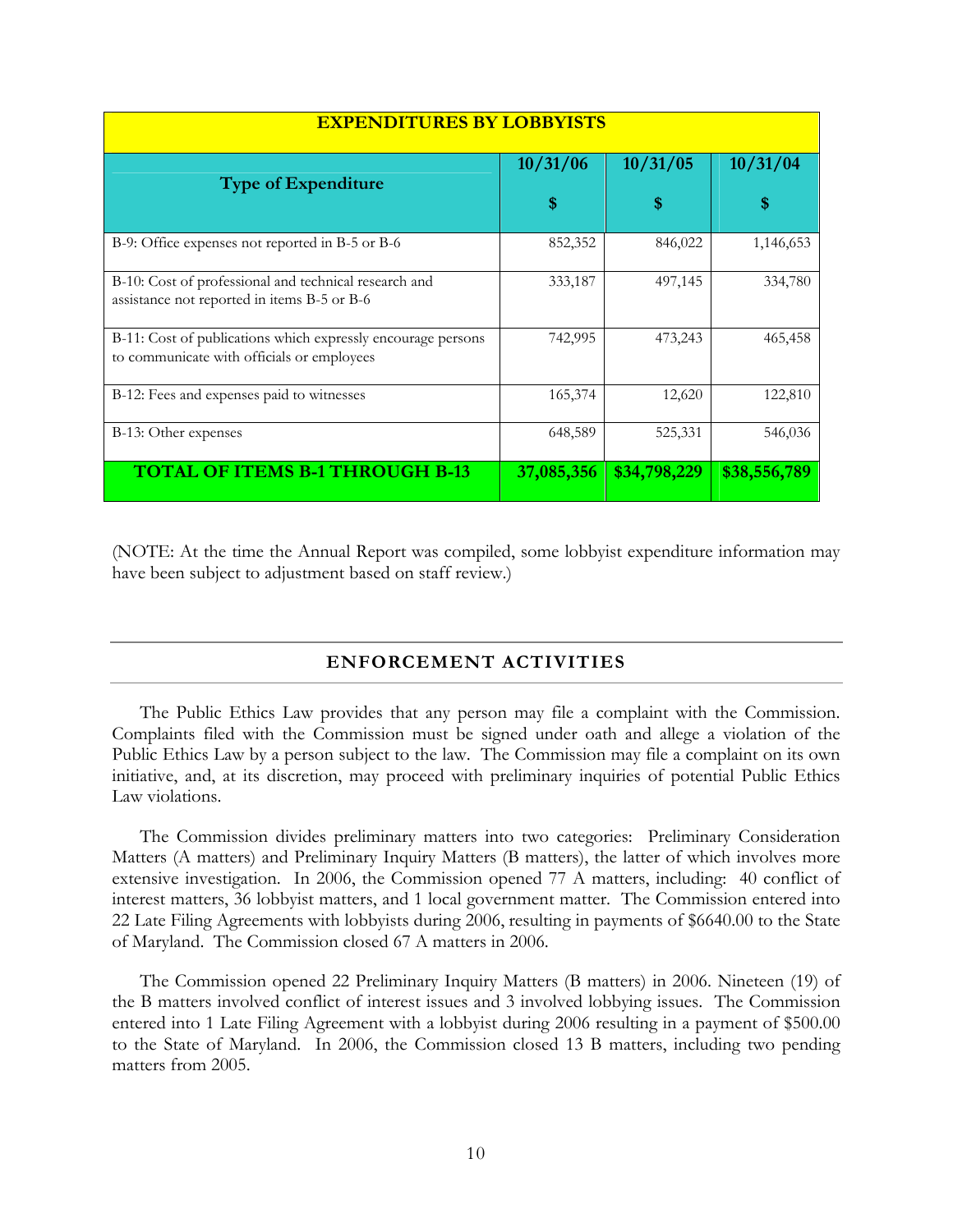In calendar year 2006, the Commission issued 19 complaints: including 7 financial disclosure matters, 10 lobbying matters and 2 conflict of interest matters. The Commission closed 20 complaints in 2006, including some pending matters from 2005. The Commission collected \$1500.00 from lobbying complaints stemming from late filings of lobbying registrations, lobbying activity reports and other required lobbying forms. The Commission collected \$1189.94 through a Stipulation of Settlement Agreement in a conflict of interest complaint in which a former Maryland National Capital Parks and Planning Commission member failed to reimburse the agency for personal expenses. The money the State Ethics Commission collected was returned to the Maryland National Capital Parks and Planning Commission.

 All enforcement payments collected through Stipulations of Settlement or Late Filing Agreements were deposited in the State's general fund and cannot be used by the Commission. The Commission collected a total of \$8640.00 in enforcement payments in 2006.

 On November 9, 2006, the Maryland Court of Special Appeals issued its decision in this case *State Ethics Commission v. Bereano,* and affirmed the decision of the Circuit Court for Howard County in this matter. On December 28, 2004, the Circuit Court for Howard County affirmed the Commission's June 2003 order suspending his lobbying registrations for a period of ten months and assessing a fine of \$5,000 for a knowing and willful violation of  $\S$  15-713(a) of the Public Ethics Law. The appellant's Motion for Reconsideration is currently pending with Maryland Court of Special Appeals' decision.

On June 20, 2005, lobbyist Ira C. Cooke voluntarily agreed to a revocation of his lobbying registrations pursuant to a Stipulation of Settlement Agreement in Complaint C-3-05. The action arose from Mr. Cooke's December 2004 conviction in the State of California on three felony charges arising from his Maryland lobbying relationship with Desert Counseling Clinic. On December 11, 2006, the conviction was overturned. At it's December 14, 2006 meeting, the Commission considered the reinstatement of Mr. Cooke and determined, on the basis of the reversal of the conviction in California, that his revocation was required to be lifted because the conviction against him arising from his Maryland lobbying relationship with Desert Counseling Clinic was overturned. Although the formal determination to lift the revocation was not issued until January 8, 2007, the decision to do so was made at the December 14, 2006 Commission meeting.

#### **LOCAL GOVERNMENT ETHICS LAWS**

The Public Ethic Law requires Maryland counties and cities to enact local laws similar to the State's Public Ethics Law. In addition to the requirement that counties and cities enact ethics laws, the General Assembly amended the Law in 1983 to require local school boards either to promulgate ethics regulations similar to the State Law or to be covered by county ethics laws. During 2006, the Commission's General Counsel participated in excess of seventy-five (75) phone discussions with county and local ethics officials regarding questions relating to conflicts of interests and financial disclosure. The calls were from officials in 11 different counties, Baltimore City, 5 municipalities. The Commission reviewed proposed draft revisions to ethics laws for Baltimore City, Carroll, Frederick, St. Mary's and Queen Anne's Counties, the Towns of Brunswick, Oakland, and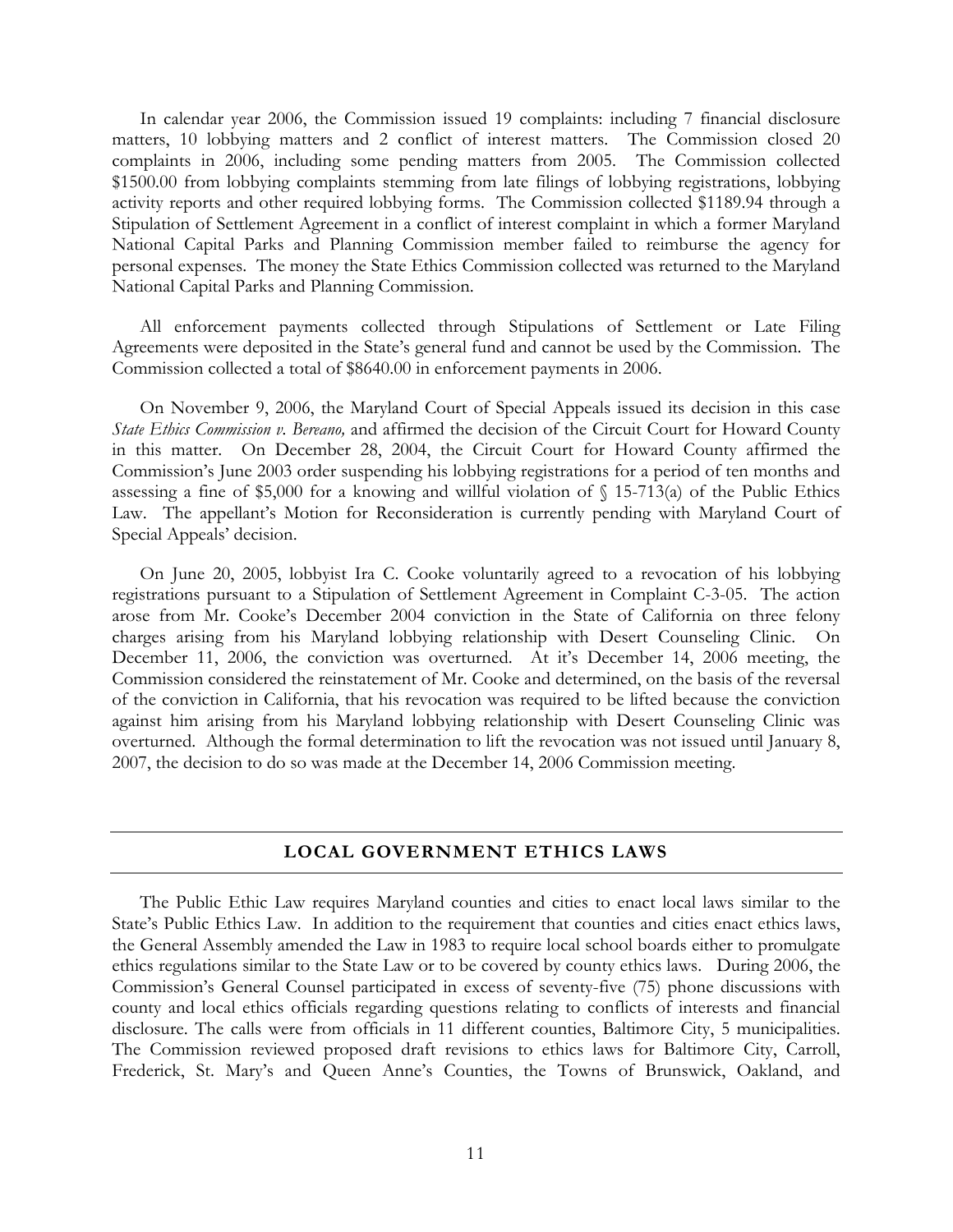Thurmont, and the City of Hyattsville during 2006.

During 2006, the Commission staff continued its review of the county ethics ordinances in terms of proposed revisions to the Commission's local government regulations and the process to determine whether a local jurisdiction's ethics provisions are "similar" or "substantially similar" to the Public Ethics Law. (See Advisory Opinion No. 06-01.) A summer intern assisted in the review and created a database to aid in the Commission review of county laws. It is anticipated that the review of the county and local ordinances and the amendments to the Commission's regulations will be completed in 2007.

The Commission also received and reviewed two reports from Prince George's County Clerk of the County Council and five reports from the Montgomery County Director of the Office of Zoning and Administrative Hearings regarding the special land use ethics disclosure reports required in those jurisdictions (See §15-829 through §15-841).

#### **EDUCATIONAL AND INFORMATIONAL ACTIVITIES**

 The Commission staff has been active in providing formal training to State employees, lobbyists and local jurisdictions. The training has involved advising and assisting employees, officials, candidates and lobbyists on completion of forms, and providing training related to the conflict of interest provisions of the Public Ethics Law. The Commission staff has assisted local government and school board officials in drafting their ethics laws and regulations. The staff has also provided technical advice to local government ethics boards. Legislation passed in 1999 requires new financial disclosure filers to receive 2 hours of Ethics Law training (§15-205(d)). The Commission began implementation of this mandate in calendar year 2000. During calendar year 2005, the Commission staff conducted 40 training sessions for State employees at various locations throughout the State. The Commission provided training to a total of 1987 employees and public officials.

 The Commission has placed an increasing emphasis on training smaller groups of employees and officials and has done so within the employees' agencies. In this way, those attending the training sessions participate more, and the training can be tailored to address the concerns of the various employees in the context of their work experiences. Additionally, the Commission staff has provided training to agency leadership and to various boards and commissions that support agency work. The Commission staff has received very positive response to the training, which consists of a PowerPoint presentation, interactive lecture, and supplemental documents that provide resource material. Although the training commitments have placed a significant burden on the Commission's staff, as each training session requires that at least one, and many times two, of the professional staff make the presentations, which causes a shortage of professional staff available in the office to respond to telephone and "other" inquiries in the office, the benefits of the training far outweigh the inconvenience to staff. Expanded training programs have resulted in a significant increase in the number of telephone and email requests for guidance from employees who have attended the sessions. What is significant is that the number and severity of enforcement matters has decreased due to closer contact and better communication with employees and public officials.

In accordance with  $\frac{15-205}{e}$  of the Public Ethics Law, which mandates the Ethics Commission to provide a training course for regulated lobbyists and prospective regulated lobbyists at least twice each year, the Commission staff provided training to 213 lobbyists during calendar year 2005. A total of twelve training sessions were held on eight different days during the year.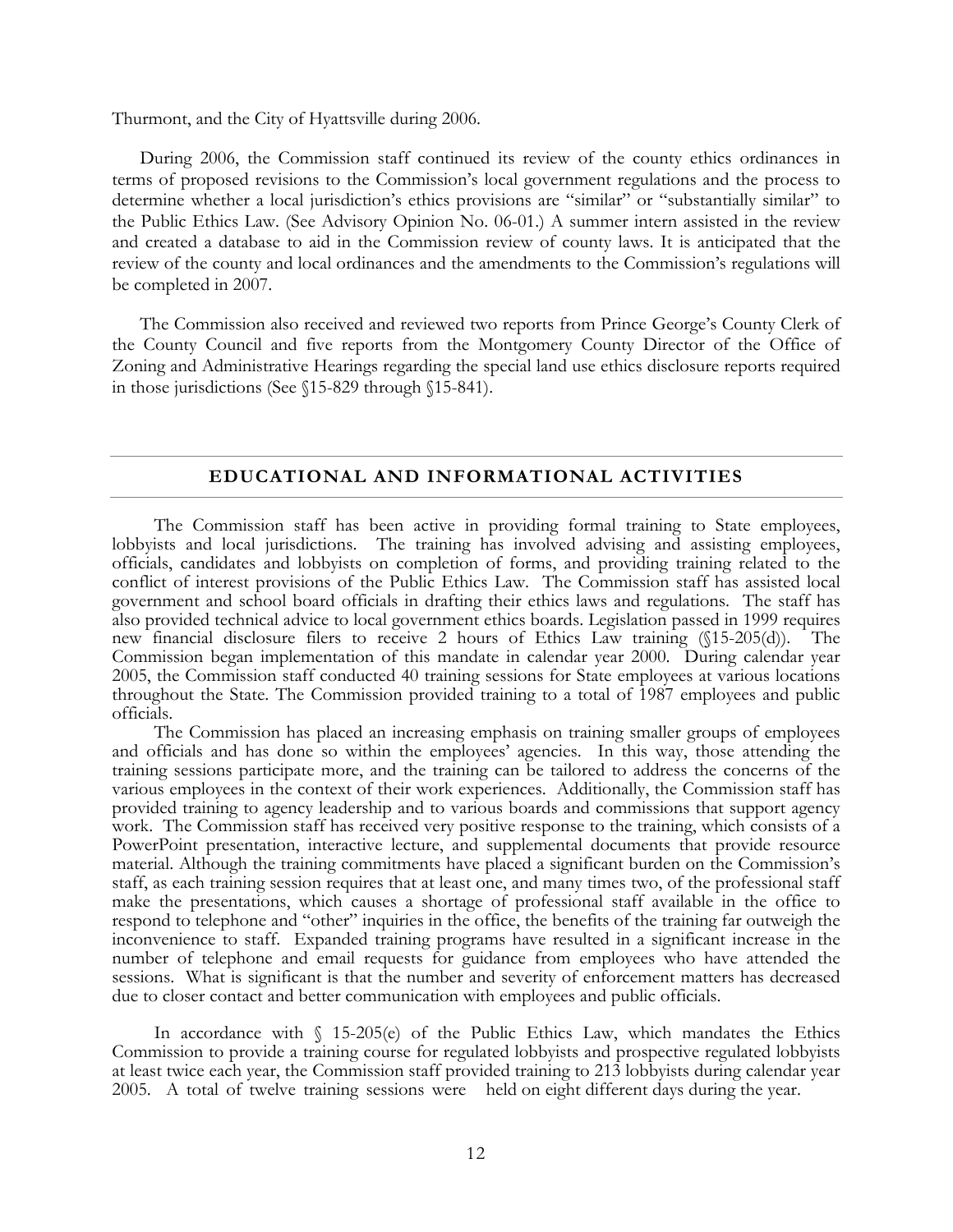Part of the Commission's public information activity involves distribution of lists of registered lobbyists and provision of assistance to persons inspecting various forms filed with the Commission. The Commission's staff distributes, through interagency mail, a special two-page summary of ethics requirements and other applicable memoranda to State agency managers. In order to ensure adequate public access to the Commission's memoranda, the Commission staff posts them on our web site, [http://ethics.gov.state.md.us](http://ethics.gov.state.md.us/), and provides them to agencies for distribution to their employees. On a limited basis, the Commission is also distributing another pamphlet covering ethics requirements for part-time members of State boards and commissions. The staff provides memoranda on lobbying laws relating to private colleges, lobbyist political activity, and a memorandum regarding adjustments to the procurement ethics provisions by request and on its web site. The Commission staff has also developed a special memorandum to advise potential new members of boards and commissions of the impact of the Ethics Law.

 The Ethics Commission maintains a complete and up-to-date home page on the Internet. The home page directs users to the Annual Report, special explanatory memoranda, and a bi-monthly bulletin, downloadable forms for lobbying and State employees and Public Officials, the State vendor list, the Public Ethics Law and Formal Advisory Opinions. Another feature is an ethics question of the month, which answers hypothetical questions based on past Commission opinions. The Internet provides a cost effective mechanism for providing ethics information and training to those covered by the Ethics Law and public access to ethics information. The Commission is hopeful that it will eventually have sufficient funds to update its web software to include an interactive dialogue with users enabling it to respond to questions on-line, provide educational programming on-line, and allow users to navigate the site with more ease.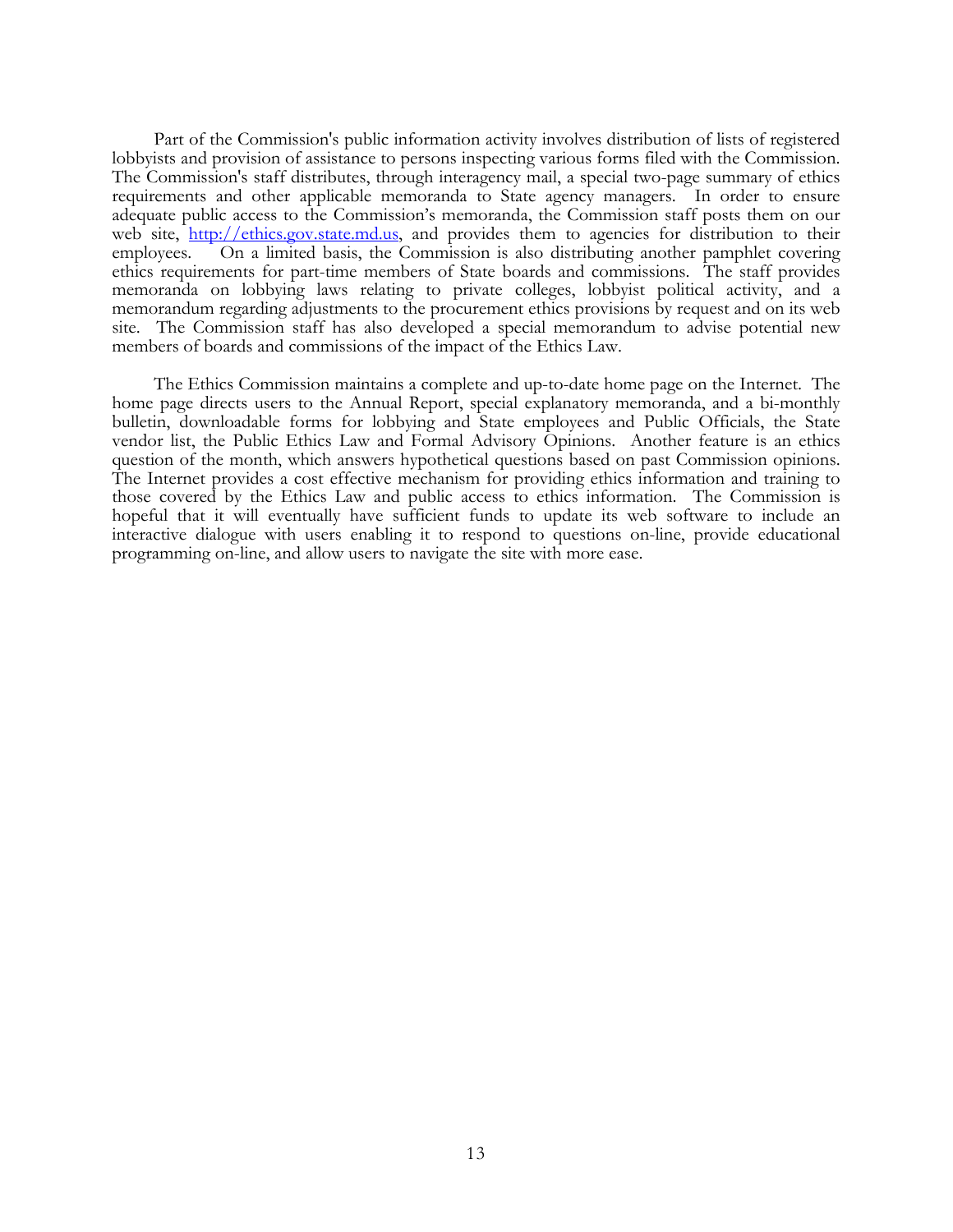### **2006 LEGISLATION REPORT**

During the 2006 legislative session, the Ethics Commission did not request that any bills be introduced on its behalf. However, several bills were introduced in both houses that resulted in requests from Legislative Services that the Commission provide a fiscal note. Two bills raised public ethics concerns that caused the Commission to take positions against the proposed legislation: HB 709, which proposed that lobbyists serving on the Bay Restoration Fund Advisory Committee be exempted from the Public Ethics Law § 15-504(d) post-employment restrictions; and HB 588, which proposed exempting certain Department of Agriculture employees from the conflict of interest provisions. Neither bill was enacted into law.

### LEGISLATIVE RECOMMENDATIONS

#### **PROPOSED CHANGES TO FINANCIAL DISCLOSURE (SUBTITLE 6) PROVISIONS**

 In the coming year, the Commission will continue to focus its attention on several of the financial disclosure provisions in subtitle 6 of the Public Ethics Law. Now that the State Ethics Commission has had 27 years of experience, it has had the opportunity to review the reporting requirements and recognize those areas, which appear to be the root of most conflicts, and those areas, which, since the Commission's inception, have not caused any discernable problems. Additionally, the law in other areas has developed so there are additional retirements and deferred compensation plans that should be included in the exemption granted to 401K and 501K plans.

 With electronic filing being implemented, the Commission has reviewed the filing requirements, and it has concluded that some discreet changes in requests for information would be helpful in simplifying the reporting requirements without jeopardizing the benefits of public disclosure.

- In the 1999 Session of the General Assembly, the Harford County Liquor Board and its employees were placed under the authority of the State Ethics Commission. However, the employees of the Board, regardless of salary or duties, were excluded from financial disclosure requirements. This general exclusion should be withdrawn to make the disclosure requirements for these employees the same as other employees subject to the State Ethics Law.
- Disclosure of interests in all State deferred compensation plans should be added to the exemption now provided for those who have interests in 401 and 501 plans (§ 15-  $102(t)(2)(iv)$ . The exemption is warranted as the State provides a discreet list of investments into which employees may invest, and there is no latitude for the employee to select investments other than those provided by the State.
- Consideration should be given to eliminating the need for reporting of investment in any mutual fund publicly traded on a national scale. The basis for the request is that the employee has no control over the trading of the individual holdings of the mutual fund, and, therefore, it is improbable that an employee could effectuate any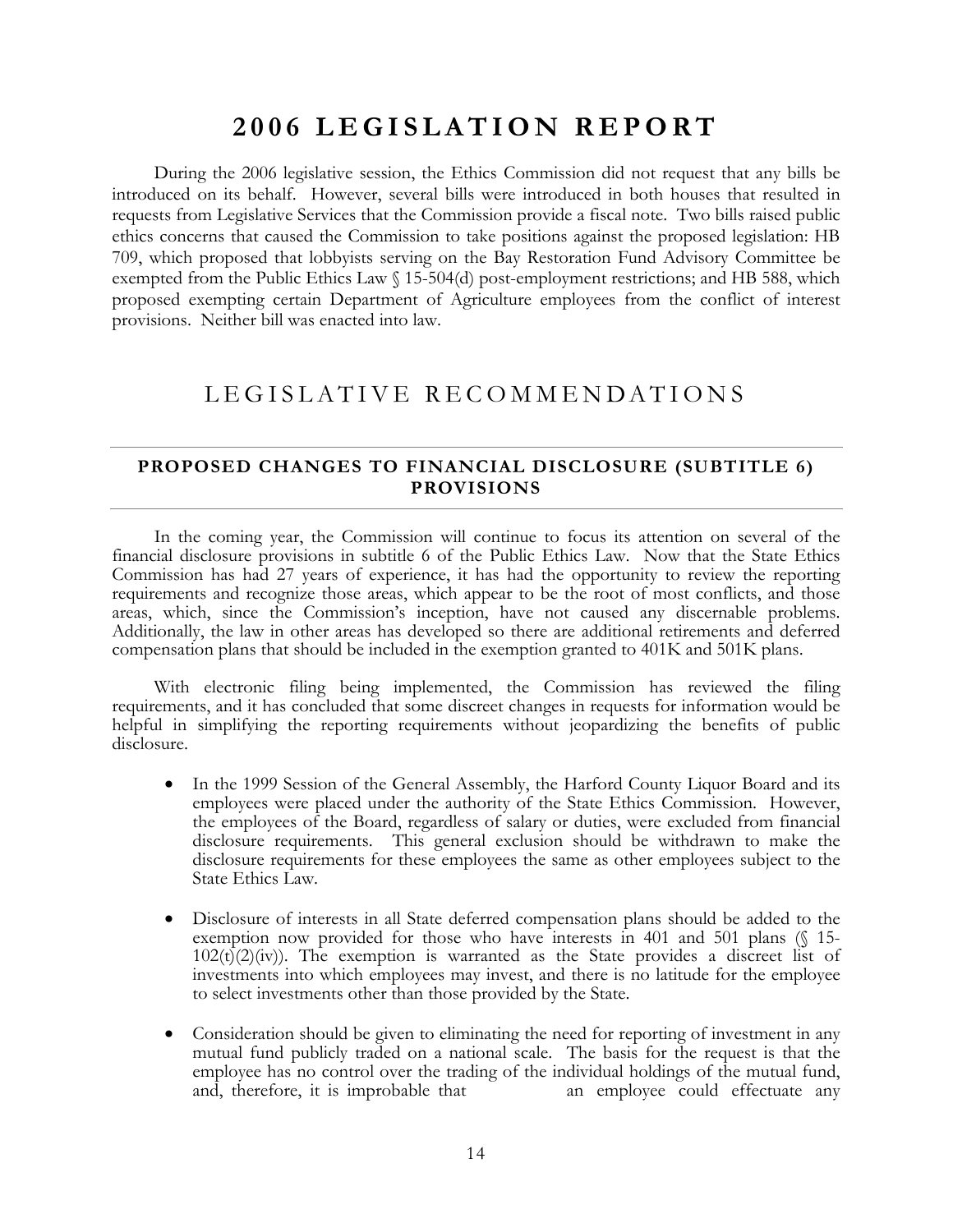change in value of the mutual fund by his or her official act as a State employee.

• Judicial candidates should be required to file financial disclosure in each year of their candidacy in the same way as other candidates for State office.

#### **PROPOSED CHANGES TO CONFLICT OF INTEREST (SUBTITLE 5) PROVISIONS**

 The Commission has also reviewed Subtitle 5, **Conflicts of Interest** and suggests Legislative consideration of the following issues:

- Specific provisions should address membership by public officials on boards or directors of private corporations having sensitive business or regulatory involvement with the State.
- The post-employment provisions (§ 15-504) should be revised to address more specifically the problems that are common to higher-level management positions.
- Like legislators, legislative staff should be prohibited from lobbying for one legislative session after leaving their State employment.
- The law prohibiting misuse of confidential information should be extended to cover former officials and employees as to confidential information acquired during their State service.

#### **PROPOSED CHANGES TO LOCAL JURISDICTIONS (SUBTITLE 8) PROVISIONS**

 Subtitle 8 of the Public Ethics Law, which address local jurisdictions and boards of education, is also a priority. The Commission is looking at the following issues:

- The provisions covering school board ethics regulations need strengthening to assure that there are adequate sanctions for violations by board members, candidates for board membership and lobbyists.
- Subsequent to the issuance of *Seipp v. Baltimore City Board of Elections, et al*, 377 Md. 362, 833 A.2d 551 (2003), which interpreted sections of subtitle 8 of the Public Ethics Law and determined the degree to which local jurisdiction ethics ordinances must be similar to the Public Ethics Law, the Commission seeks to replace the language requiring that the local ordinance language be similar or substantially similar to the Public Ethics Law with language requiring that the Commission's review of local ordinances be in accordance to law.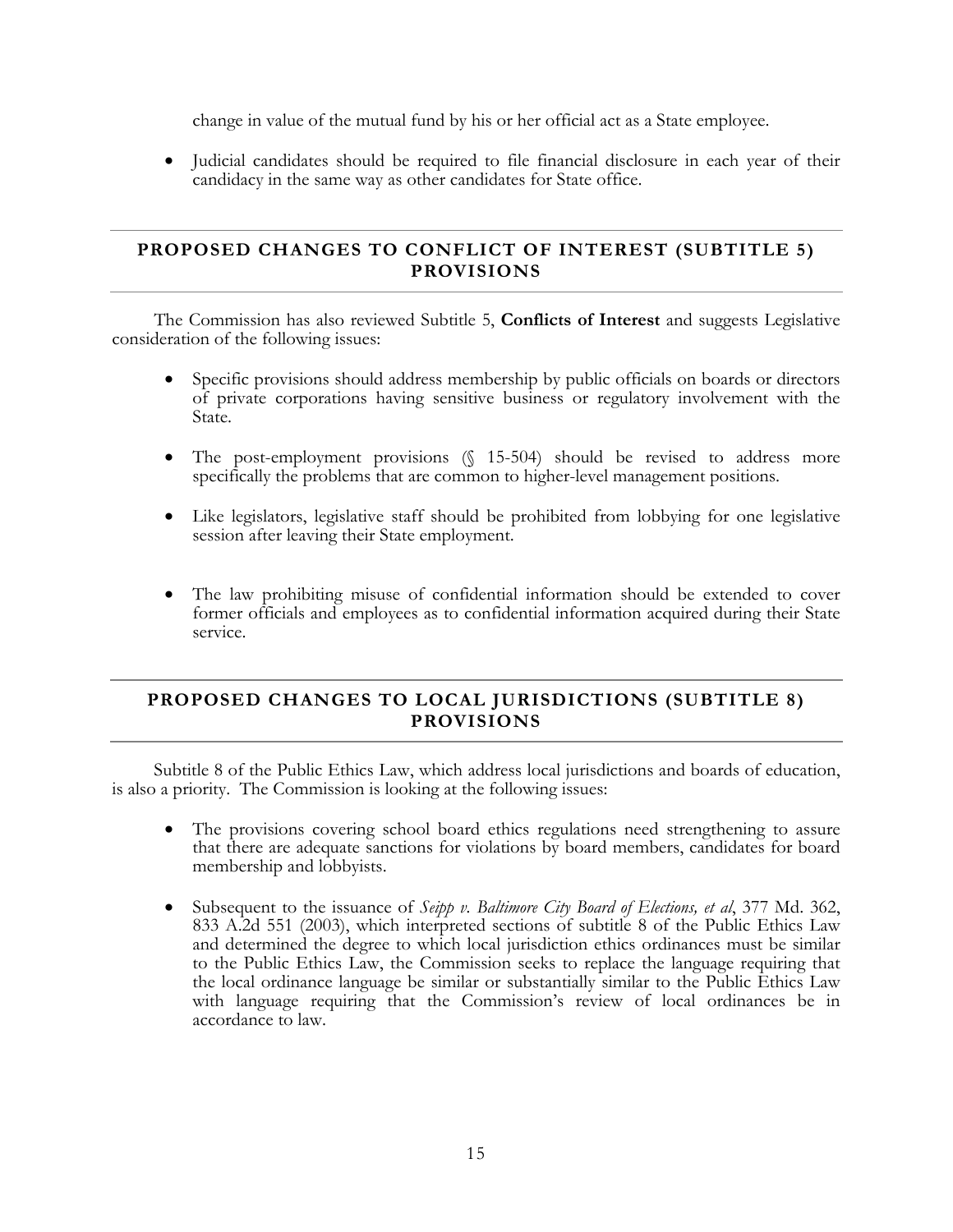#### **PROPOSED CHANGES TO LOBBYING (SUBTITLE 7) PROVISIONS**

 The Commission also supports and would seek an amendment to the lobbying provisions of the Public Ethics Law (subtitle 7) with regard to two of the reporting requirements in the HB2 legislation of 2001:

- §15-708 should be revised in order to more correctly reflect lobbyist spending for legislative meals and receptions. As the requirement reads now, the process is cumbersome and may inadvertently inflate the actual amount spent on lobbying legislators. The provision causes significant confusion as to what costs should be reported and how the costs should be reported.
- §15-705 currently provides that regulated lobbyists must file a separate report disclosing the name of any State official of the Executive Branch or member of the immediate family of a State official of the Executive Branch who has benefited during the reporting period from gifts of meals or beverages from the regulated lobbyist, whether or not in connection with lobbying activities. The lobbyist must file this report accounting from Dollar One spent on a meal or beverage for an official of the Executive Branch or a member of the official's immediate family. This reporting requirement is difficult to administer and is not in keeping with other gift reporting requirements, which general require such a report only when the amount spent is \$20 or greater or \$100 cumulatively from one donor. This provision should be revised to require a report only when the amount spent is \$20 or greater or \$100 cumulatively from one donor.
- §15-703(e) currently sets a registration fee of \$50 per registration. The registration fee needs to be increased to \$100 per registration so that administration of the lobbying program can become more self-sustaining and less reliant on General Fund appropriations.

#### **PROPOSED CHANGE TO ENFORCEMENT SUBTITLE 4) PROVISIONS**

 The Commission and staff continually review the Public Ethics Law in order to determine if the administration and enforcement are consistent with the intent of the law and the mission of the Commission.

• The Commission proposes that the Legislature enable it to assess civil penalties in conflict of interest and other violations by State employees and public officials. The Commission may currently request a court of competent jurisdiction to assess fines of \$5,000 per violation, and it seeks the authority, on its own, to assess civil penalties in the amount of \$5,000 per violation. Having this authority would provide a formal alternative to expensive and extended court proceedings. This would give the Commission equal authority in setting sanctions on conflict of interest issues as it presently has with regard to lobbying violations. The Commission currently has the authority to assess civil penalties up to \$5,000 for lobbying violations. All penalties assess by the court or by the Commission to the General Fund.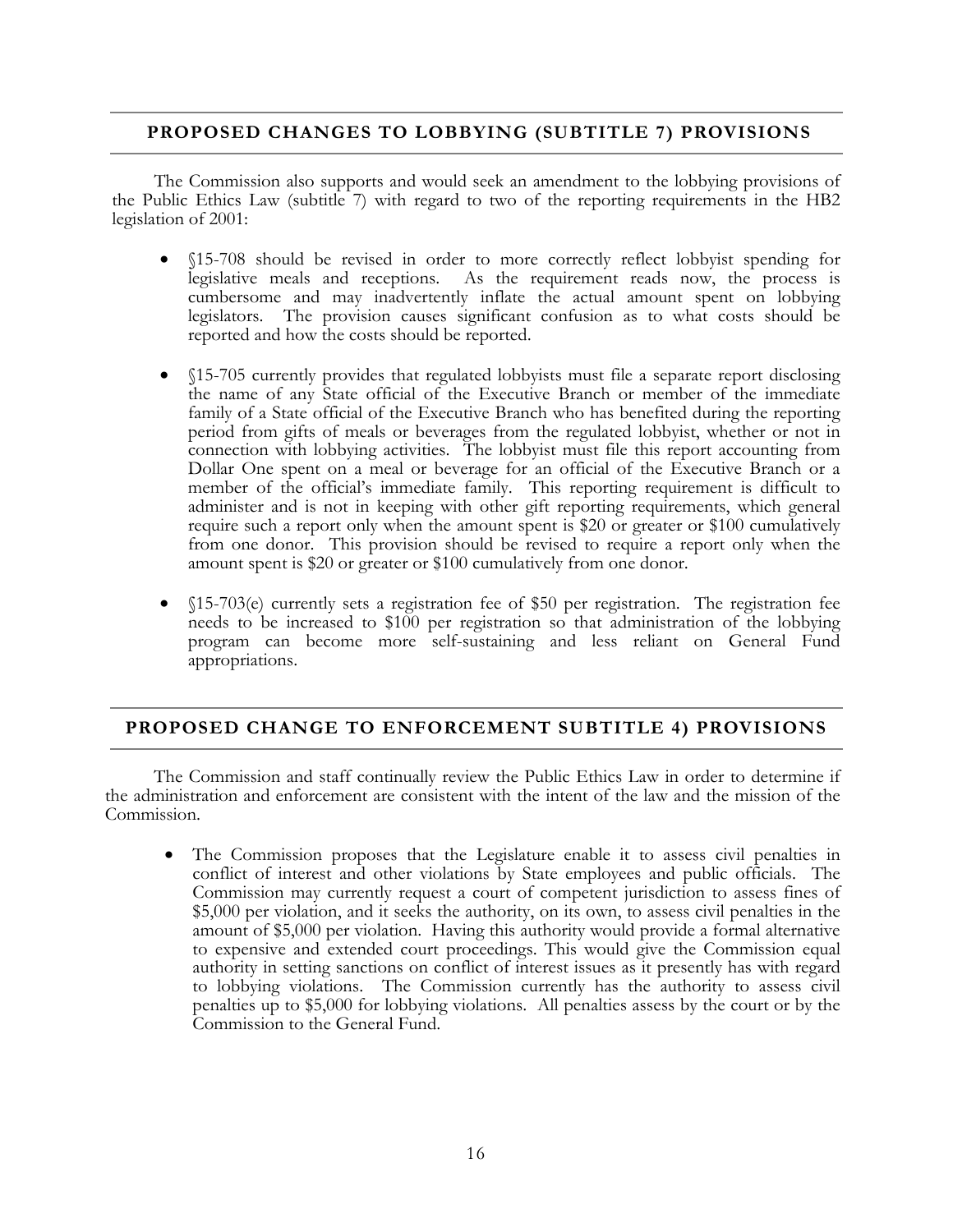### **APPENDIX A**

#### EMPLOYER SPENDING **\$50,000.00** OR MORE - ALL REGISTRANTS ALL TYPES OF EXPENSES

*November 1, 2005 - October 31, 2006*

|                | <b>TOTAL AMOUNT</b> | <b>EMPLOYER</b>                                                     |
|----------------|---------------------|---------------------------------------------------------------------|
| 1              | \$648,227.78        | Constellation Energy Group, Inc.                                    |
| $\overline{2}$ | \$564,946.91        | Maryland Retailers Association                                      |
| 3              | \$551,844.00        | Maryland Hospital Association                                       |
| 4              | \$525,881.55        | Pepco Holdings, Inc.                                                |
| 5              | \$488,228.87        | Maryland Association of Realtors, Inc.                              |
| 6              | \$457,880.81        | Verizon Maryland, Inc.                                              |
| 7              | \$412,560.43        | Maryland State Teachers Association                                 |
| 8              | \$352,439.15        | Mirant Mid-Atlantic, LLC                                            |
| 9              | \$349,530.00        | Allegany Racing, LLC/Ocean Downs Race Track                         |
| 10             | \$347,752.95        | MedChi, The Maryland State Medical Society                          |
| 11             | \$337,333.33        | Aetna US Healthcare                                                 |
| 12             | \$303,661.55        | Johns Hopkins Institutions                                          |
| 13             | \$294,327.80        | CareFirst Blue Cross Blue Shield                                    |
| 14             | \$290,760.72        | Maryland Bankers Association, Inc.                                  |
| 15             | \$289,346.00        | Maryland Zoo in Baltimore, The                                      |
| 16             | \$261,796.23        | MedStar Health                                                      |
| 17             | \$240,389.00        | Alcoa Eastalco Works                                                |
| 18             | \$240,381.64        | Laurel Racing Association, Inc.                                     |
| 19             | \$220,199.43        | AES Sparrows Point LNG, LLC                                         |
| 20             | \$216,771.03        | Association of Maryland Pilots                                      |
| 21             | \$195,594.81        | <b>AARP Maryland</b>                                                |
| 22             | \$193,189.00        | Maryland Thoroughbred Horsemen's Assoc.                             |
| 23             | \$184,849.77        | American Cancer Society                                             |
| 24             | \$180,000.00        | Policy Studies, Inc.                                                |
| 25             | \$179,111.89        | Maryland Jockey Club of Baltimore City, Inc./ Pimlico<br>Race Track |
| 26             | \$175,000.00        | Egypt Road, LLC                                                     |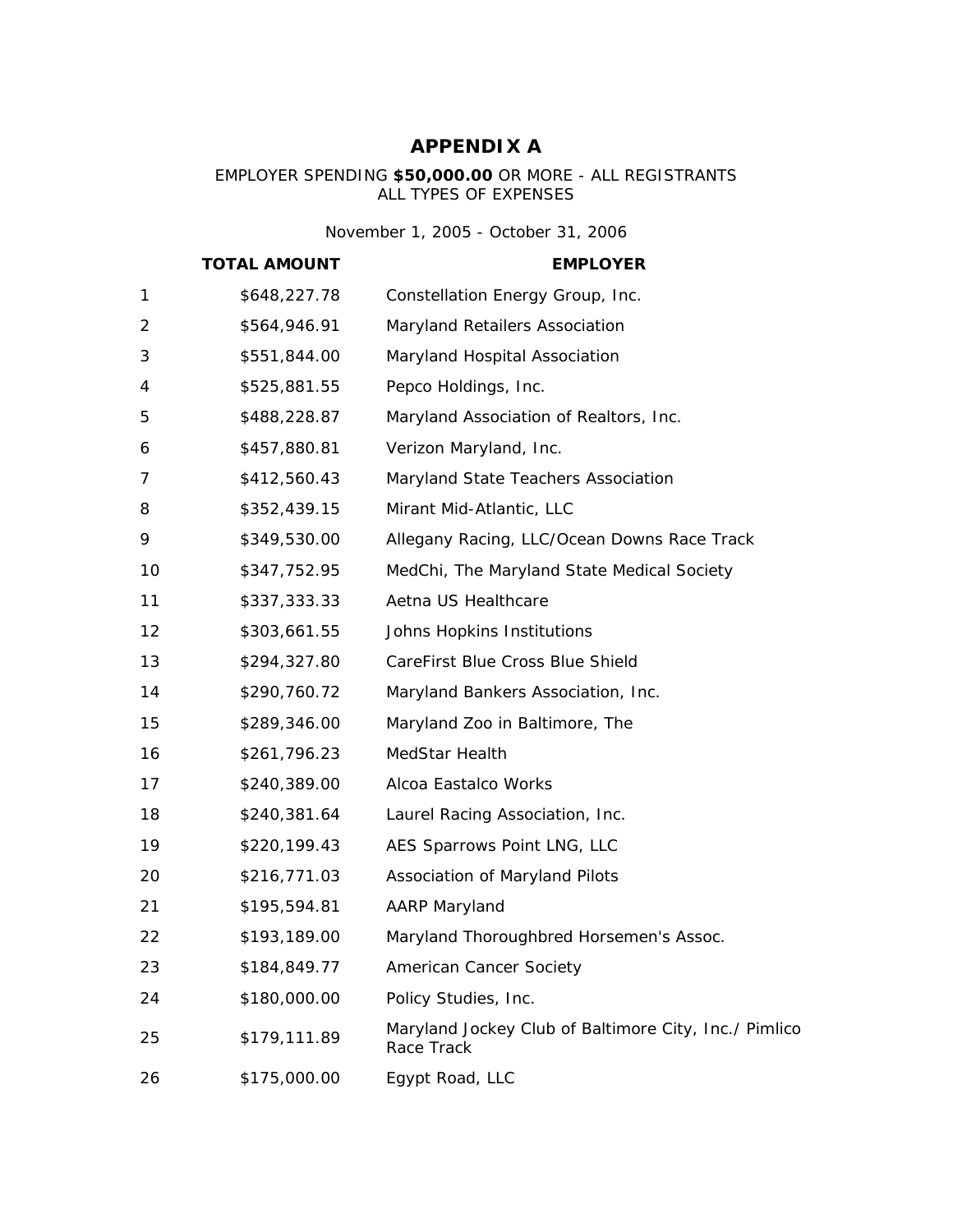| 27 | \$174,000.00 | <b>Comcast Cable Communications</b>                    |
|----|--------------|--------------------------------------------------------|
| 28 | \$172,486.20 | Maryland Independent College and University Assoc.     |
| 29 | \$171,650.61 | Norfolk Southern Corporation                           |
| 30 | \$166,140.00 | League of Life and Health Insurers of MD               |
| 31 | \$165,026.91 | Medical Mutual Liability Insurance Society of Maryland |
| 32 | \$161,656.03 | Maryland Trial Lawyers Association                     |
| 33 | \$158,883.02 | AMERIGROUP Maryland, Inc.                              |
| 34 | \$156,000.00 | The Dunphy Group                                       |
| 35 | \$155,489.47 | Lifebridge Health                                      |
| 36 | \$154,450.00 | MAMSI/United Heathcare                                 |
| 37 | \$152,250.00 | Baltimore Chesapeake Bay Outward Bound Center, Inc.    |
| 38 | \$152,050.00 | Prince George's County Government                      |
| 39 | \$149,500.00 | Law Office of Peter G. Angelos                         |
| 40 | \$147,150.00 | Northrop Grumman Corporation                           |
| 41 | \$140,369.00 | Americans for Balanced Energy Choices                  |
| 42 | \$132,016.79 | Restaurant Association of Maryland, Inc.               |
| 43 | \$127,425.76 | Maryland Automobile Dealers Association                |
| 44 | \$127,070.00 | <b>ACS State and Local Solutions</b>                   |
| 45 | \$127,000.00 | Maryland State Builders Association                    |
| 46 | \$125,751.93 | <b>Baltimore Jewish Council</b>                        |
| 47 | \$124,524.68 | R. J. Reynolds Tobacco Company                         |
| 48 | \$123,719.00 | United Way of Central Maryland                         |
| 49 | \$120,883.00 | Multimedia Games, Inc.                                 |
| 50 | \$119,934.31 | <b>Childrens National Medical Center</b>               |
| 51 | \$119,738.51 | Health Facilities Association of Maryland (HFAM)       |
| 52 | \$116,048.48 | Enterprise Leasing Company of Baltimore                |
| 53 | \$115,200.89 | Wal-Mart Stores, Inc.                                  |
| 54 | \$115,000.00 | Baltimore County Chamber of Commerce                   |
| 55 | \$112,635.99 | <b>Washington Gas</b>                                  |
| 56 | \$112,171.30 | Mid-Atlantic LifeSpan                                  |
| 57 | \$111,016.83 | Maryland Catholic Conference                           |
| 58 | \$110,170.05 | Lyondell Chemical Company                              |
|    |              |                                                        |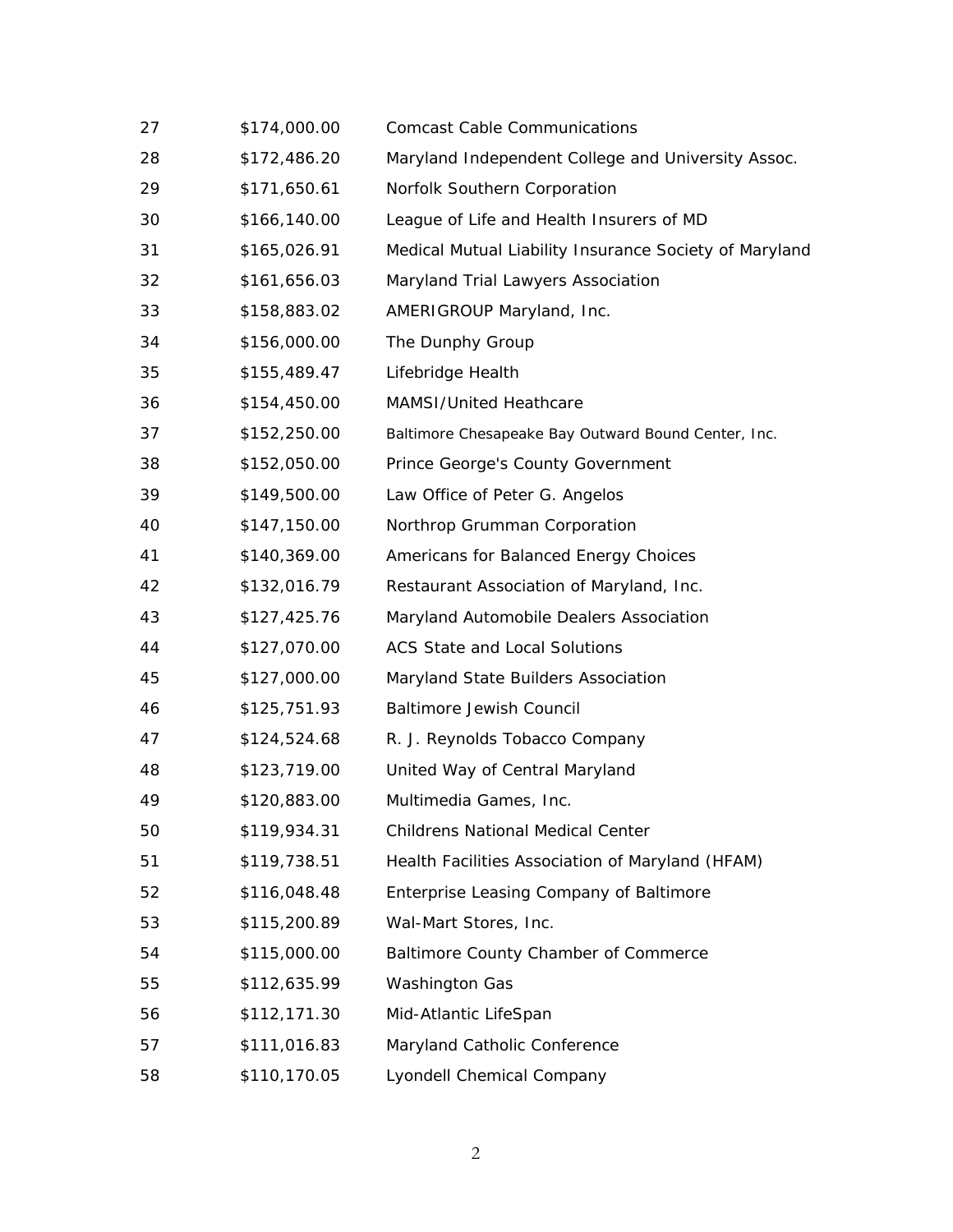| 59 | \$109,783.98 | Smart & Associates, LLP                                                               |
|----|--------------|---------------------------------------------------------------------------------------|
| 60 | \$108,502.98 | Cloverleaf Enterprises, Inc.                                                          |
| 61 | \$106,348.45 | Apartment & Office Building Association of<br>Metropolitan Washington                 |
| 62 | \$104,136.21 | St. Agnes Hospital                                                                    |
| 63 | \$103,600.00 | Crisfield Associates, LLC                                                             |
| 64 | \$103,212.20 | American Petroleum Institute                                                          |
| 65 | \$102,000.00 | Scientific Games International                                                        |
| 66 | \$101,467.00 | Greenbelt Metro Park L.L.C.                                                           |
| 67 | \$100,382.00 | Greater Capital Area Association of Realtors                                          |
| 68 | \$100,000.00 | Oberthur Gaming Technologies, Inc.                                                    |
| 69 | \$99,600.91  | Property Casualty Insuers Assn of America (PCIAA)                                     |
| 70 | \$99,018.90  | American Heart Association                                                            |
| 71 | \$98,027.34  | State Farm Insurance Companies                                                        |
| 72 | \$97,500.00  | Direct Energy                                                                         |
| 73 | \$97,474.10  | Maryland Association of Boards of Education                                           |
| 74 | \$96,882.00  | Greater Washington Commercial Assoc. of Realtors                                      |
| 75 | \$95,923.60  | Peterson Companies, The                                                               |
| 76 | \$95,384.24  | Schaller Anderson of Maryland, LLC                                                    |
| 77 | \$95,127.46  | National Federation of Independent Business                                           |
| 78 | \$95,000.00  | Philip Morris USA, Inc. by its service corporation Altria<br>Corporate Services, Inc. |
| 79 | \$94,918.00  | Luk Flats, LLC                                                                        |
| 80 | \$94,317.58  | GBMC HealthCare, Inc.                                                                 |
| 81 | \$93,567.65  | Allegheny Energy                                                                      |
| 82 | \$93,015.81  | Maryland Farm Bureau, Inc.                                                            |
| 83 | \$90,000.00  | Chesapeake Utilities Corporation                                                      |
| 84 | \$90,000.00  | <b>IGT</b>                                                                            |
| 85 | \$90,000.00  | Petrie Ventures                                                                       |
| 86 | \$88,876.00  | Washington Metropolitan Area Transit Authority (WMATA)                                |
| 87 | \$88,140.00  | Maryland Chamber of Commerce                                                          |
| 88 | \$87,500.00  | Equality Maryland, Inc.                                                               |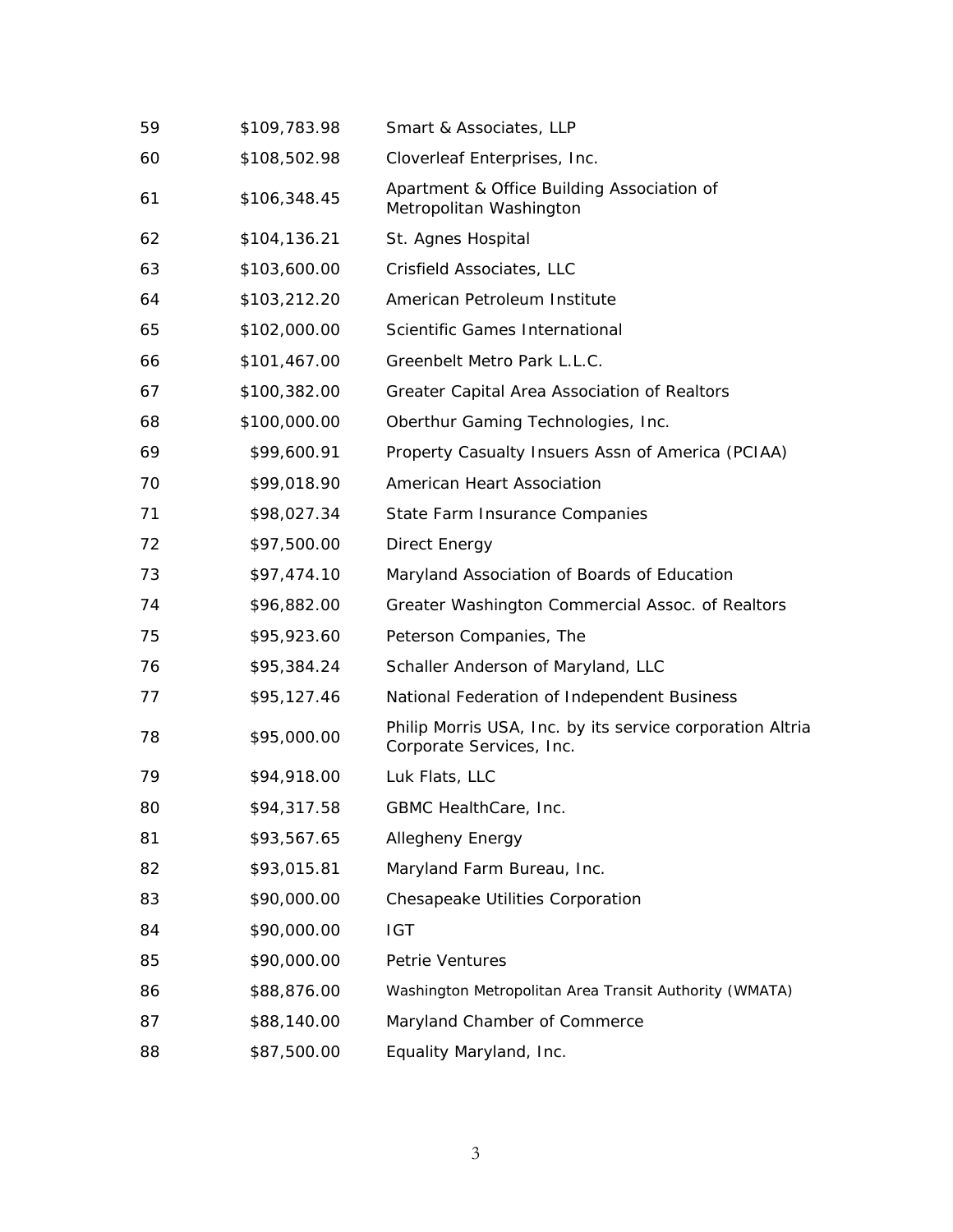| 89  | \$86,067.07 | Maryland Community Health System, LLP                                 |
|-----|-------------|-----------------------------------------------------------------------|
| 90  | \$84,655.00 | Maryland Industrial Technology Alliance                               |
| 91  | \$84,000.00 | OSI, Inc. (Outback Steakhouse, Inc.)                                  |
| 92  | \$82,900.00 | <b>Catholic Charities</b>                                             |
| 93  | \$81,298.87 | Life Settlement Providers, LLC                                        |
| 94  | \$81,000.00 | Evercare                                                              |
| 95  | \$80,000.00 | International Steel Group, Inc.                                       |
| 96  | \$80,000.00 | Lorillard Tobacco Company                                             |
| 97  | \$80,000.00 | Mid-Atlantic Individual Surety Association                            |
| 98  | \$79,290.34 | Rite Aid Corporation                                                  |
| 99  | \$78,175.88 | Washington Area NEW Automobile Dealers<br>Association (WANADA)        |
| 100 | \$78,000.00 | Caremark                                                              |
| 101 | \$77,535.57 | Land Fair Properties, LLC (T/A Reliable Properties)                   |
| 102 | \$77,174.13 | <b>Concentra Medical Centers</b>                                      |
| 103 | \$76,779.98 | Johnson Controls, Inc.                                                |
| 104 | \$76,204.96 | Maryland Tort Reform Coalition                                        |
| 105 | \$75,488.23 | Friends of the Family, Inc.                                           |
| 106 | \$74,999.00 | Maryland Works, Inc.                                                  |
| 107 | \$73,887.50 | <b>Triton Real Estate Partners</b>                                    |
| 108 | \$73,084.53 | Dominion Resources Services, Inc.                                     |
| 109 | \$72,769.75 | Suburban Hospital                                                     |
| 110 | \$72,500.00 | Service Employees International Union, Maryland, DC<br>Council (SEIU) |
| 111 | \$71,987.60 | Discovery Communications, Inc.                                        |
| 112 | \$71,090.18 | Maryland State Dental Association                                     |
| 113 | \$70,971.00 | Adventist Health Care, Inc.                                           |
| 114 | \$70,830.00 | Pfizer, Inc.                                                          |
| 115 | \$70,429.00 | CareFirst BlueCross BlueShield                                        |
| 116 | \$70,400.00 | Greater Washington Board of Trade, The                                |
| 117 | \$70,372.34 | Sunoco, Inc.                                                          |
| 118 | \$70,156.91 | Reliant Energy, Inc.                                                  |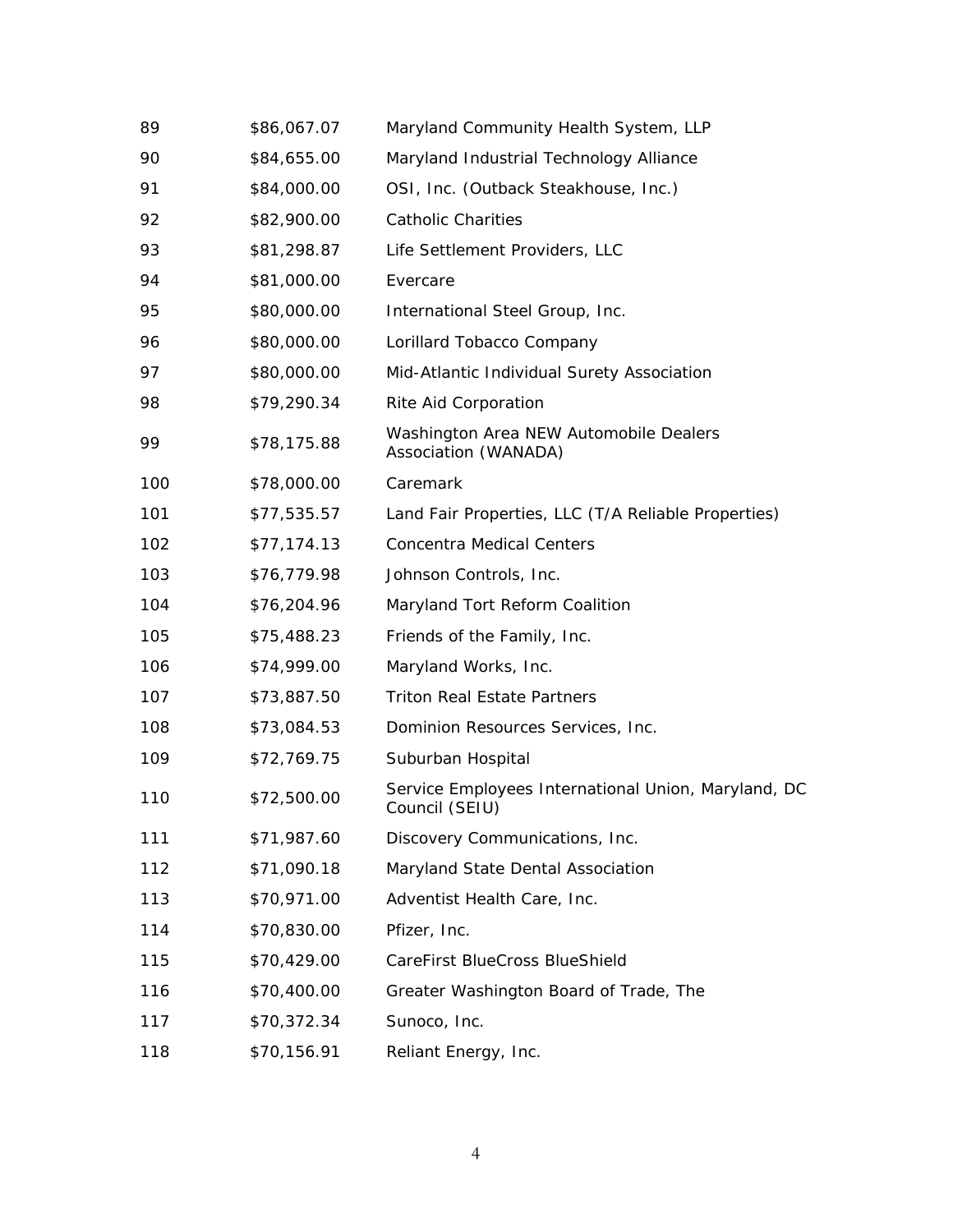| 119 | \$70,143.88 | MaryPIRG Citizen Lobby                                                                  |
|-----|-------------|-----------------------------------------------------------------------------------------|
| 120 | \$69,853.00 | Maryland State Bar Association, Inc.                                                    |
| 121 | \$69,589.06 | Maryland Insurance Council, The                                                         |
| 122 | \$69,275.45 | American Tort Reform Association                                                        |
| 123 | \$67,500.00 | First Health Services Corporation                                                       |
| 124 | \$67,000.00 | <b>AIMCO</b>                                                                            |
| 125 | \$67,000.00 | Maryland Optometric Association                                                         |
| 126 | \$66,629.21 | T-Mobile USA, Inc.                                                                      |
| 127 | \$66,374.00 | Cable Telecommunications Association of MD, D E & DC                                    |
| 128 | \$66,050.00 | Microsoft Corporation                                                                   |
| 129 | \$65,765.55 | Delmarva Poultry Industry, Inc.                                                         |
| 130 | \$65,265.00 | Prince George's County Association of Realtors                                          |
| 131 | \$65,100.00 | <b>Gemcraft Homes</b>                                                                   |
| 132 | \$64,458.21 | JP Morgan Chase Bank                                                                    |
| 133 | \$64,191.57 | <b>Nextel Communications</b>                                                            |
| 134 | \$64,191.57 | UST Public Affairs, Inc.                                                                |
| 135 | \$64,156.51 | <b>General Motors Corporation</b>                                                       |
| 136 | \$63,419.07 | Kraft Foods North America, Inc. by its service<br>corporation Altria Corporate Services |
| 137 | \$63,388.48 | Phillip Morris USA, Inc. by its service corporation<br>Altria Corporate Services, Inc.  |
| 138 | \$62,605.57 | Maryland Coalition of Title Insurers                                                    |
| 139 | \$61,797.00 | Motorola, Inc.                                                                          |
| 140 | \$61,718.00 | <b>AFSCME Council 92</b>                                                                |
| 141 | \$61,697.92 | Nationwide Insurance Company                                                            |
| 142 | \$61,664.36 | WMDA Service Station & Automotive Repair Assoc.                                         |
| 143 | \$60,669.75 | Bank of America                                                                         |
| 144 | \$60,298.96 | ESP, Inc.                                                                               |
| 145 | \$60,209.01 | Maryland Horse Breeders Association                                                     |
| 146 | \$60,122.37 | <b>AFSCME AFL-CIO</b>                                                                   |
| 147 | \$60,088.00 | Americans United for Separation of Church and State                                     |
| 148 | \$60,030.00 | MV Transportation, Inc.                                                                 |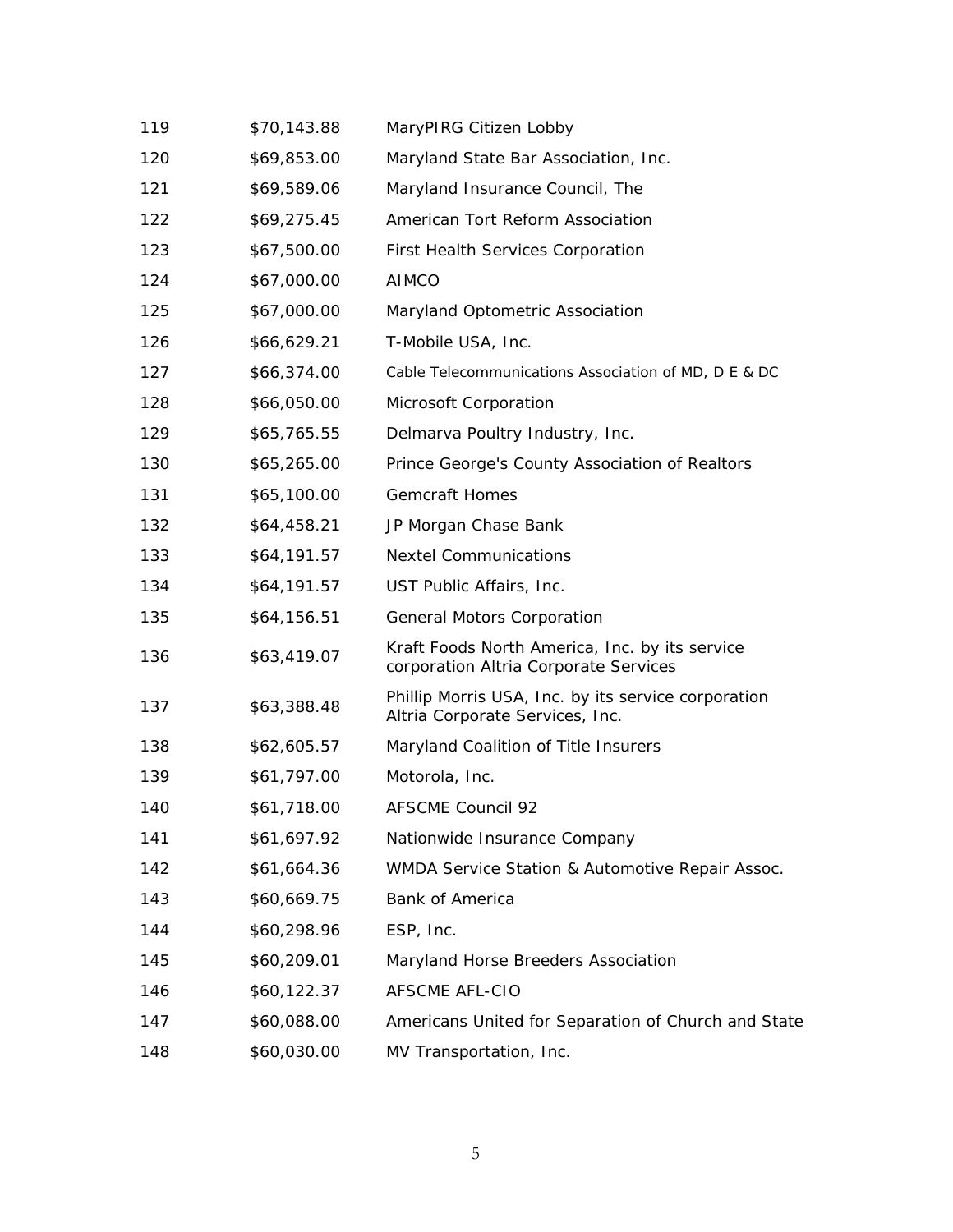| 149 | \$60,018.68 | Pharmaceutical Research & Manufacturers of America       |
|-----|-------------|----------------------------------------------------------|
| 150 | \$60,000.00 | Maryland Affordable Housing Coalition                    |
| 151 | \$60,000.00 | Maryland Association of Chain Drug Stores                |
| 152 | \$59,759.35 | University of Phoenix                                    |
| 153 | \$59,533.98 | EPIC Pharmacies/Maryland Professional Pharmacies, Inc.   |
| 154 | \$59,403.74 | <b>Correctional Medical Systems</b>                      |
| 155 | \$59,251.37 | CGI-AMS                                                  |
| 156 | \$59,137.08 | <b>Diebold Election Systems</b>                          |
| 157 | \$58,419.16 | <b>Cingular Wireless</b>                                 |
| 158 | \$58,312.10 | Accenture                                                |
| 159 | \$58,080.00 | <b>Insurance Information Coalition</b>                   |
| 160 | \$58,000.00 | Maryland Association of Mortgage Brokers                 |
| 161 | \$57,670.00 | Motion Picture Association of America                    |
| 162 | \$57,272.47 | Maryland State Licensed Beverage Association             |
| 163 | \$57,145.00 | MD/DC/DE Broadcasters Association, Inc.                  |
| 164 | \$57,000.00 | Adventist HealthCare, Inc.                               |
| 165 | \$55,926.70 | Capital Plaza Associates Limited Partnership             |
| 166 | \$55,200.00 | MD/DC/DE Soft Drink Association                          |
| 167 | \$55,000.00 | 1199 SEIU                                                |
| 168 | \$55,000.00 | Baltimore Symphony Orchestra                             |
| 169 | \$55,000.00 | Sempra Energy Global Enterprises                         |
| 170 | \$54,915.00 | Potomac Electric Power Company                           |
| 171 | \$54,891.15 | Maryland Citizens Health Initiative, Inc.                |
| 172 | \$54,842.91 | Erickson Foundation                                      |
| 173 | \$54,566.86 | FPL Group                                                |
| 174 | \$54,422.61 | <b>Medco Health Solutions</b>                            |
| 175 | \$54,145.46 | HSBC-GR Corp. (formerly Household Financial Group, Ltd)  |
| 176 | \$53,796.13 | Mental Health Association of Maryland                    |
| 177 | \$53,570.00 | Lockheed Martin Corporation                              |
| 178 | \$53,548.00 | Insurance Agents & Brokers of PA, MD & DE                |
| 179 | \$53,377.00 | Honeywell                                                |
| 180 | \$53,049.00 | Maryland Citizens Health Initiative Education Fund, Inc. |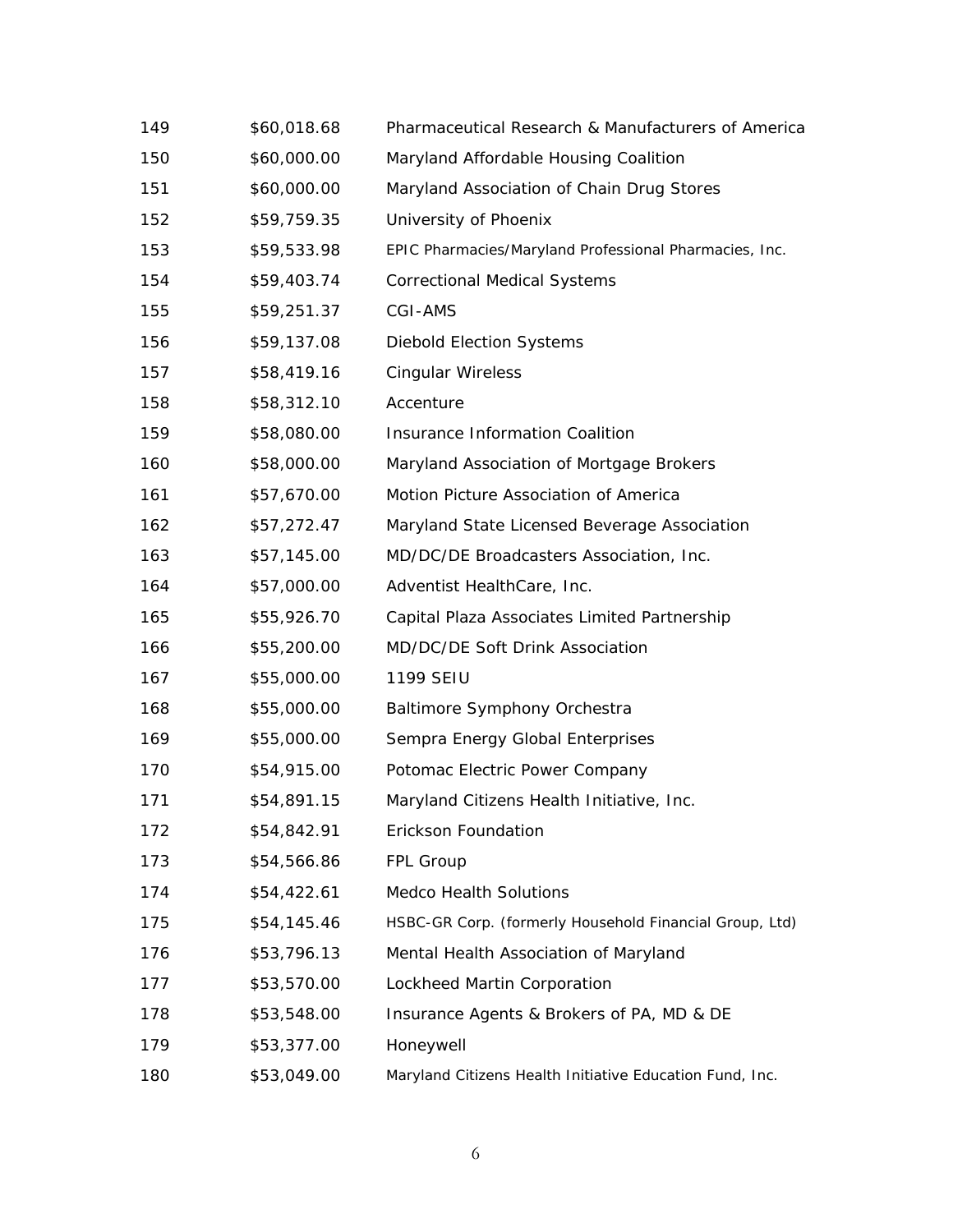| 181 | \$53,000.00 | Americhoice Health Services, Inc.                    |
|-----|-------------|------------------------------------------------------|
| 182 | \$52,507.50 | Mid-Atlantic Petroleum Distributors Assoc.           |
| 183 | \$52,477.22 | Maryland Association of Certified Public Accountants |
| 184 | \$52,365.00 | The Hawthorn Group                                   |
| 185 | \$52,127.57 | American Insurance Association                       |
| 186 | \$52,050.00 | Dimensions Healthcare System                         |
| 187 | \$51,999.99 | International Council of Shopping Centers            |
| 188 | \$51,798.96 | Chimes, The                                          |
| 189 | \$51,263.97 | Bearing Point, Inc.                                  |
| 190 | \$51,208.08 | Maryland Automobile Insurance Fund                   |
| 191 | \$50,405.18 | Maryland Society of Anesthesiologists                |
| 192 | \$50,264.24 | Cellco Partnership, A Delaware Limited Partnership   |
| 193 | \$50,191.84 | <b>Allegis Group</b>                                 |
| 194 | \$50,130.74 | Maryland Patient Care & Access Coalition             |
| 195 | \$50,000.00 | College of American Pathologists                     |
| 196 | \$50,000.00 | DaVita, Inc.                                         |
| 197 | \$50,000.00 | Giant Food, Inc.                                     |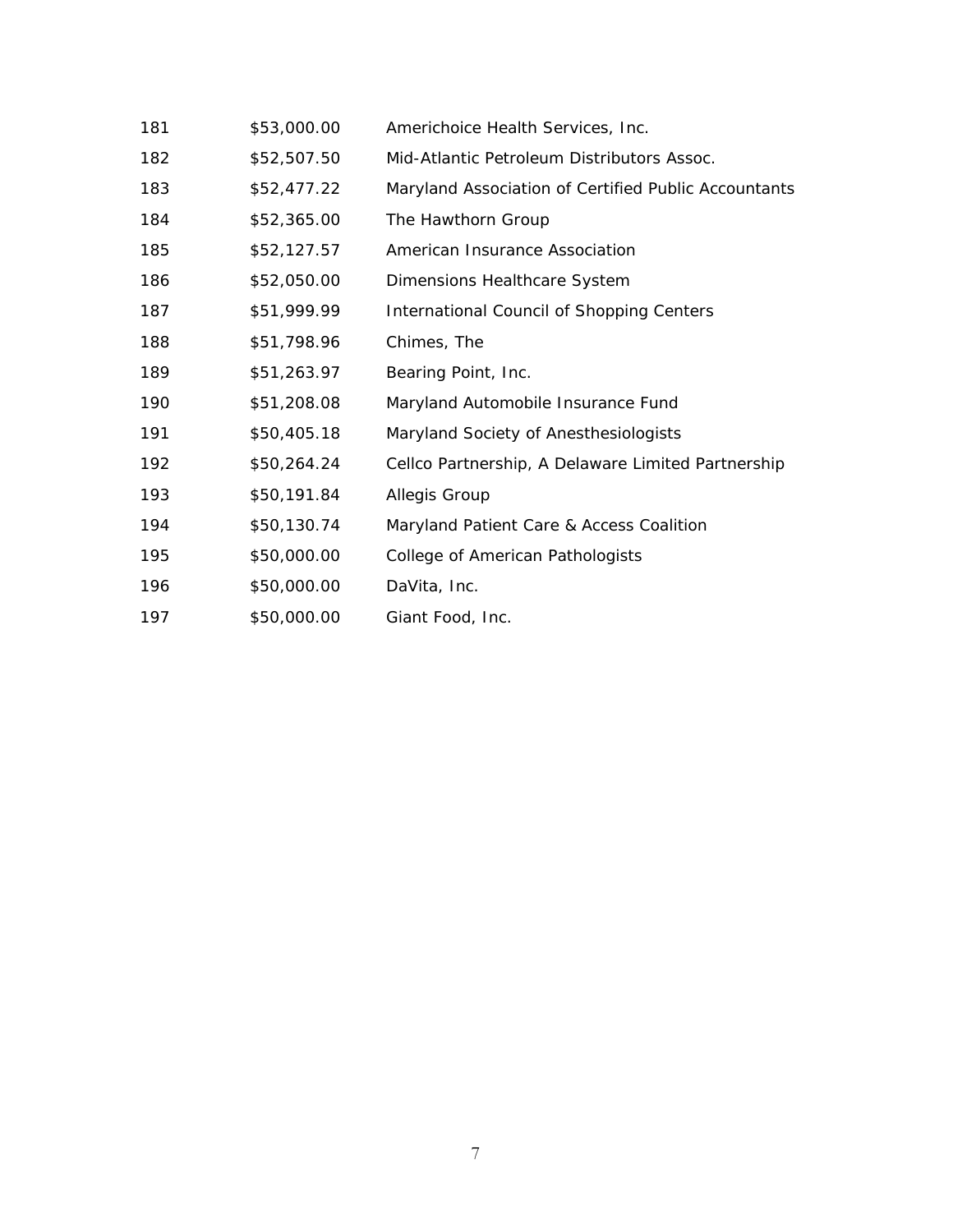### **APPENDIX B**

#### LOBBYIST RECEIVING **\$50,000.00** OR MORE IN COMPENSATION ONE OR MORE EMPLOYERS

*November 1, 2005 - October 31, 2006*

#### **TOTAL AMOUNT LOBBYIST**

| 1  | \$1,061,570.47 | Alexander, Gary R.         |
|----|----------------|----------------------------|
| 2  | \$930,952.00   | Enten, D. Robert           |
| 3  | \$902,057.16   | Rozner, Joel D.            |
| 4  | \$875,389.07   | Stierhoff, John R.         |
| 5  | \$762,000.00   | Rifkin, Alan M.            |
| 6  | \$671,146.00   | Rasmussen, Dennis F.       |
| 7  | \$666,452.27   | Shaivitz, Robin F          |
| 8  | \$666,240.16   | Pitcher, J. William        |
| 9  | \$665,082.93   | Johansen, Michael V.       |
| 10 | \$653,612.01   | Bereano, Bruce C.          |
| 11 | \$602,188.33   | Popham, Bryson F.          |
| 12 | \$568,450.00   | Manis, Nicholas G.         |
| 13 | \$560,500.00   | Evans, Gerard E.           |
| 14 | \$556,862.00   | Cowen, Lee                 |
| 15 | \$470,832.37   | Taylor, Jr., Casper R.     |
| 16 | \$446,074.04   | Schwartz, III, Joseph A.   |
| 17 | \$444,464.33   | Tiburzi, Paul A.           |
| 18 | \$437,996.00   | Proctor, Jr., Gregory S.   |
| 19 | \$429,300.00   | Hoffman, Barbara A.        |
| 20 | \$421,939.27   | Miedusiewski, American Joe |
| 21 | \$379,300.00   | Lanier, Ivan V.            |
| 22 | \$370,173.94   | Collins, Carville B.       |
| 23 | \$349,123.24   | McCoy, Dennis C.           |
| 24 | \$337,069.90   | Bonnett, Carolyn T.        |
| 25 | \$328,500.00   | Kasemeyer, Pamela M.       |
| 26 | \$312,500.00   | Arrington, Michael         |
| 27 | \$304,000.00   | Cooper, Linda              |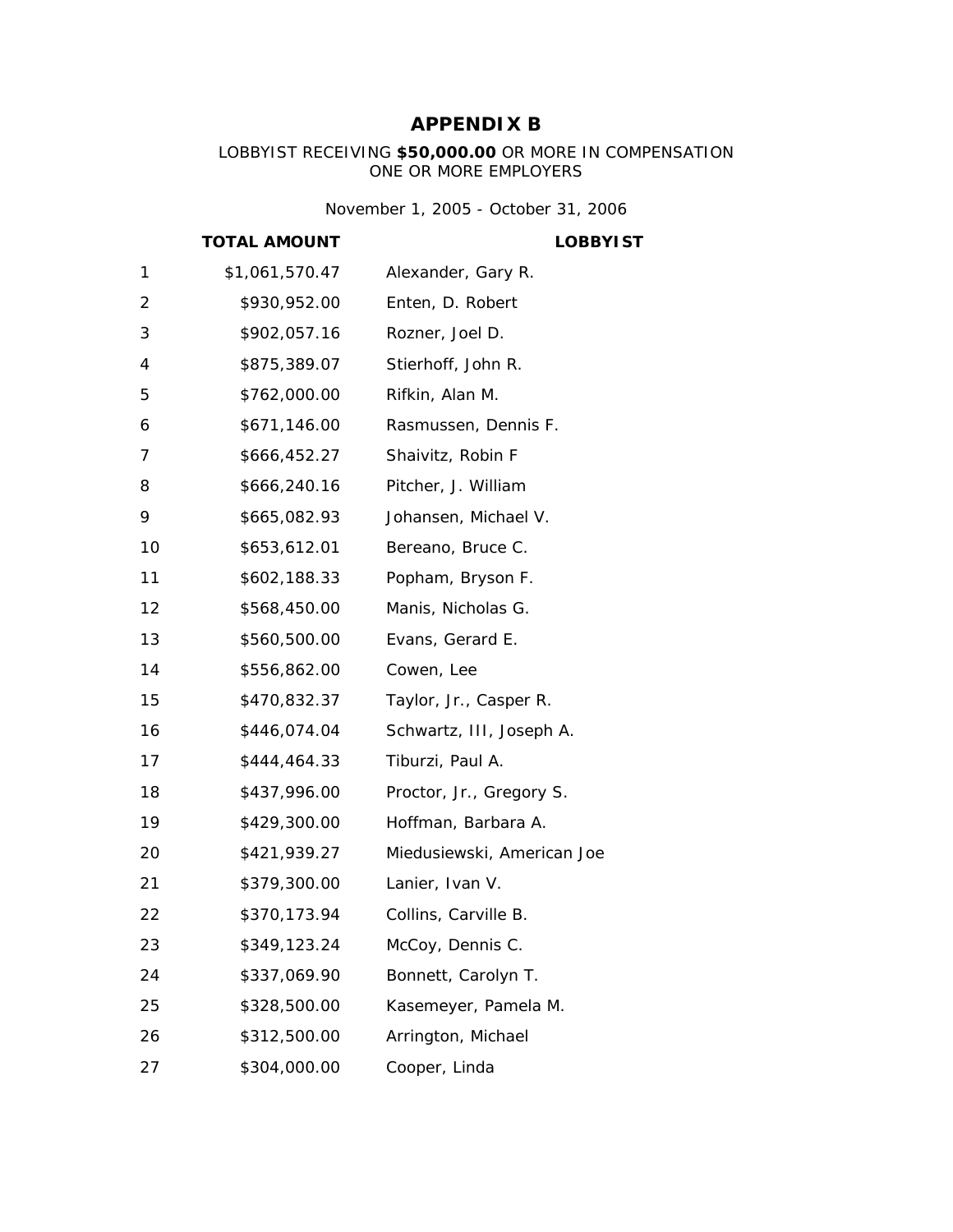| 28 | \$301,000.00 | Boston, III, Frank D.    |
|----|--------------|--------------------------|
| 29 | \$282,957.28 | Doherty, Jr., Daniel T.  |
| 30 | \$273,059.33 | Brocato, Barbara M.      |
| 31 | \$238,103.00 | Canning, Michael F.      |
| 32 | \$238,039.85 | Battle, Jr., J. Kenneth  |
| 33 | \$221,500.00 | Manis, George N.         |
| 34 | \$198,640.00 | Rivkin, Deborah R.       |
| 35 | \$195,500.00 | Genn, Gil                |
| 36 | \$192,359.00 | Burner, Gene L.          |
| 37 | \$181,933.32 | Johnson, Robert G.       |
| 38 | \$181,065.00 | Hanna, Tiffany C.        |
| 39 | \$172,916.65 | Sidh, Sushant            |
| 40 | \$167,810.90 | Wilkins, Barbara J.      |
| 41 | \$167,200.00 | Valentino-Benitez, Ellen |
| 42 | \$166,583.32 | Carroll, Jr., David H.   |
| 43 | \$163,764.00 | Weisel, Meredith R.      |
| 44 | \$158,900.00 | Lucchi, Leonard L.       |
| 45 | \$155,000.00 | Hill, Denise             |
| 46 | \$154,960.00 | Gally, Eric              |
| 47 | \$152,250.00 | Starnes, David Andrew    |
| 48 | \$150,000.00 | Looney, Sean M.          |
| 49 | \$149,922.00 | Andryszak, John A.       |
| 50 | \$148,199.00 | Lamb, Todd               |
| 51 | \$146,490.00 | Powell, Michael C.       |
| 52 | \$142,750.00 | Levitan, Laurence        |
| 53 | \$136,500.00 | Opara, Clay C.           |
| 54 | \$132,200.00 | DiPietro, Christopher V. |
| 55 | \$131,500.00 | Harris-Jones, Lisa M.    |
| 56 | \$130,000.00 | Kreseski, Steven L.      |
| 57 | \$126,825.00 | Carter, W. Minor         |
| 58 | \$124,333.32 | Ornstein, Chantel O.     |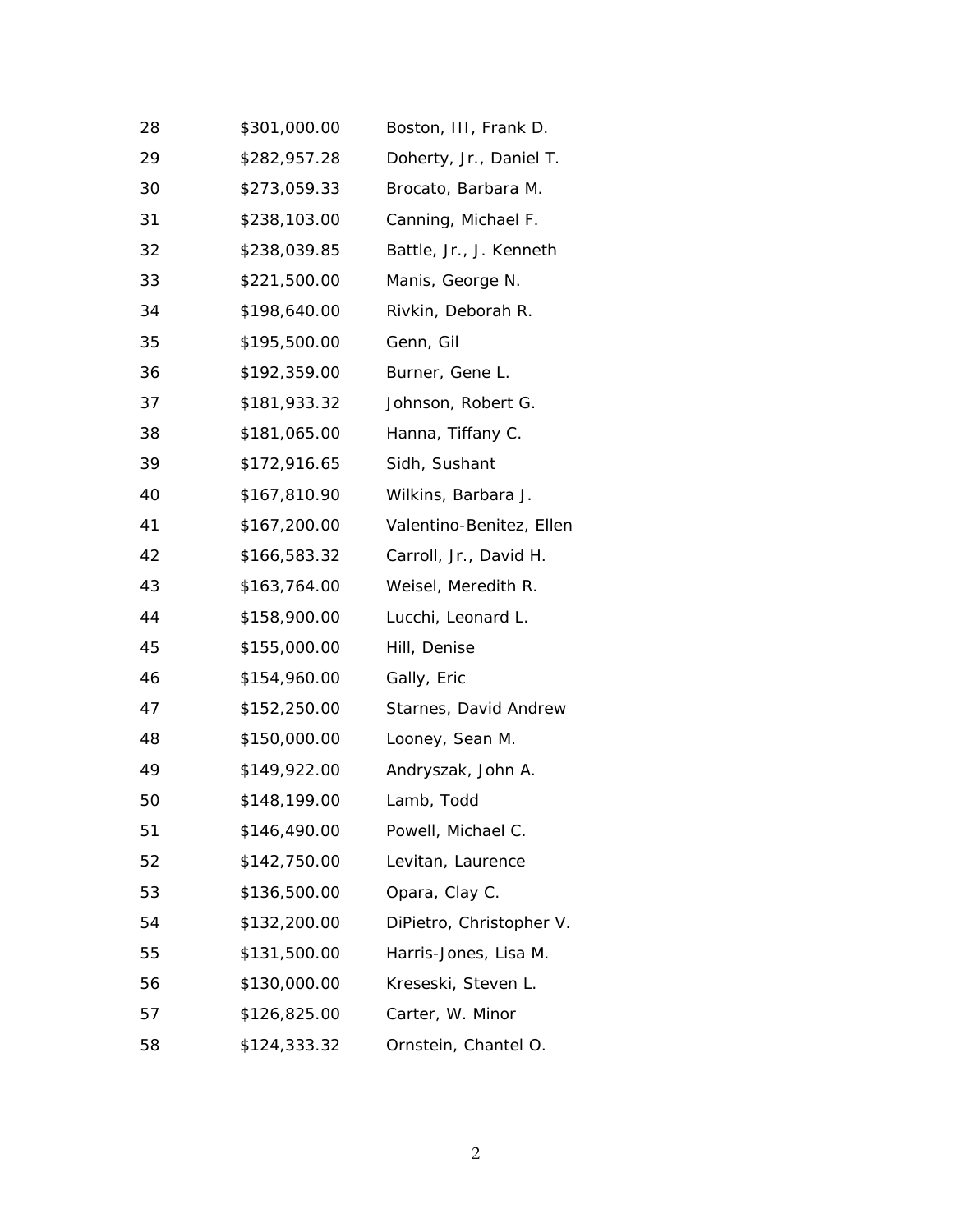| 59 | \$124,068.68 | Goldstein, Franklin   |
|----|--------------|-----------------------|
| 60 | \$123,160.00 | Neil, John B.         |
| 61 | \$121,702.00 | Kress, William A.     |
| 62 | \$112,800.00 | Muir, Scott           |
| 63 | \$111,730.00 | Binderman, Mindy K.   |
| 64 | \$111,000.00 | Murphy, Don           |
| 65 | \$109,965.00 | Saquella, Thomas S.   |
| 66 | \$109,500.00 | Gisriel, Michael U.   |
| 67 | \$107,216.00 | Lewis, Tom            |
| 68 | \$106,635.21 | Wood, Paul G.         |
| 69 | \$105,800.00 | Miles, William R.     |
| 70 | \$103,029.78 | Doyle, III, James J.  |
| 71 | \$96,876.64  | Zellmer, Jeffrie      |
| 72 | \$96,000.00  | Dunphy, David D.      |
| 73 | \$95,733.30  | Johnson, Deron A.     |
| 74 | \$94,759.00  | Waranch, Nan A.       |
| 75 | \$92,500.00  | Wyatt, Joseph R.      |
| 76 | \$91,440.00  | Ciekot, Ann T.        |
| 77 | \$89,000.00  | Cohen, Harold A.      |
| 78 | \$88,861.61  | Hoover, Lesa N.       |
| 79 | \$86,453.78  | Wise, J. Steven       |
| 80 | \$85,002.00  | Thompson, Melvin R.   |
| 81 | \$84,000.00  | Pica, Jr., John A.    |
| 82 | \$83,254.00  | Harting, Marta D.     |
| 83 | \$82,500.00  | Aery, Shaila R.       |
| 84 | \$82,000.00  | Loughran, Kathleen G. |
| 85 | \$80,000.00  | Rickman, William      |
| 86 | \$80,000.00  | Townsend, Pegeen      |
| 87 | \$78,334.13  | Murphy, Kathleen M.   |
| 88 | \$77,622.43  | Antoun, Mary A.       |
| 89 | \$77,010.00  | McDonough, John P.    |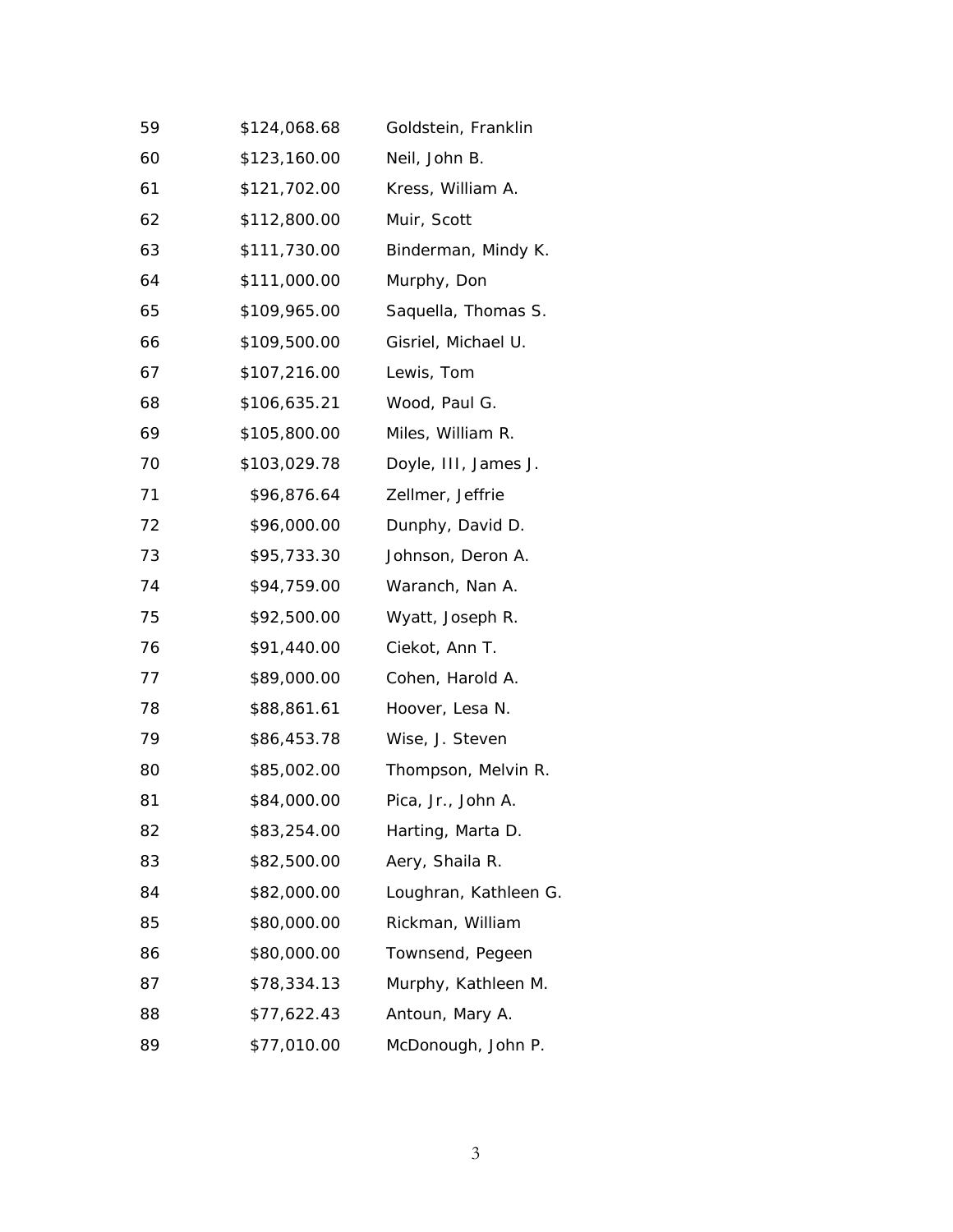| 90  | \$77,000.00 | McHugh, Kathleen L.          |
|-----|-------------|------------------------------|
| 91  | \$76,649.02 | Roddy, Patrick H.            |
| 92  | \$76,360.00 | Brown, Darrin E.             |
| 93  | \$73,088.75 | Burns, Kimberly M.           |
| 94  | \$73,000.00 | Creighton, Nancy             |
| 95  | \$71,700.00 | Sheehan, Lorraine M.         |
| 96  | \$70,250.00 | Woolums, John R.             |
| 97  | \$70,000.00 | Jepson, Robert               |
| 98  | \$69,000.00 | Counihan, Gene W.            |
| 99  | \$68,674.85 | Cobbs, Drew P.               |
| 100 | \$68,360.03 | Richardson, Jr., Lawrence A. |
| 101 | \$68,350.00 | Hill, James                  |
| 102 | \$67,000.00 | Wilson, Megan F.             |
| 103 | \$65,499.96 | Ray, Kelley A.               |
| 104 | \$63,336.25 | Doolan, Devin J.             |
| 105 | \$61,571.96 | Castelli, William A.         |
| 106 | \$60,667.00 | Bjarekull, Tina M.           |
| 107 | \$60,088.00 | Zonderman, Mara              |
| 108 | \$60,000.00 | DeFrancis, Joseph A.         |
| 109 | \$60,000.00 | Hawk, Wynee E.               |
| 110 | \$60,000.00 | Kimbel, Sherri               |
| 111 | \$60,000.00 | Lawrence, Edgar L.           |
| 112 | \$60,000.00 | Matricciani, Denise M.       |
| 113 | \$60,000.00 | Nathanson, Martha D.         |
| 114 | \$60,000.00 | Purnell, I. Vanessa          |
| 115 | \$60,000.00 | Scott, Andrew J.             |
| 116 | \$57,817.00 | Arabia, Steven L.            |
| 117 | \$56,294.14 | Groves, Jason L.             |
| 118 | \$56,255.96 | Bryant, Eric L.              |
| 119 | \$55,011.97 | Mitchell, Susan N.           |
| 120 | \$54,700.00 | Neily, Alice J.              |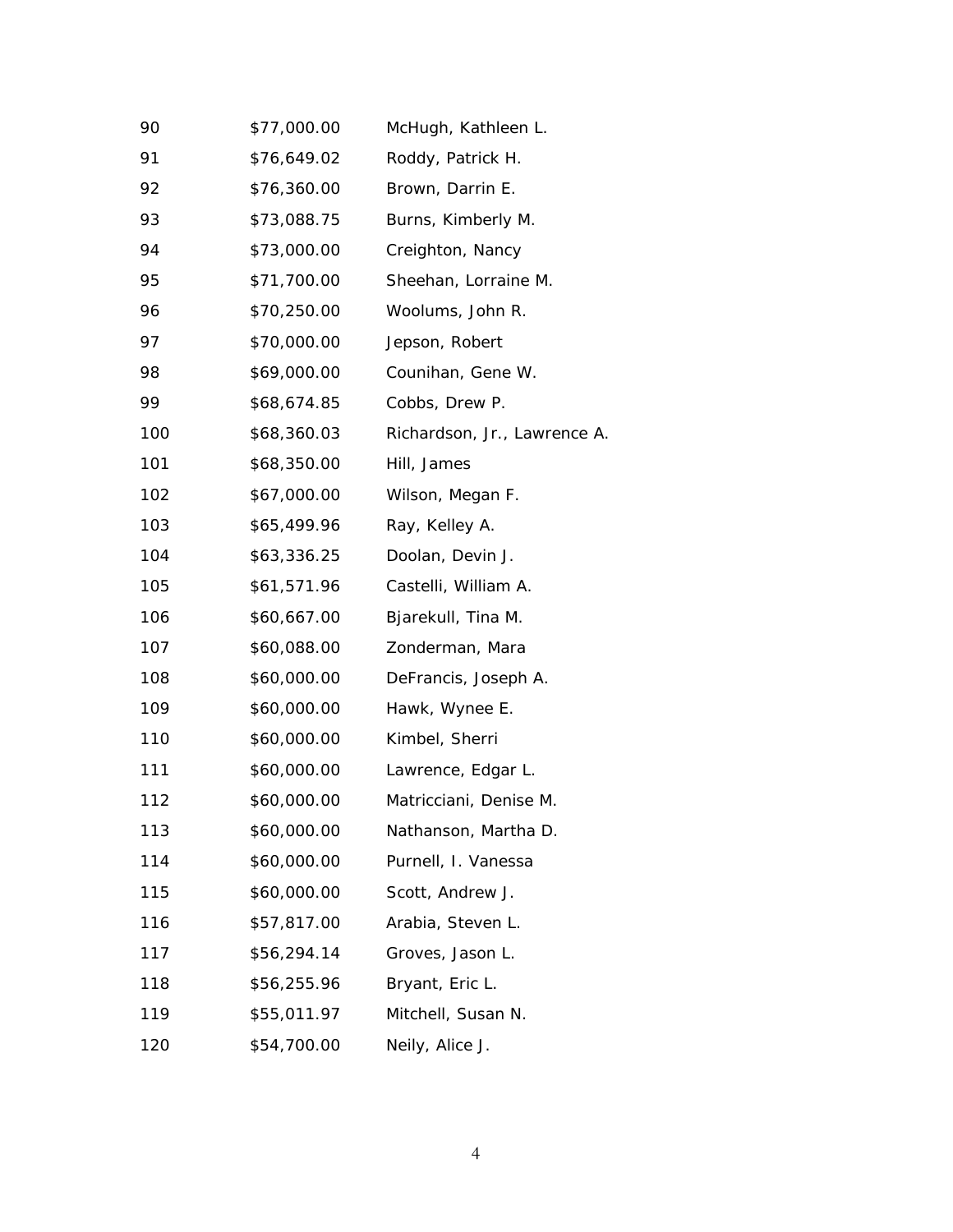| 121 | \$52,480.38 | Mickens, Randal L.     |
|-----|-------------|------------------------|
| 122 | \$52,300.00 | Horrigan, F. Peter     |
| 123 | \$52,000.00 | Doherty, Frances       |
| 124 | \$52,000.00 | Fedder, Michaeline R.  |
| 125 | \$52,000.00 | Robbins, Jr., Earl H.  |
| 126 | \$51,583.34 | Fowlkes, Lyle          |
| 127 | \$51,260.00 | Massey, William L.     |
| 128 | \$50,792.88 | Rankin, Sr., Robert L. |
| 129 | \$50,743.50 | Conn, David            |
| 130 | \$50,622.94 | Matricciani, Cheryl F. |
| 131 | \$50,542.34 | Connelly, Valerie T.   |
| 132 | \$50,212.00 | Schreiber, Bret A.     |
| 133 | \$50,000.00 | Jones, Tim T.          |
| 134 | \$50,000.00 | Scher, Barry F.        |
| 135 | \$50,000.00 | Sokolowski, Paul       |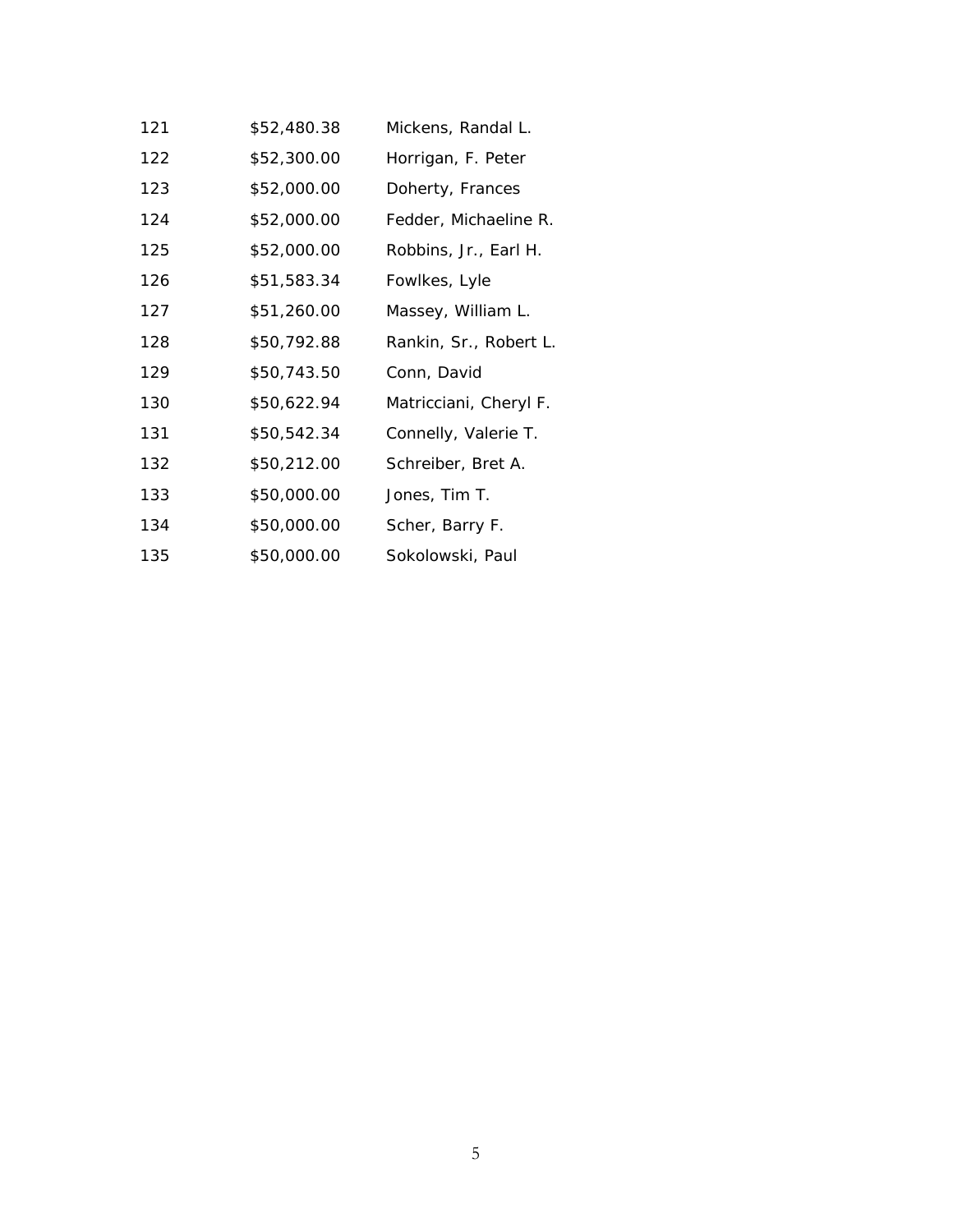### **APPENDIX C**

### EXPENDITURES ON SPECIAL EVENTS

*November 1, 2005 - October 31, 2006*

| <b>Group Invited</b>                                           | <b>Number</b><br>of Times<br><b>Invited</b> | <b>Total</b>   |
|----------------------------------------------------------------|---------------------------------------------|----------------|
| Anne Arundel County Delegation                                 | 11                                          | \$12,217.40    |
| <b>Baltimore City Delegation</b>                               | 9                                           | \$15,133.85    |
| <b>Baltimore County Delegation</b>                             | 15                                          | \$49,545.18    |
| <b>Carroll County Delegation</b>                               | 3                                           | \$4,333.66     |
| <b>General Assembly</b>                                        | 111                                         | \$1,041,659.48 |
| <b>Harford County Delegation</b>                               | 2                                           | \$537.00       |
| House Appropriations Committee                                 | 11                                          | \$12,536.90    |
| House Economic Matters Committee                               | 17                                          | \$33,342.60    |
| House Environmental Matters Committee                          | 12                                          | \$21,046.49    |
| House Health and Governmental Operations Committee             | 19                                          | \$39,097.04    |
| House Judiciary Committee                                      | 11                                          | \$18,283.81    |
| House of Delegates                                             | 0                                           | \$0.00         |
| House Rules and Executive Nominations Committee                | 0                                           | \$0.00         |
| House Ways and Means Committee                                 | 13                                          | \$30,154.97    |
| <b>Howard County Delegation</b>                                | 9                                           | \$67,690.54    |
| Lower Eastern Shore Delegation                                 | 3                                           | \$1,176.28     |
| Montgomery County Delegation                                   | 19                                          | \$128,306.93   |
| Prince George 's County Delegation                             | 16                                          | \$82,214.60    |
| Senate                                                         | 0                                           | \$0.00         |
| Senate Budget and Taxation Committee                           | 18                                          | \$32,916.23    |
| Senate Education Business and Administration<br>Committee      | 0                                           | \$0.00         |
| Senate Education Health and Environmental Affairs<br>Committee | 16                                          | \$17,135.72    |
| Senate Executive Nominations Committee                         | 0                                           | \$0.00         |
| Senate Finance Committee                                       | 34                                          | \$53,283.20    |
| Senate Judicial Proceedings Committee                          | 13                                          | \$19,171.45    |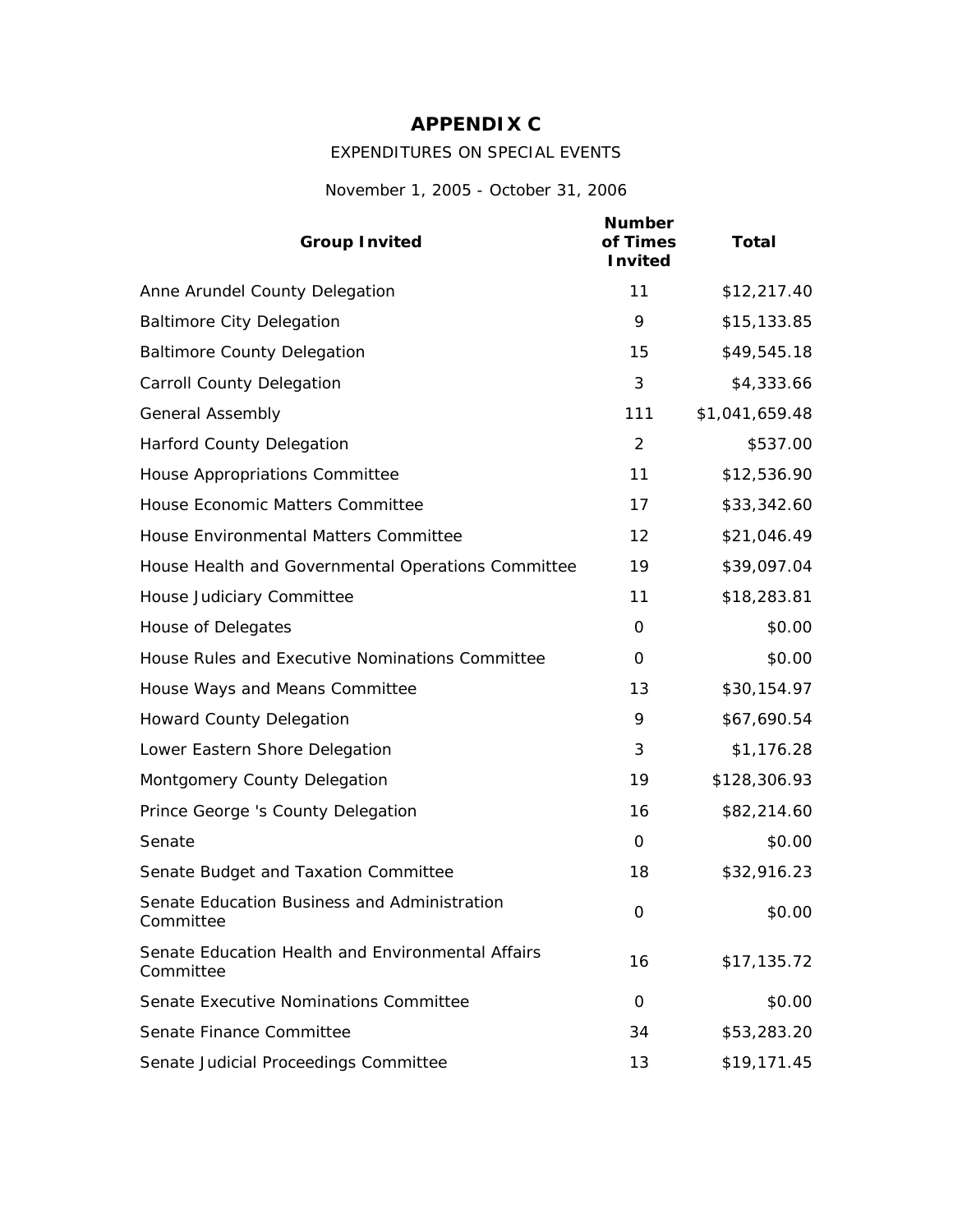| Southern Maryland Delegation   | 8 | \$13,826.33 |
|--------------------------------|---|-------------|
| Upper Eastern Shore Delegation |   | \$8,032.11  |
| Western Maryland Delegation    | h | \$7,351.68  |

TOTAL: \$1,708,993.45

(NOTE: Where more than one committee was invited to the same event for the purposes of this report, there may be a proportionate allocation.)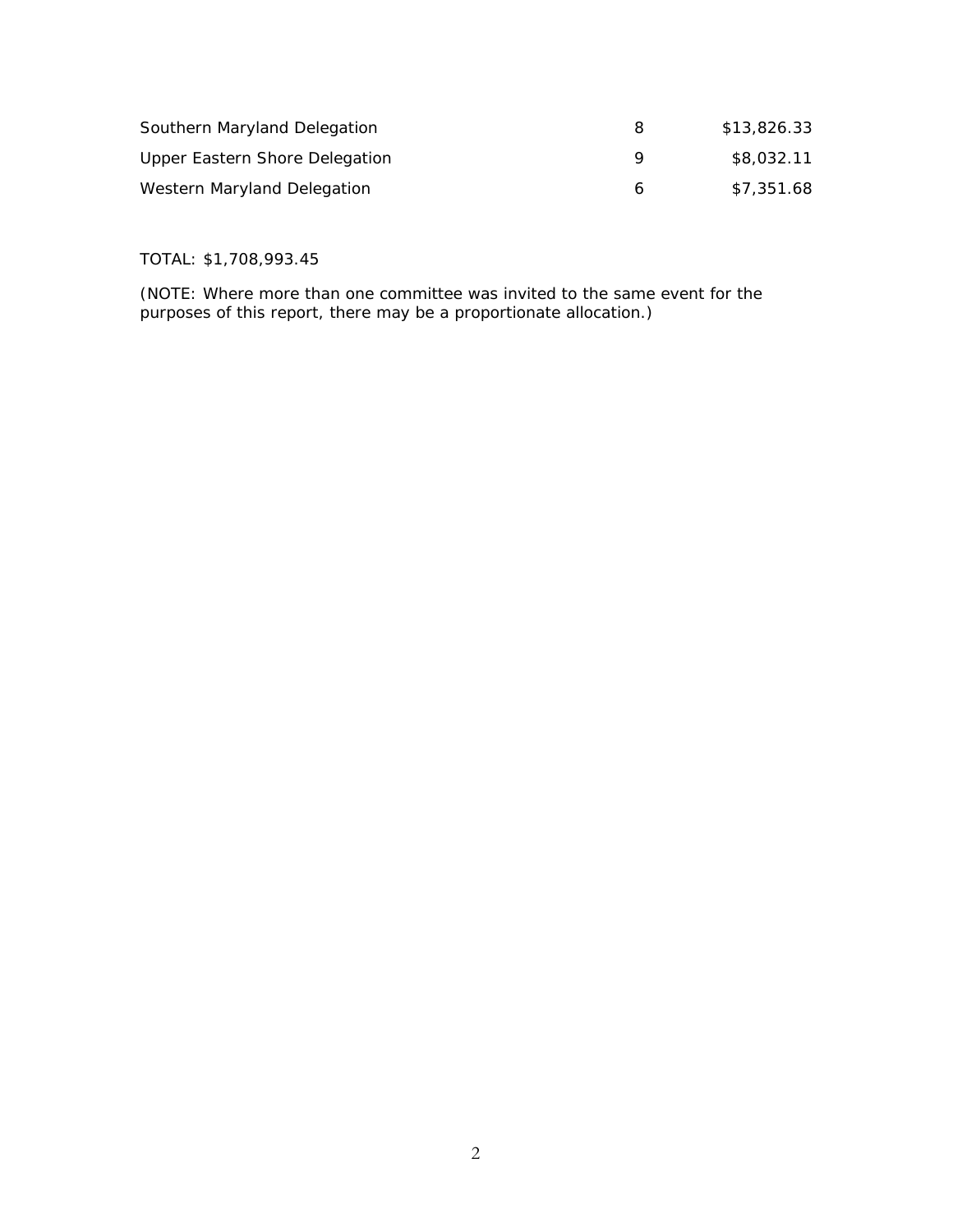### **APPENDIX D**

### LOBBYING FIRMS EARNING \$1,000,000.00 OR MORE

*November 1, 2005 - October 31, 2006*

|                | Name of Firm                                | <b>Amount of Compensation Reported</b> |
|----------------|---------------------------------------------|----------------------------------------|
| $\mathbf 1$    | Alexander & Cleaver, P.A.                   | \$2,702,311.58                         |
| 2              | Rifkin, Livingston, Levitan &<br>Silver     | \$2,336,646.05                         |
| 3              | Funk & Bolton, P.A.                         | \$2,008,422.53                         |
| $\overline{4}$ | Gordon, Feinblatt, Rothman,<br>Hoffberger & | \$1,077,442.00                         |
| 5              | Manis Canning & Associates                  | \$1,031,453.00                         |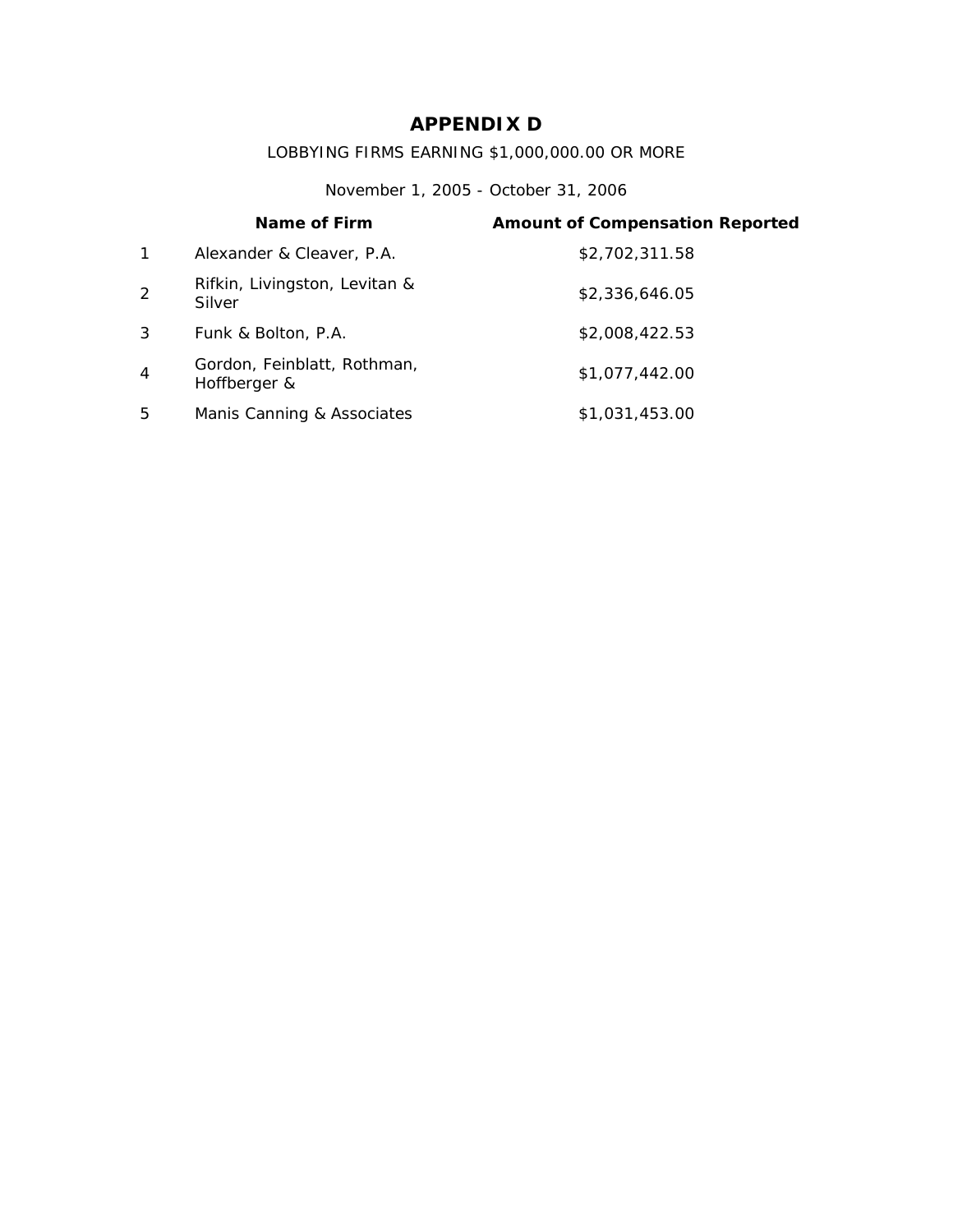#### **APPENDIX E**

## FINDINGS AND RESPONSES STATE ETHICS COMMISSION

#### **FINANCIAL DISCLOSURE STATEMENTS**

#### Finding #1

Processes should be established to ensure that all required filers are identified and submit financial disclosure statements**.**

#### RECOMMENDATION #1

**We recommend that the Commission institute procedures designed to ensure that all required filers are identified and file financial disclosure statements. We believe that there are several methods that could be used to accomplish this recommendation. For example, the Commission could work with DBM and MDOT to develop specific job classifications that are required to file statements and perform automated matches to ensure that all persons in those classifications have been identified and made aware of the filing requirements. Automated processes could also be developed to identify new and terminated employees in these classifications.** 

Including footnote: Any recommendation related to information technology will require resources outside of the Commission's current staffing since the Commission does not employ information technology support staff.

#### **RESPONSE**

**The State Ethics Commission (Commission) agrees with Finding #1 that there are likely State employees having duties requiring financial disclosure who have not been identified as public officials pursuant to the current statutory process that relies on in-put from the employees' agencies. Recommendation #1 would require a change in the Commission's statutory authority and enhancement of its information technology resources.** 

 **Current statutory provisions (Public Ethics Law § 15-103) establish the mechanism by which filers are to be identified and the individual responsibilities**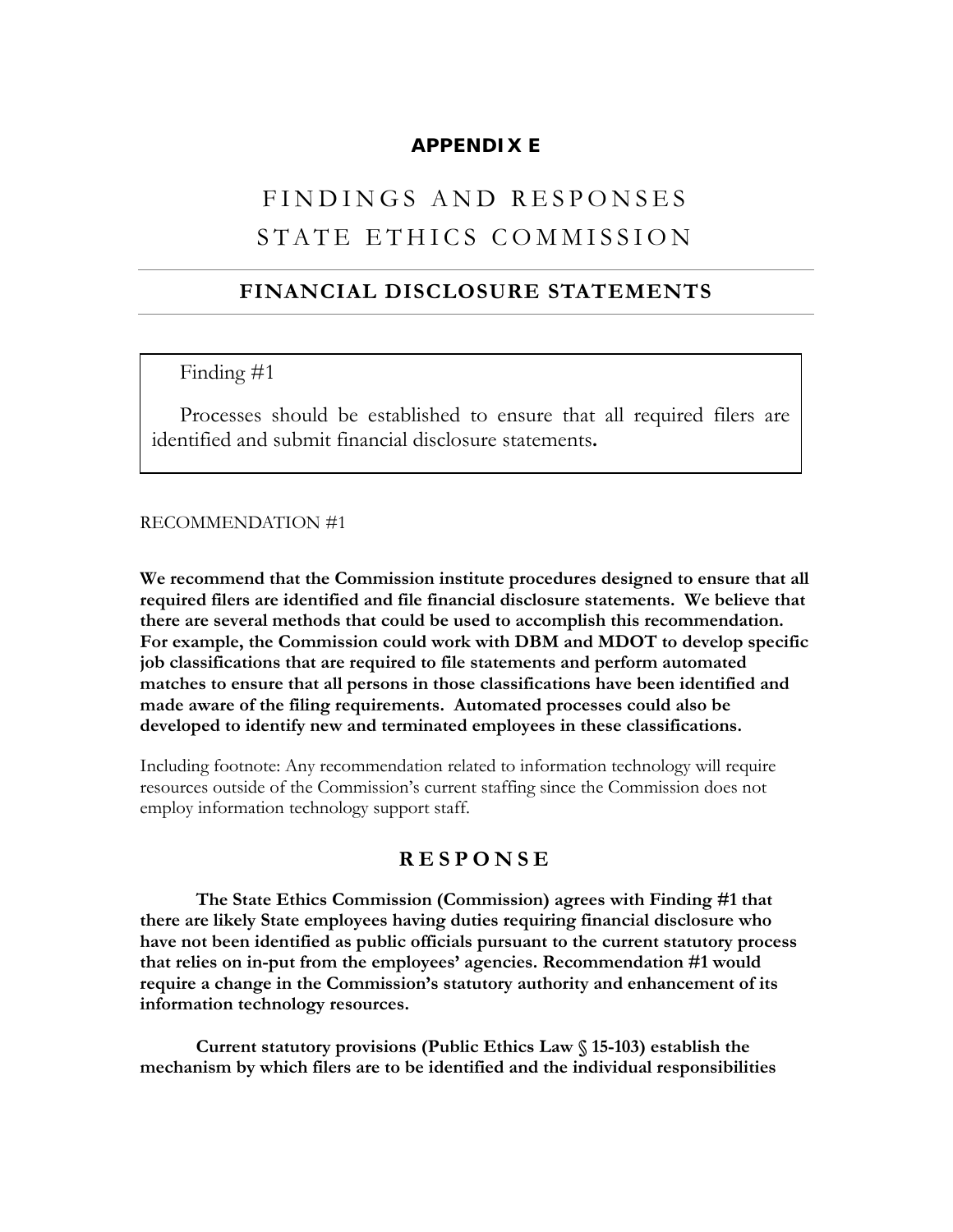**attendant to that identification. The process begins at the agency level, where the appointing authority or his designee (generally the HR department), using the Financial Disclosure Filer Identification Manual (attached to this response), issued to each agency and available to all on our web site** [http://ethics.gov.state.md.us](http://ethics.gov.state.md.us/)**, applies the criteria in the manual to each employee's job description. The Manual contains not only the statutory language, but also includes examples and frequently asked questions to assist the agencies in their initial responsibility of identifying those positions that meet the criteria. In addition to the Manual, the Commission conducts yearly training for agency HR people to explain the process and answer any questions. The Manual and our web site emphasize the availability of Commission staff by phone and email to provide any specific assistance that may be necessary. On occasion, a member of the Commission staff may go to an agency and work with the HR staff to assist in the process. In 2005, the Executive Director worked extensively with an administration within MDOT to help it properly apply the statutory criteria to job descriptions.** 

 **The recommendation to identify certain job classifications that would necessarily meet the statutory criteria and then develop an automated process by which all persons in those classifications would be notified and made aware of the filing requirements would require significant IT analysis and expenditure. The classifications are not static and are within the domain of DBM, MDOT, and USM personnel systems. DBM's, MDOT's, and USM's technology would need to be conversant with Commission technology. The Commission has neither the funds nor the staffing to develop, administer or maintain such a system.** 

Finding #2

Follow-up procedures should be enhanced for late filers and all related late fees assessed and collected as prescribed by law.

#### RECOMMENDATION #2

**We recommend that the Commission ensure timely monitoring of late filings and mailing of delinquency notices. The Commission should consider implementing an automated process to track late filings and to send delinquency notices at 30-day intervals. For example, the system could be modified to send email alerts to delinquent filers who have established accounts on the system. To take full advantage of this enhanced capability, consideration should be given to mandating electronic filings. We also recommend that the Commission assess late fees to delinquent filers. The Commission, in conjunction with the Office of the Attorney General, should determine whether assessing late fees requires a formal complaint**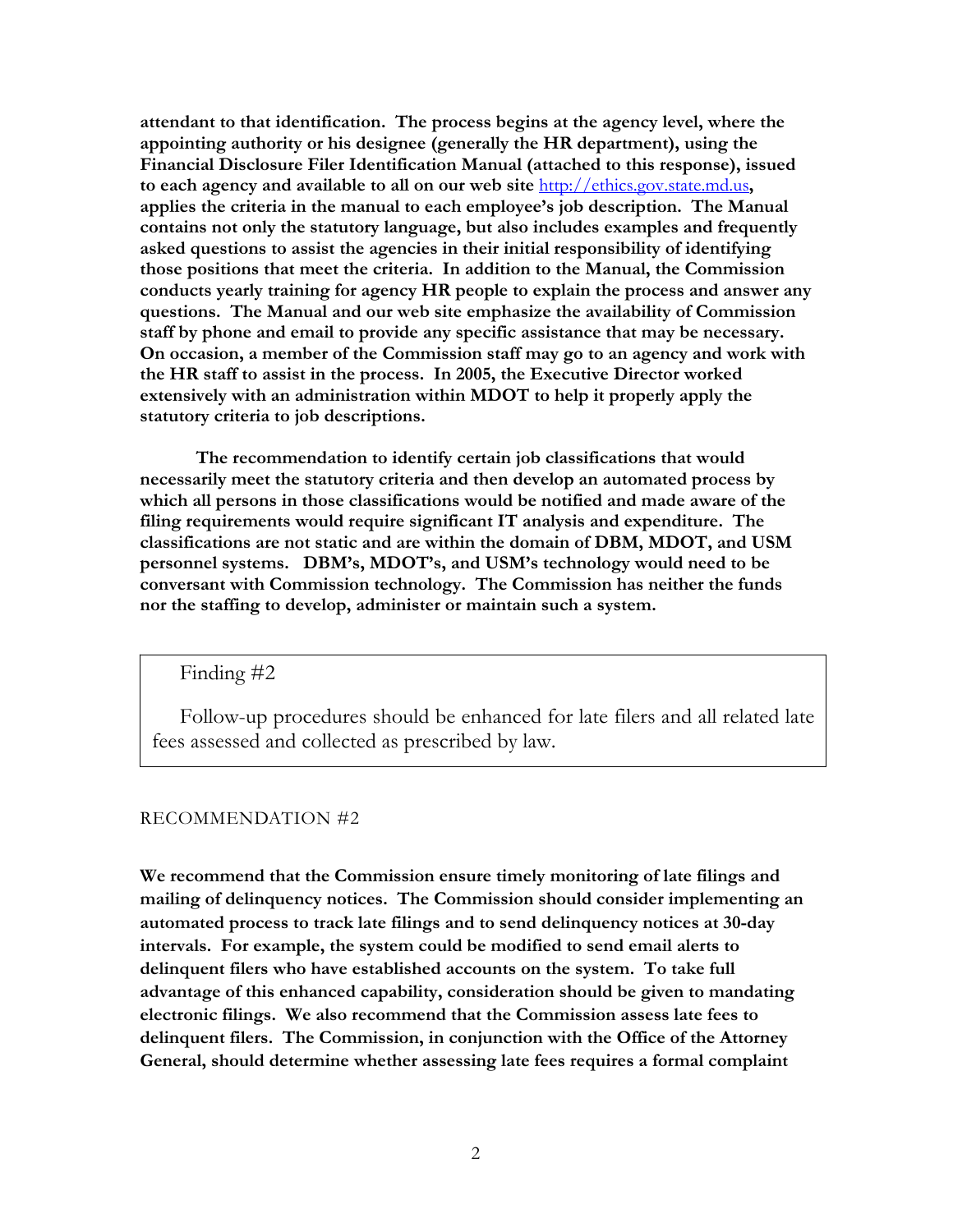**and hearing process and, if so, the Commission should consider seeking changes to the Ethics law.** 

#### **Response**

The Commission agrees with Finding #2 in that follow-up procedures could be enhanced by mandatory electronic filing but disagrees that the late fees are not being assessed as proscribed by law.With regard to the first part of the recommendation that the Commission ensure timely monitoring of late filings and mailing of delinquency notices, the Commission agrees. If electronic filing were mandatory, this could certainly be done efficiently and effectively. The Commission has been in touch with its IT contractor, and we have been advised by the contractor that automatic notifications to late filers would not be a difficult enhancement to implement, although it would require an expenditure of funds that currently the Commission does not have. Were the Commission to have the support of the legislature in modifying the Public Ethics Law to require electronic filing, the Commission would strongly support such a bill.

The Commission disagrees with the second part of the recommendation that the Commission assess late fees to delinquent filers. As the Commission explained during the meeting on the Discussion Notes, the assessment of late fees falls within its statutory **enforcement provisions**. Those provisions sequentially follow the complaint, hearing, and disposition process. The specific statutory provision in § 15-405 begins with:

(a) *Determination* **after** *hearing.* – **After** the Ethics Commission considers all of the evidence presented at the hearing, it shall make findings of fact and conclusions of law with respect to each alleged violation. (*emphasis added)*

\* \* \*

(g) *Penalties for late filing. --*

(g) (2) If the respondent is an official, for each financial disclosure statement **found to be late**, the respondent shall pay a fee of \$2 for each late day, not to exceed a total of \$250. (*emphasis added)*

\* \* \*

Thus, assessment of late fees cannot take place until and unless it has issued a complaint in the matter that either goes to a full hearing before the Commission or there is a stipulated settlement of the complaint. Any alteration to this procedure would require a statutory change and an individual agreement with each filer that he or she would be automatically subject to a late fee based on the calculation of the number of days late multiplied by the statutorily set late fee (currently \$2 per day up to a maximum of \$250 per late report).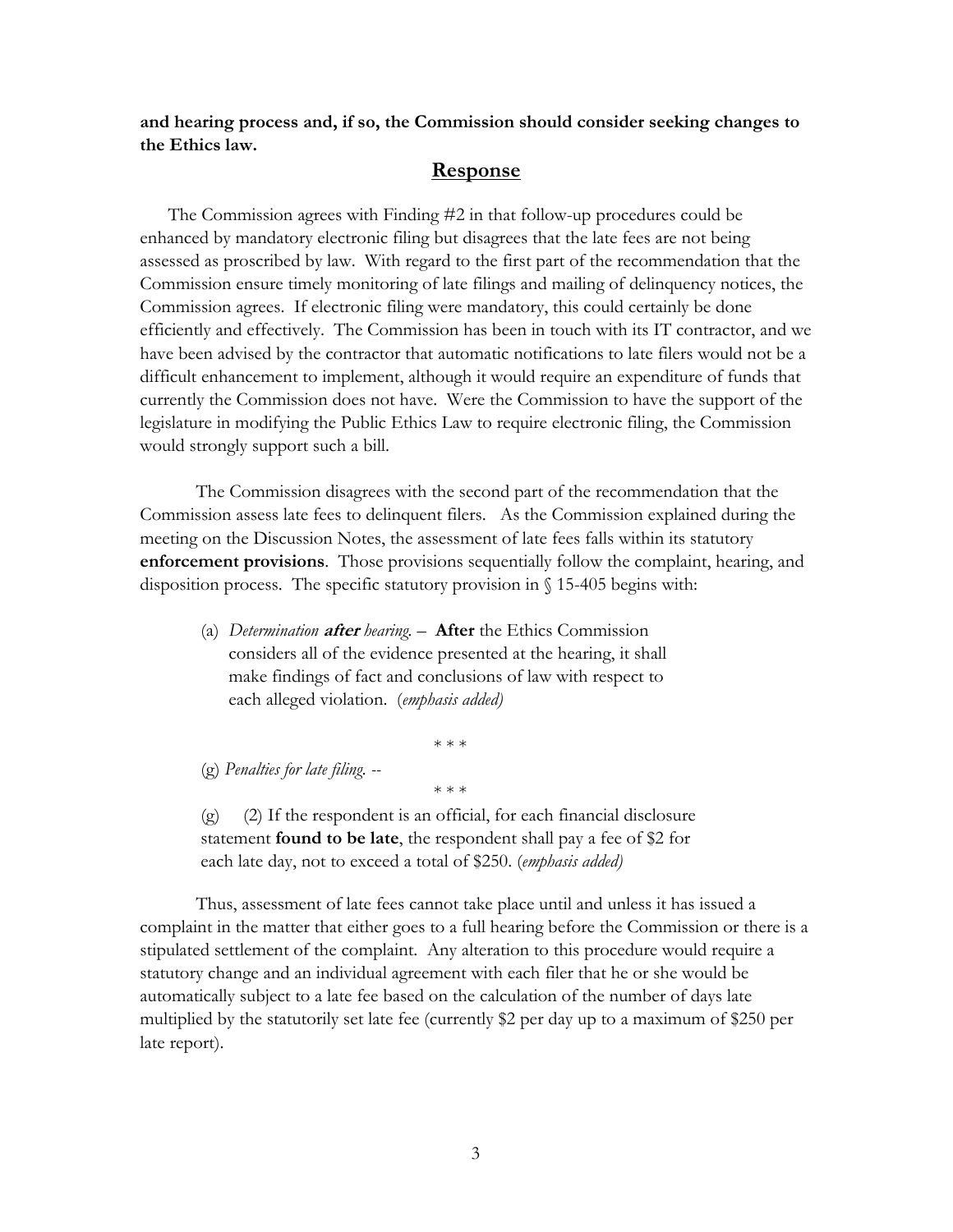Finding #3

**Recommendation #3**  The Commission should develop detailed guidance for State agencies for implementing State ethics laws, regulations, and policies.

#### RECOMMENDATION #3

**We recommend that the Commission, in cooperation with State agencies, establish guidelines to assist the Commission and agencies in providing more effective oversight, especially with respect to identifying required filers.**

#### **Response**

 The Commission disagrees with Finding #3 and Recommendation #3 as it already has and distributes to each agency a Financial Disclosure Filer Identification Manual. Additionally, pursuant to an agreement with DBM in 2002, all new employees with the State, as part of their orientation packages, receive a summary of the conflict of interest provisions, and the new employees are required to sign the document to demonstrate that they have received it and have read it. Additionally, the Commission maintains an informative and easy to use web site, [http://ethics.gov.state.md.us,](http://ethics.gov.state.md.us/) which includes all of the information pertinent to filing forms, conflicts of interest, training dates, forms for registration for training session, and telephone numbers and email addresses for our staff with encouragement to contact us at any time.

#### Finding #4

The Commission should coordinate its actions with State agencies and develop more comprehensive monitoring.

#### RECOMMENDATION #4

**We recommend that the Commission coordinate with State agencies to develop a model process for the agencies to use to monitor potential conflicts of interest among employees.** 

#### **Response**

The Commission agrees that the Commission and State agencies should work together to develop a model process to monitor potential conflicts of interest among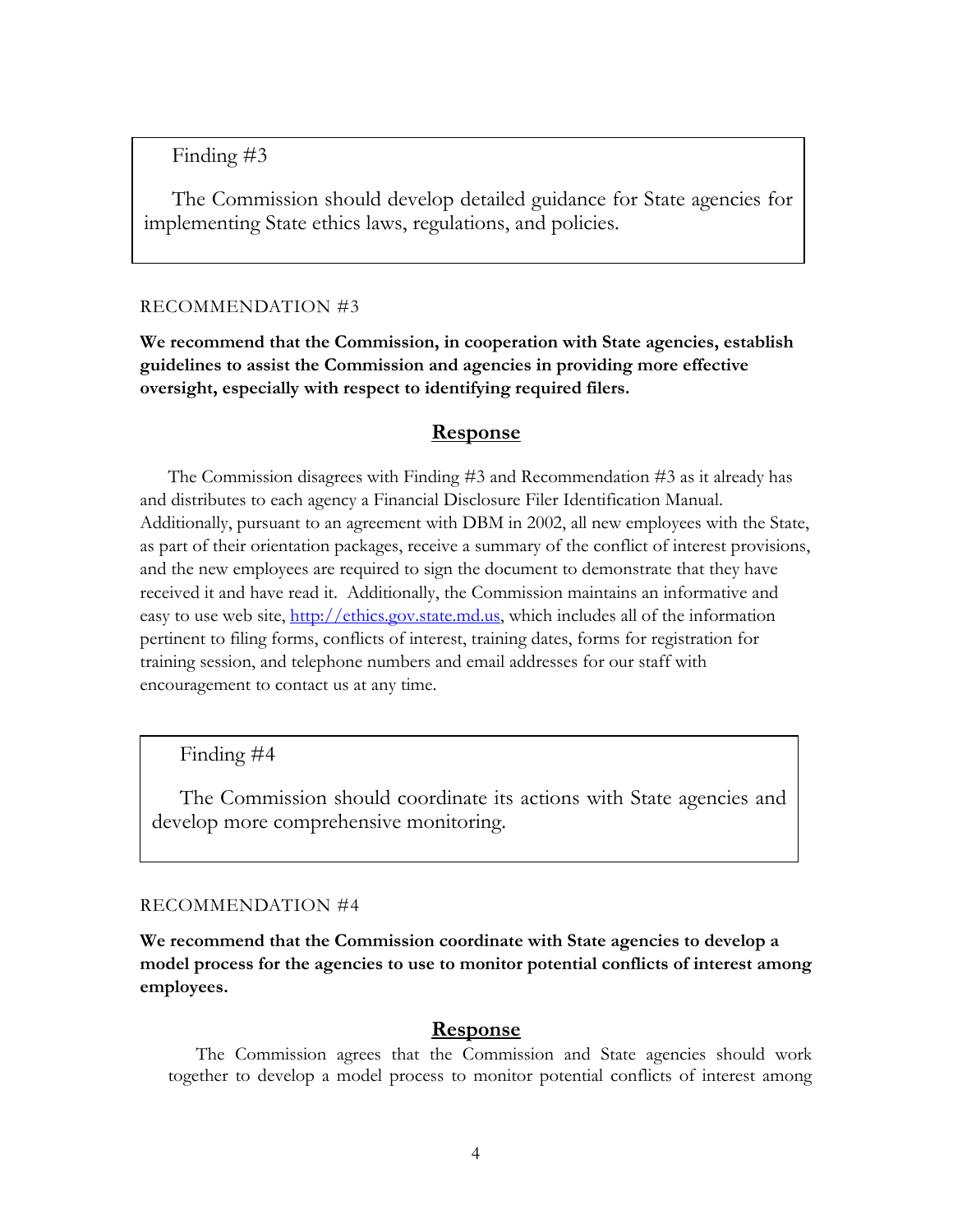employees. Although there is always room for improvement and more and better communications to take place, the Commission has taken the initiative on many levels. The Commission has worked closely with most agencies, through the agencies' ethics coordinators, Assistant Secretaries, or Assistant Attorneys General, to address potential conflicts of interest among employees.

On its web site, Commission Form #25 is a generic Request for Secondary Employment. This form requires the employee to describe the proposed secondary employment, a contact name and number for the proposed secondary employer, the signature and concurrence or non-concurrence of the employee's supervisor and unit head, and to attach a copy of his or her job description. The completed form is sent to the Commission where General or Assistant Counsel reviews the content, and if there is precedent in prior Commission opinions and advice to permit the secondary employment, the Commission will write a letter to the employee providing specific guidance with regard to the request. If the staff determines that it is necessary for the Commission itself to consider the matter, it will be placed on the agenda for the next scheduled Commission meeting, and the Commission will make the determination.

 In order to have State agencies implement model processes as recommended by the auditors, the Commission would need a statutory mandate similar to the federal Office of Government Ethics discussed in the report.

### **TRAINING**

#### Finding #5

Required training should be given timely to all new employees subject to the annual filing requirements.

#### RECOMMENDATION #5

**We recommend that the Commission work with personnel agencies to develop an automated process to identify new employees entering positions that require training. Once identified, we recommend that the Commission work with agency personnel to ensure that the Commission at least provides the opportunity for training within the mandated time frame.** 

#### **Response**

 The Commission agrees that required training should be given timely to all new employees subject to the annual filing requirements. Although there is always room for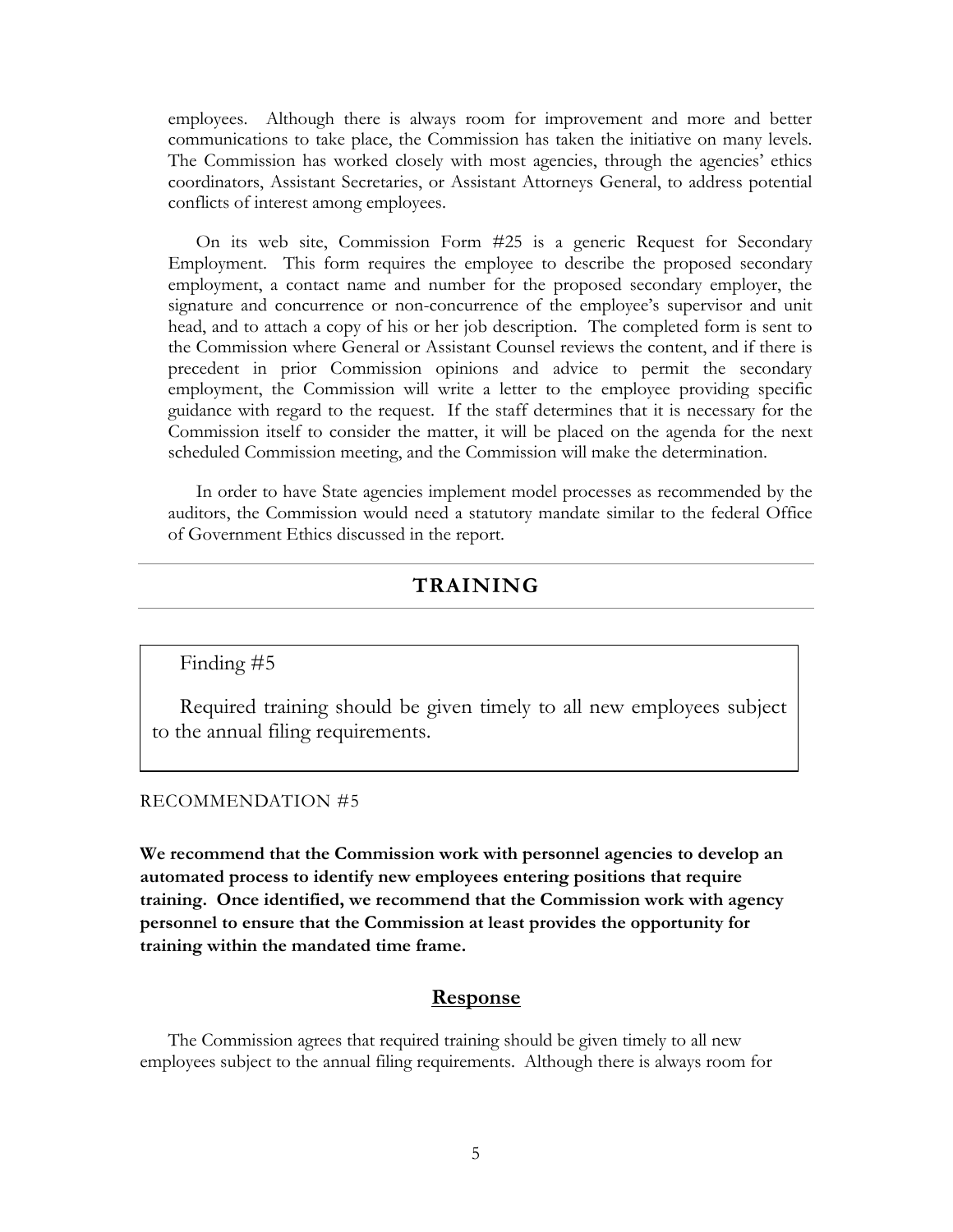improvement in any process, the Commission currently takes active steps to ensure that timely training is available to all employees subject to the annual filing requirements. All agency HR people are aware of the ethics training requirements. Registration forms for the training sessions are available on the Commission's web site as is a schedule of training dates and places. Due to the limitations of Commission staff available to conduct the training (general ethics training is conducted by the Executive Director and Staff Attorney) and the need to obtain space for the training that is convenient to the majority of State employees and is equipped to handle Power Point presentations, sessions are scheduled approximately once every two months. Additionally, the Executive Director, by request of an agency, will take the training directly to the agency in an attempt to have better attendance, more interchange of ideas, and the ability to address the specific ethics issues that may confront a particular agency.

 With some enhancement of the Commission's IT, which depends on the availability of additional funding, it is possible that employees who are newly identified as needing to file could receive a reservation form and schedule of training dates electronically and register for a training session electronically. The Commission has no control over whether the registered employee will actually attend the training session.

#### **REVIEW OF FINANCIAL DISCLOSURE STATEMENTS**

#### Finding #6

All financial disclosure statements should be reviewed as required by State law.

#### RECOMMENDATION #6

**We recommend that the Commission develop a plan for complying with State law which requires the review of annual financial disclosure statements. We also recommend that the Commission work with the electronic filing system vendor to develop automated review processes that can compare multiple filings for an official or employee and that can provide listings of potential omissions and errors.** 

#### **Response**

Section 15-205(5) of the Public Ethics Law states that the Ethics Commission shall review each statement and report filed in accordance with Subtitle 6 of this title and notify officials and employees submitting documents under Subtitle 6 of this title of any omissions or deficiencies. This provision does not include a time frame for the review. During the first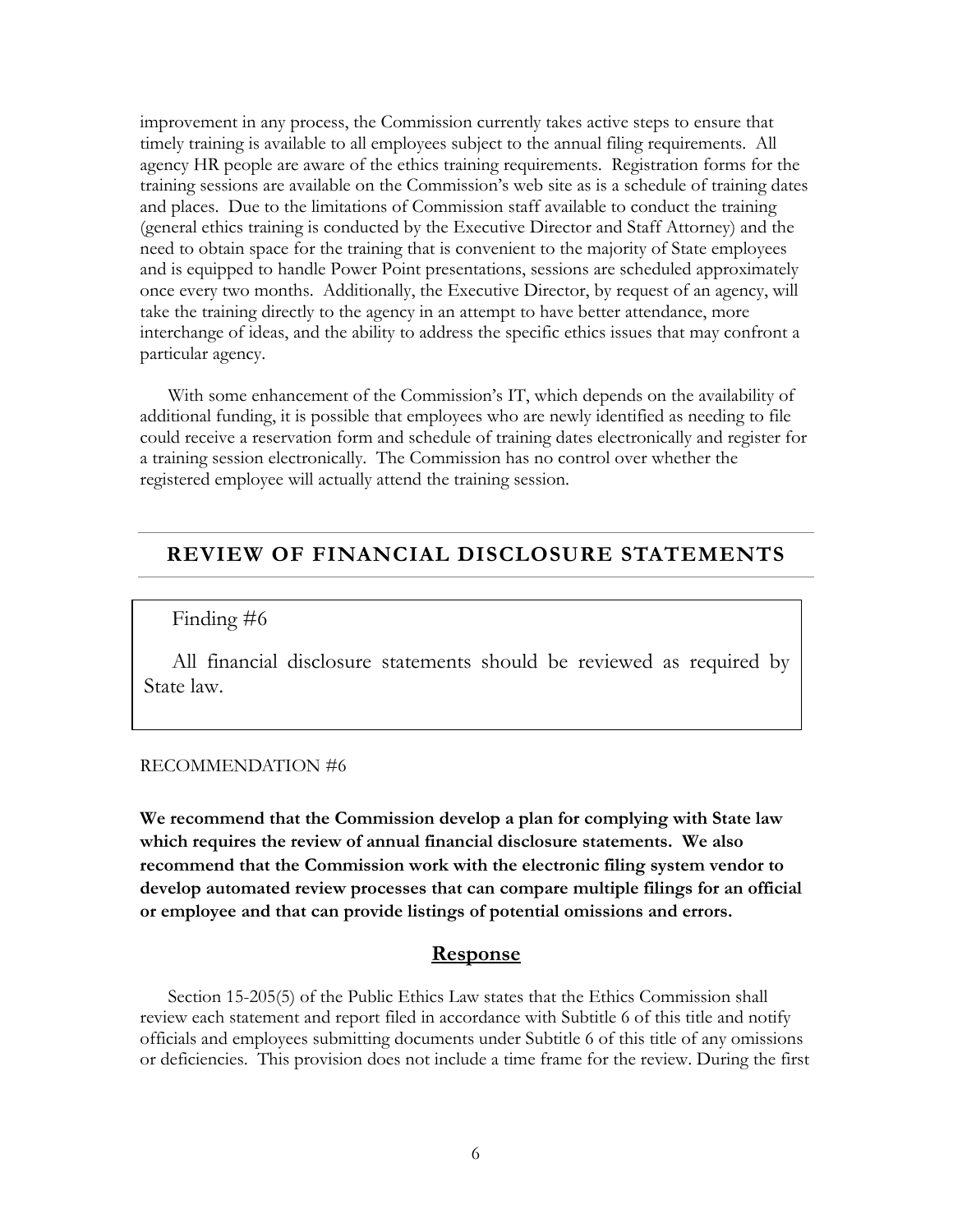year of its operation, the Commission had five staff members, and approximately 6,000 financial disclosure reports were filed. With limited technology and staff, the Commission strove to review 25% of the filings each year. Due to staff limitations and other pressing responsibilities, 25% was difficult to attain.

The Commission still does not have sufficient staff or resources to properly review each financial disclosure statement. The process has continued to attempt to review as close to 25% of the statements, in a rotating order by agency or commission. In 2004, there were approximately 11,800 financial disclosure statements filed. There are nine Commission staff, each of whom has specifically delineated and separate functions. Only three staff members were regularly available to perform the reviews, which, as the audit report states, is a tedious and labor intensive process. Adding to the complexity of the process is the fact that, on the same date that financial disclosure statements are due, the lobbying period for November 1 through April 30<sup>th</sup> ends, and training, advice responsibilities, enforcement and other functions of the Commission continue. Additionally, until the 2004 reporting year, there was no electronic filing. For reporting year 2004, approximately 54% of the filers elected to file electronically. Both paper filings and electronic filings were reviewed. Three members of the staff were able to review 2,600 filings by October  $1<sup>st</sup>$ . For each review, the review protocol was followed and letters or emails were sent to each reviewed filer whose statement required amendment.

For 2005, approximately 7,000 of the 11,783 filers elected to file electronically. The number of statements reviewed increased to more than 4,000 due to the ability to do so many of the reviews totally electronically. Staff was able to compare electronic filings for 2004 and 2005 without the need to retrieve the paper file, which is a much more time consuming and labor intensive process.

Section 15-405 (4) states that the Ethics Commission shall periodically review the adequacy of the Public Ethics Law. Notwithstanding that  $\S$  15-405(5) mandates review of all documents filed with the Commission, it has been the Commission's experience that nothing would be gained by reviewing each filing each year. Filings, for the most part, remain consistent from one year to the next, with the possible exception of sale or acquisition of a new property or stock. The sampling of 25% on a rotating basis offers the Commission sufficient information regarding an employee's financial interests and possible conflicts. Additionally, with the increase in training, development of our web site, and the relative ease of the electronic filing system, the number of mistakes has decreased sharply. The electronic program will not permit the filer to submit the statement if he or she leaves out required information. Fulfillment of the Commission's mission no longer requires the labor intensive and time consuming review of each statement each year. The Commission will continue to monitor the filings for the next few years, and, if appropriate, request a change in the law to remove the requirement of reviewing all statements.

### **REPORTING REQUIREMENTS – CORPORATE PURCHASING CARDS**

Finding #7

reporting requirements of the ethics law. Certain corporate purchasing cardholders should be subject to the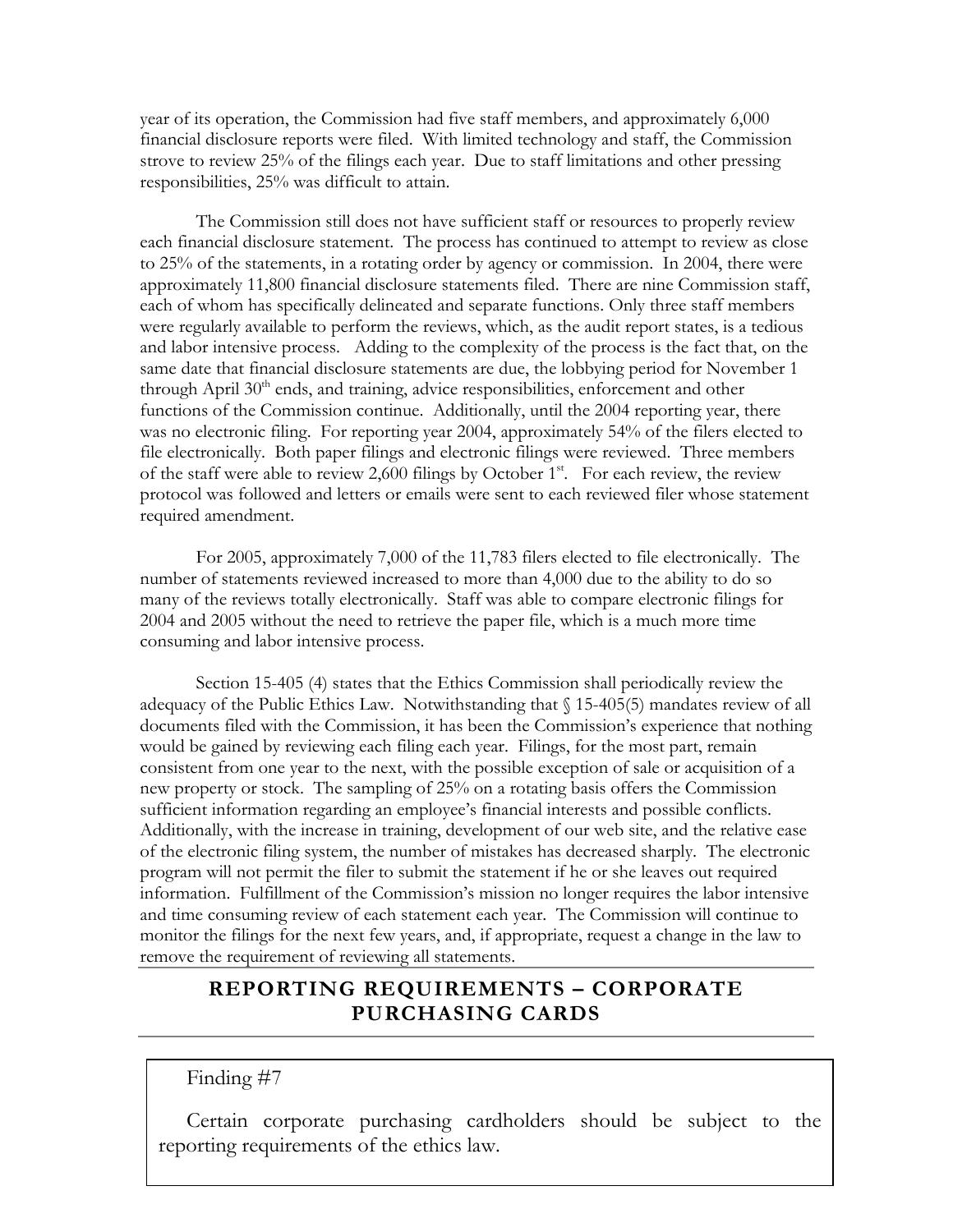#### RECOMMENDATION #7

We recommend that the Commission require employees with the authority to make individual purchases of \$10,000 or more with corporate purchasing cards to file financial disclosure statements. We also recommend that the Commission examine the issue of corporate purchasing card users and determine if employees spending more than \$10,000 in a given year should also be subject to the filing requirement. The Commission should work with the Comptroller to identify high dollar corporate purchasing card users to help ensure compliance.

#### **Response**

 With regard to the first part of the recommendation, employees with the authority to make individual purchases of \$10,000 or more with corporate purchasing cards are required to file financial disclosure statements. This is currently the law and those individuals with authority to commit their agency or the State to a single contact in excess of \$10,000 should be identified by their agencies and included on the list of those who must file annual financial disclosure statements. The process for identification is explained in the Commission's response to Finding and Recommendation #1.

 The Commission disagrees with the recommendation that all employees holding State credit cards that permit spending of \$10,000 or more in a calendar year should be identified as being required to file annual financial disclosure statements. As noted in the Audit Report, the law has been interpreted consistently by the Commission as pertaining to those employees who can commit their agency or the State to a single contract in excess of \$10,000. The identification of more than 3,500 additional employees who would need to file annually would do nothing to further the Commission's mission. The concern expressed by the auditors on this issue was that individuals with credit cards could be spending inappropriately or spending with entities that could present a conflict. As the Ethics Commission does not have any access to the spending records on the State credit cards, this would be an ineffective mechanism by which to identify possible conflicts or frauds. I have attached to this response a copy of a letter from General Counsel explaining this issue in detail.

#### **COMPLAINT PROCESS**

#### Finding #8

The Commission should develop comprehensive guidelines for resolving complaints relating to potential ethics law violations.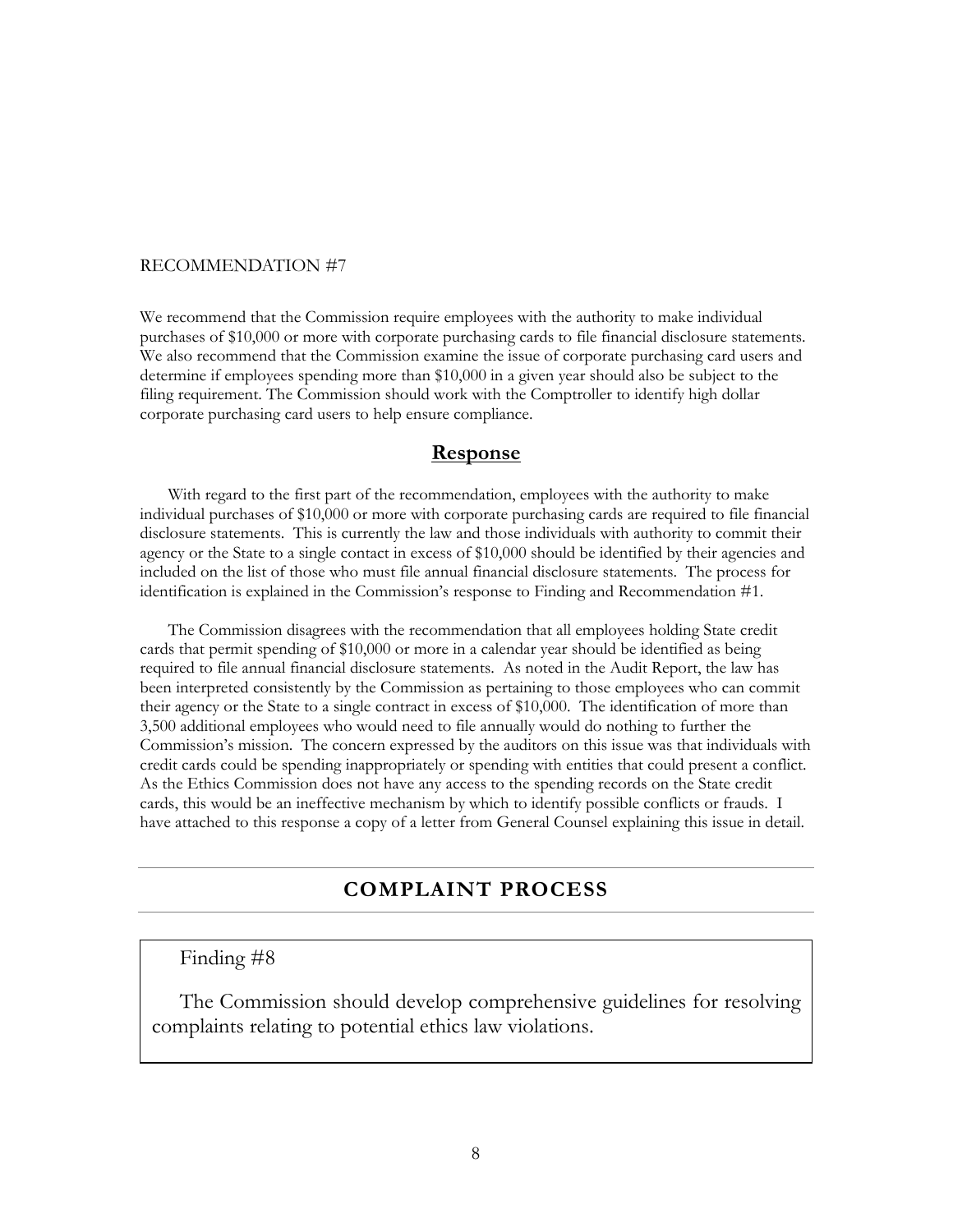#### RECOMMENDATION #8

In order to ensure the timely investigation and resolution of potential violations of ethics law, we recommend that the Commission develop guidelines governing the time frames for investigation and complaint resolution processes. Within these guidelines, we also recommend that the Commission include a structure for assessing fines and penalties uniformly based on the types and severity of violations.

#### **Response**

 The Commission disagrees with the Audit Report with regard to Finding and Recommendation #8. Sections 15-401 through 15-406 of the Ethics law and the Commission regulations at COMAR 19A.01.03.01 through.09 provide detailed guidance with regard to the investigative and complaint functions and procedures of the Commission. Ideally, the Commission could establish time lines for the various stages of the process, but enforcement of those timelines would not be possible. First of all, the Commission meets only once every six weeks, and the enforcement process requires that the Commission make determinations at each stage as to the direction of the actions it wishes to pursue. Therefore, it is not unreasonable that for 26 matters audited, that 21 resulted in the issuance of complaints within 12 months, and only 5 matters took longer than 12 months.

Due to budgetary constraints, the Commission currently has only one Staff Attorney to handle all of the conflict of interest enforcement matters. The one para-legal provides assistance to Staff Counsel for conflict of interest matters and assistance to Assistant Counsel for lobbying and financial disclosure enforcement matters. The investigation process is time-consuming and labor intensive. Considering the number of conflict of interest enforcement matters and the fact that there is only one attorney responsible for their investigation and prosecution, the length of time it takes to issue complaints and conclude matters is quite reasonable and certainly is consistent with other enforcement agencies.

The enforcement process, which is described in the Audit Report, can be interrupted by numerous circumstances: there may be an active investigation of the employee by another enforcement agency (FBI, State's Attorney, Special Prosecutor, Inspector General, etc), which would require the Commission to hold the matter in abeyance until the other enforcement agency completed its investigation of the matter; collection of documentation during the investigative process and prior to the issuance of a complaint is time-consuming and labor intensive; interviewing of parties and possible witnesses in preparation for hearing is time-consuming and labor intensive; most of the employees are represented by counsel, which also extends the process.

 The auditors considered matters that extended 5 to 17 months as being unduly lengthy. Although the lengthiness of the proceedings is not ideal, it is a fact of life in the legal community that enforcement matters do take time if the investigation and preparation are to be comprehensive and fair. Placing time limits in the statute or regulations would not remove the above stated impediments from the process – it would more likely result in the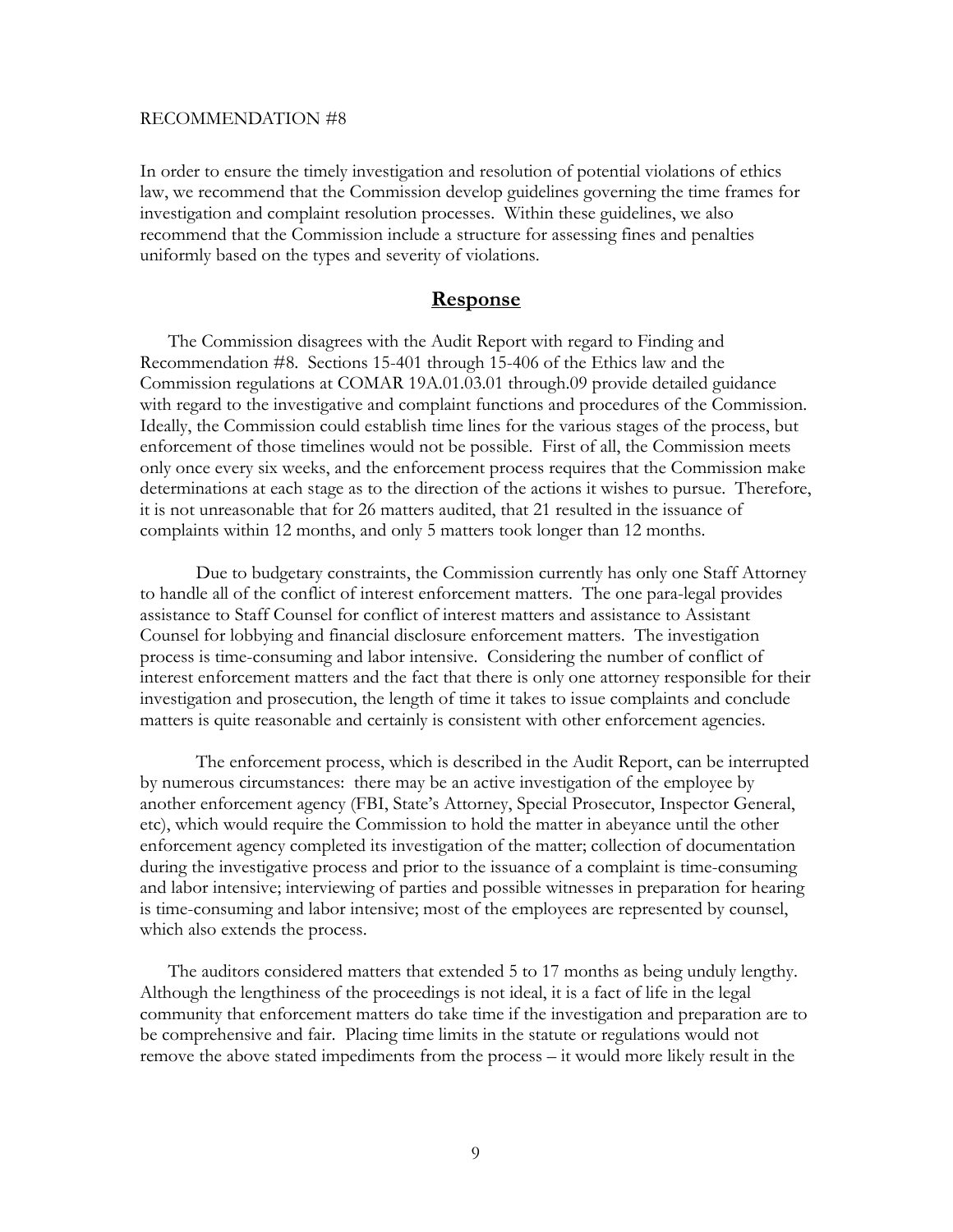granting of waivers and extensions. The Commission makes every effort to complete enforcement matters within a 12-month period.

 The Commission does everything in its power to move swiftly, but not at the expense of failing to provide a just and reasonable process, and it will continue to strive for more efficient conclusion to matters.

### **AUTOMATED SYSTEM**

#### Finding #9

Controls over the automated system used to maintain the electronic financial disclosure statement application should be enhanced.

#### RECOMMENDATION #9

We recommend that the Commission work with information technology staff of the Governor's Office and DBM to enhance the controls and security over its electronic financial disclosure statement database and server, including the development of a disaster recovery plan.

#### **Response**

 The Commission agrees with Finding and Recommendation #9. The Commission does not have its own IT staff. All of its computer programs and filing systems are housed on servers within the Governor's IT office. The Commission has been working with the Governor's IT director and staff with the following results:

- 1. The audit logs have been changed to meet the recommendations of the IT auditors, and there are now regular daily reviews of the server logs.
- 2. The Administrator accounts were renamed.
- 3. The separation of the application and database components of the electronic filing system cannot be separated until such time as ongoing infrastructure upgrades for the Governor's IT system are completed, a new DMZ created and additional hardware and software procured to support the separation.
- 4. Sample databases were removed in accordance with the IT audit recommendation.
- 5. No Ethics Commission employees log into the Windows 2000 system. All Ethics Commission employee access is controlled through the application layer. All Ethics Commission employees are authenticated through the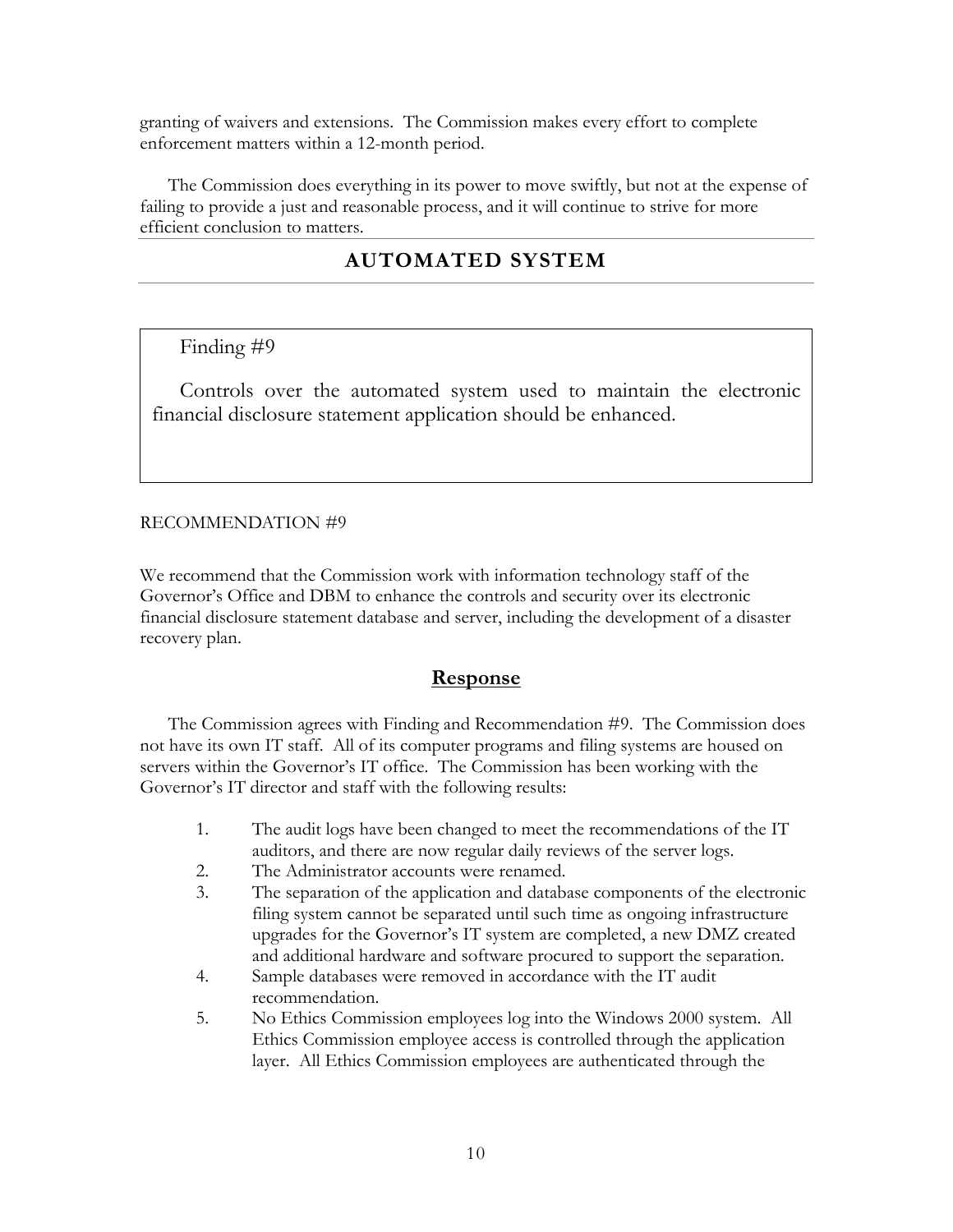network via Active Directory prior to the ability to be authenticated at the FDS application layer.

- 6. Daily reviews of the logs are being performed and the reviews are retained and documented.
- 7. Once infrastructure upgrades are completed within the Governor's IT office, a Disaster Recovery Plan will be developed. The Commission has no control over this process.

### **COMPARISON OF ETHICS LAWS, PROCESSES, AND SYSTEMS**

Finding #10

Maryland's State Ethics Commission operates in a manner similar to that of many other states but potential for enhanced efficiencies exists.

#### RECOMMENDATION #10

We recommend that the Commission conduct an evaluation of its responsibilities and resources to determine what actions should be proposed (such as legislative or budgetary) to increase operational efficiencies and to improve oversight and monitoring of Maryland's Public Ethics Law. The Commission should consider the following actions:

- **a. Requesting additional staff to assist the Commission in carrying out its mandated duties and responsibilities;**
- **b. Modifying the reporting requirements to decrease the number of required filers (in lieu of or in addition to increasing Commission staff);**
- **c. Mandating electronic filing for all employees and officials;**
- **d. Providing for public online access to annual electronic financial disclosure statements of public officials;**
- **e. Developing specific criminal penalties for willful or knowingly violating the ethics law.**

#### **Response**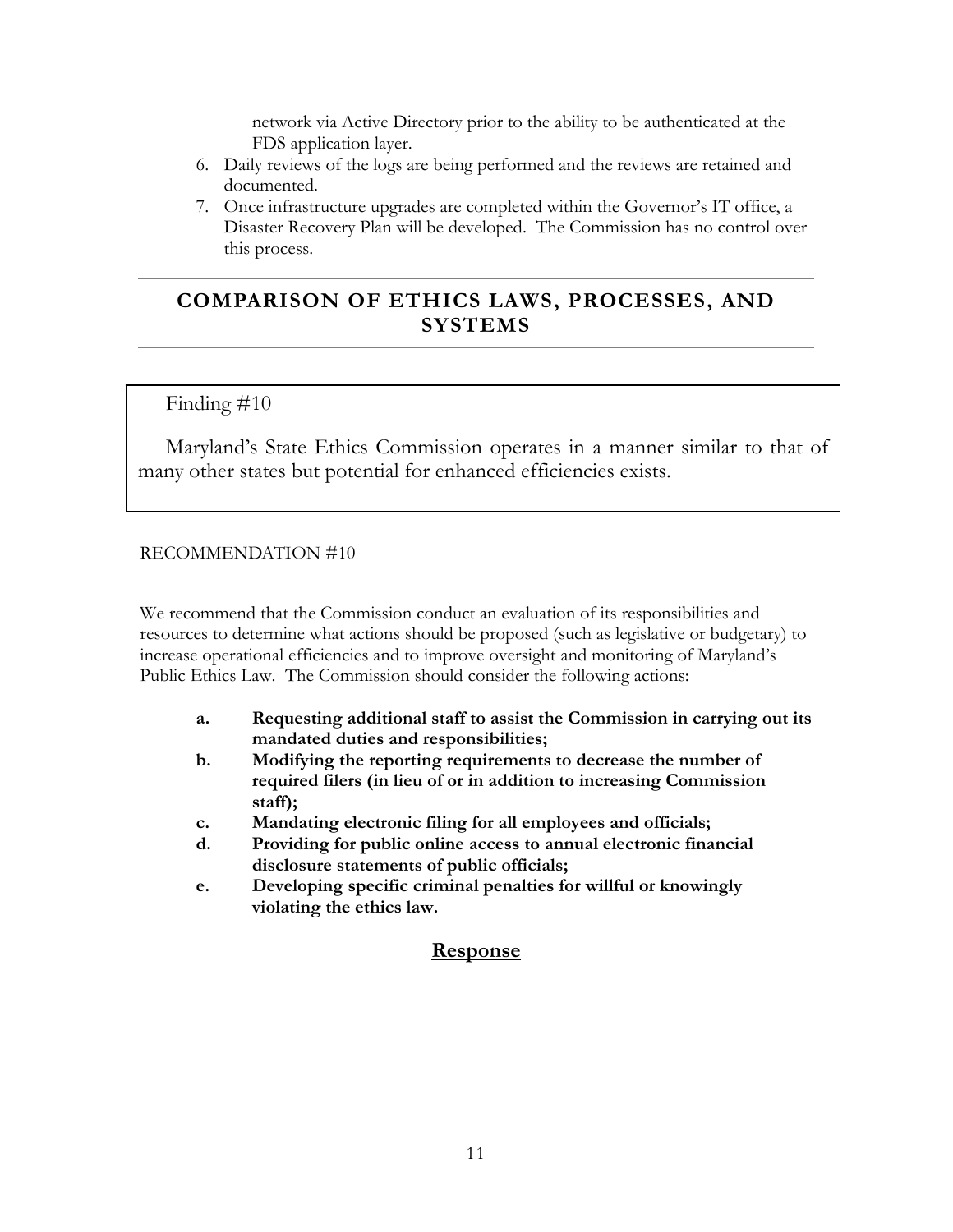**The Commission agrees with Finding #10 and several of the recommendations. The Commission truly needs three additional staff positions: a legal assistant whose duties would be exclusively directed to assisting General Counsel with regard to local jurisdiction issues; an additional staff attorney to assist Staff Counsel with enforcement in conflict of interest matters; and an additional general office administrative assistant who would serve as back-up for each of the non-professional staff positions. The Commission also requires additional funding for enhancements to its electronic filing programs, including, but not limited to: automatic notifications at regular intervals to filers of the upcoming filing deadline; automatic notification at regular intervals to late filers of the possible penalties for late filing; and refinements to the system to increase its ease of use.** 

 Any decrease to the number of required filers would require statutory change to §§ 15- 103 and 15-208. Additionally, as the Commission charged with oversight of Public Ethics, the advisability of such a change needs close scrutiny to make sure that there continue to be sufficient safeguards to protect governmental integrity.

#### **As noted in its response to Finding #7, above, the Commission will strongly support the legislature's initiative to make electronic filing mandatory. Currently, the law provides only that the Commission develops electronic filing that would not result in a cost to the filer.**

 In order to permit electronic public access to financial disclosure statements, the current law, in § 15-606, provides that the Commission makes statement available to the public for examination and copying during normal office hours and that it maintains a record of the name and home address of each individual who examines or copies a statement filed pursuant to the Public Ethics Law, the name of the individual whose statement was examined or copied, and, on the request of the individual whose statement was examined or copied, forwards a copy of that record to that individual. Since its establishment, the Commission consistently has requested identification and signature with home address in a public register before access to any financial disclosure statement is provided. Any change in this procedure would need to be detailed in its regulations, or, more likely a statutory change. Enabling public electronic access will also require significant and costly enhancement to the electronic system.

Developing specific criminal penalties for knowing and willful violations would also require statutory changes. The Commission has, however, in its last several annual reports to the Governor included a section of suggested statutory changes including:

• The Commission proposes that the Legislature enable it to assess civil penalties in conflict of interest and other violations by State employees and public officials. The Commission may currently request a court of competent jurisdiction to assess fines of \$5,000 per violation, and it seeks the authority, on its own, to assess civil penalties in the amount of \$5,000 per violation.